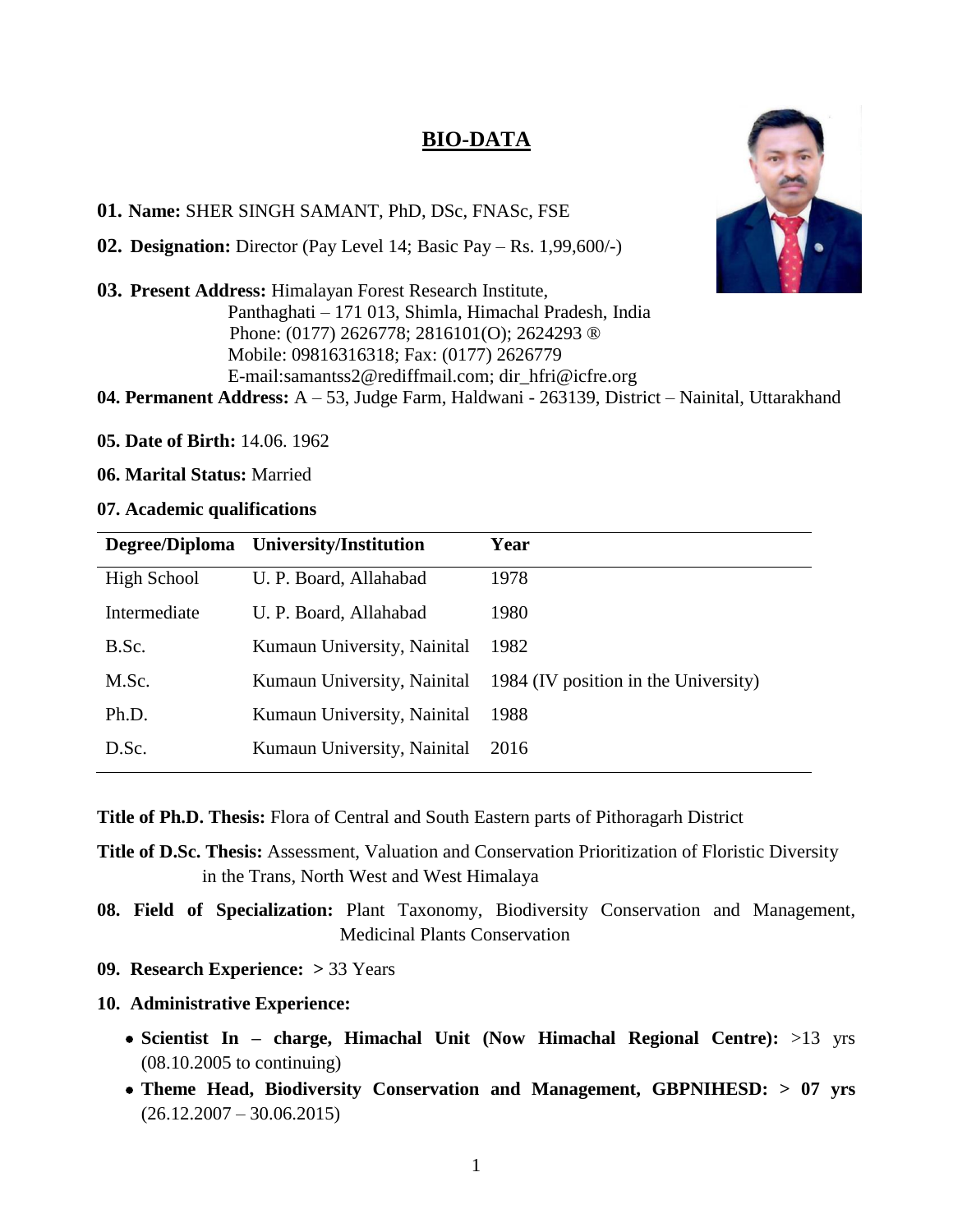- **Drawing and Disbursing Officer, Himachal Unit (Now Himachal Regional Centre):** 04 yrs & 03 days (08.10.2005 – 05.10.2009)
- **11. Positions held (In chronological order):** 
	- **Research Associate, Department of Environment, New Delhi.** Project Title: "Biogeographic and Environmental Hazard mapping in High Altitude Zone of Kumaun Himalaya **(January 1988 to December 1989).**
	- **Research Associate of CSIR,** New Delhi. Project Title: Studies on the Flora of Kumaun Himalaya (Award No. 9/19 (78)/89-EMR-I) **(January 1990 to January 10, 1991).**
	- **Scientist 'B'** (Rs. 2200-75-2800-100-4000), Conservation of Biological Diversity, G.B. Pant Institute of Himalayan Environment & Development, Kosi-Katarmal, Almora **(January 11, 1991 to December 31, 1995).**
	- **Scientist 'C'** (Rs. 10,000-325-15,200), Conservation of Biological Diversity, G.B. Pant Institute of Himalayan Environment & Development, Kosi-Katarmal, Almora **(January 01, 1996 to December 31, 2000)**
	- **Scientist 'D'** (Rs. 12,000-375-16,500), Conservation of Biological Diversity, G.B. Pant Institute of Himalayan Environment & Development, Kosi-Katarmal, Almora **(January 01, 2001 to December 07, 2003)**
	- Scientist 'E' (Rs. 37,400- 67,000'-; Grade Pay Rs. 8,700/-), Conservation of Biological Diversity (Now Biodiversity Conservation and Management), G.B. Pant Institute of Himalayan Environment & Development, Himachal Unit, Mohal – Kullu – 175 126, Himachal Pradesh **(December 07, 2003 to December 31, 2008).**
	- **Scientist 'F'** (Rs. 37,400- 67,000'-; Basic Pay: Rs. 52,990/-; Grade Pay Rs. 8,900/-), Biodiversity Conservation and Management, G.B. Pant Institute of Himalayan Environment & Development, Himachal Unit, Mohal – Kullu – 175 126, Himachal Pradesh **(January 01, 2009 to December 31, 2013).**
	- **Scientist 'G'** (Rs. 1,44,200/- 2,18,200/-, Pay Level 14), Biodiversity Conservation and Management, G. B. Pant National Institute of Himalayan Environment & Sustainable Development, Himachal Regional Centre, Mohal – Kullu – 175 126, Himachal Pradesh **(January 01, 2014 to July 06, 2019).**
- **Director,** Himalayan Forest Research Institute, Panthaghati 171013, Shimla, Himachal Pradesh **(July 08, 2019 to Continuing).**

## **12. Major Research Achievements**

• An integrated approach covering Assessment (qualitative & quantitative), nativity, endemism, utilization pattern, extraction trends of fuel and fodder species, threat categorization, prioritization and conservation of floristic diversity in the protected and unprotected areas of the Indian Himalayan Region and understanding the patterns was developed and implemented in Trans,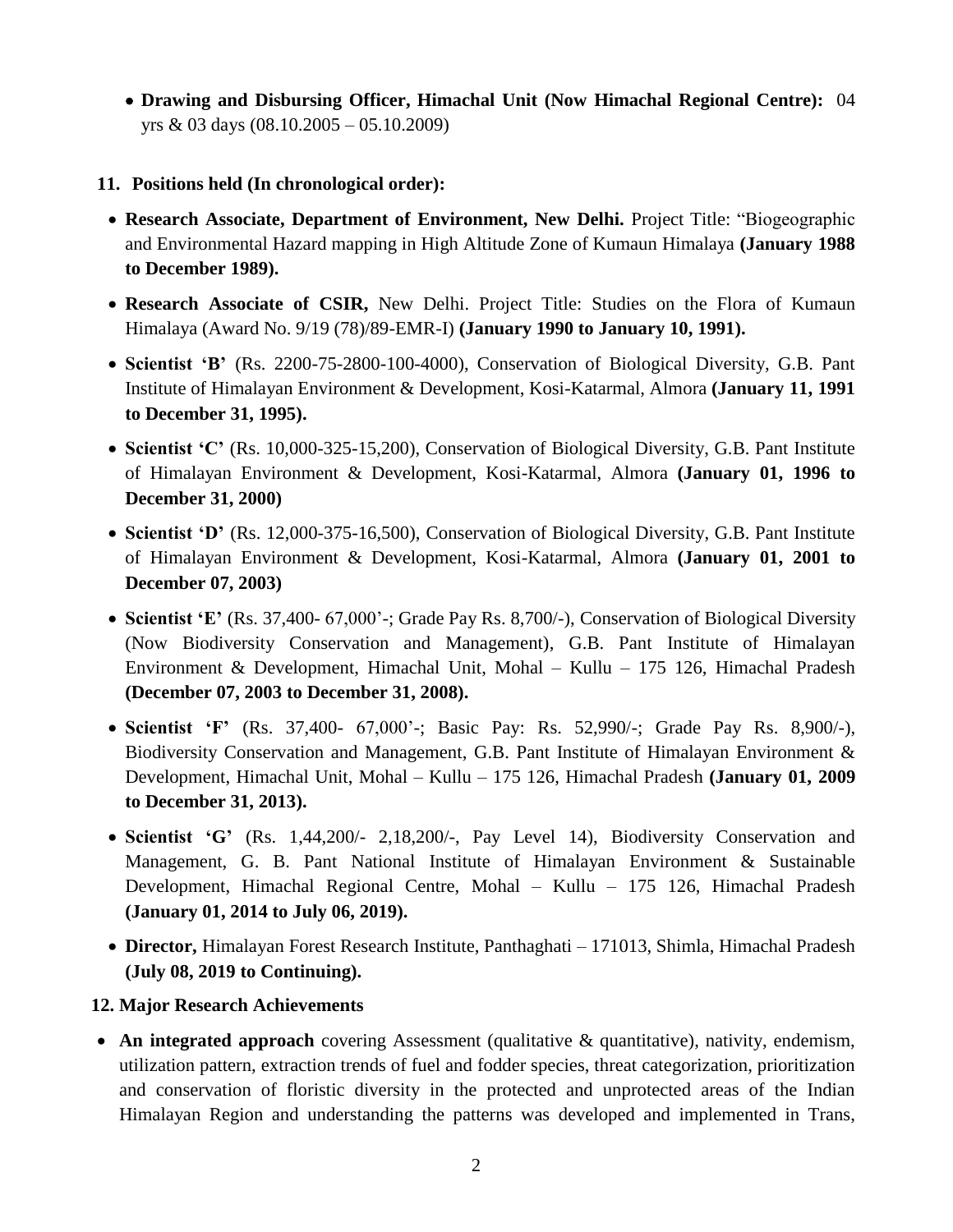North Western and Western Himalaya, Askot Wildlife Sanctuary, Nanda Devi Biosphere Reserve, Upper Siraunt Gad Catchment, Ranikhet, Airadeo and Mornaula Reserve Forests in **Uttarakhand** and Manali, Khokhan, Kais, Nargu, Tirthan, Kalatop Khajjiar and Kanawar Wildlife Sanctuaries, Great Himalayan National Park and Cold Desert Biosphere Reserve, Lahaul valley; Parbati and Upper Beas catchments; Swarghat, Mandi-Pandoh, Chailchowl – Rohanda –Kamarunag and Ghanahatti – Shimla areas and Hirb & Sojha catchments; and floristic diversity; Impact assessment of the Allain Dohangan, Malana I & II, Parbati II & III; and Sainj Hydro-Electric Projects and Environment Management Framework for Satluj Basin in **Himachal Pradesh.**

- State of art approaches for the assessment of extraction trends of fuel and fodder resources; threat categorization; and prioritization of the floristic diversity were developed and replicated.
- One new species, *Elaphoglossum pangteyii* Khullar et Samant (1991); 01 new hybrid, *Pteris* X *Khullari* Pangtey, Samant et Verma hybrid nova (1991); 01 species, *Oxalis lasiandra* Zucc. new to India; 06 new species for the Trans, North Western and Western Himalaya and 16 species new for Kumaun Himalaya were recorded.
- Data base on Medicinal Plants, Wild Edibles, Essential Oil Yielding Medicinal Plants, Sacred Plants, Orchids and > 15 Angiosperms families of the Indian Himalayan Region was developed and published.
- As Coordinator of **"Lead/Coordinating Institution for Nanda Devi, Manas, Dibru- Saikhowa, Dehang Debang and Kanchendzonga Biosphere Reserves (1999 - 2003) project"**, Research gaps were identified; projects invited for funding; existing information compiled and documented. Data base on Nanda Devi Biosphere Reserve for UNESCO MAB net was developed and accepted by UNESCO.
- Assessment of ecosystem services of agro-ecosystems in Upper Beas Valley and Sacred Groves (10 Nos) was done and management practices documented.
- Populations of threatened species were assessed and Ecological Niche Models developed, suitable areas for in situ conservation identified and propagules of the species developed for in situ conservation.
- Established and maintained Arboretum (now known as Lead Garden); Herbal Gardens (01) at Kosi-Katarmal and Farmer's field (01), Dwarson in **Uttarakhand**; and Arboretum, Medicinal Plants Nursery and Rural Technology Park at Mohal and Herbal Garden at Doharanala in **Himachal Pradesh**.
- Conventional propagation protocols (Seed germination and vegetative) for  $> 15$  species developed and utilized for the mass multiplication of the threatened species.
- Agrotechniques of 26 commercially viable medicinal plants were documented, published and disseminated to the farmers for cultivation.
- Pollination deficit protocol for Apple was tested and management practices documented and disseminated. For the conservation of *Apis cerana*, 109 bee boxes and apiculture equipment were distributed to the 99 farmers; habitats of the bee flora were restored with preferred bee flora.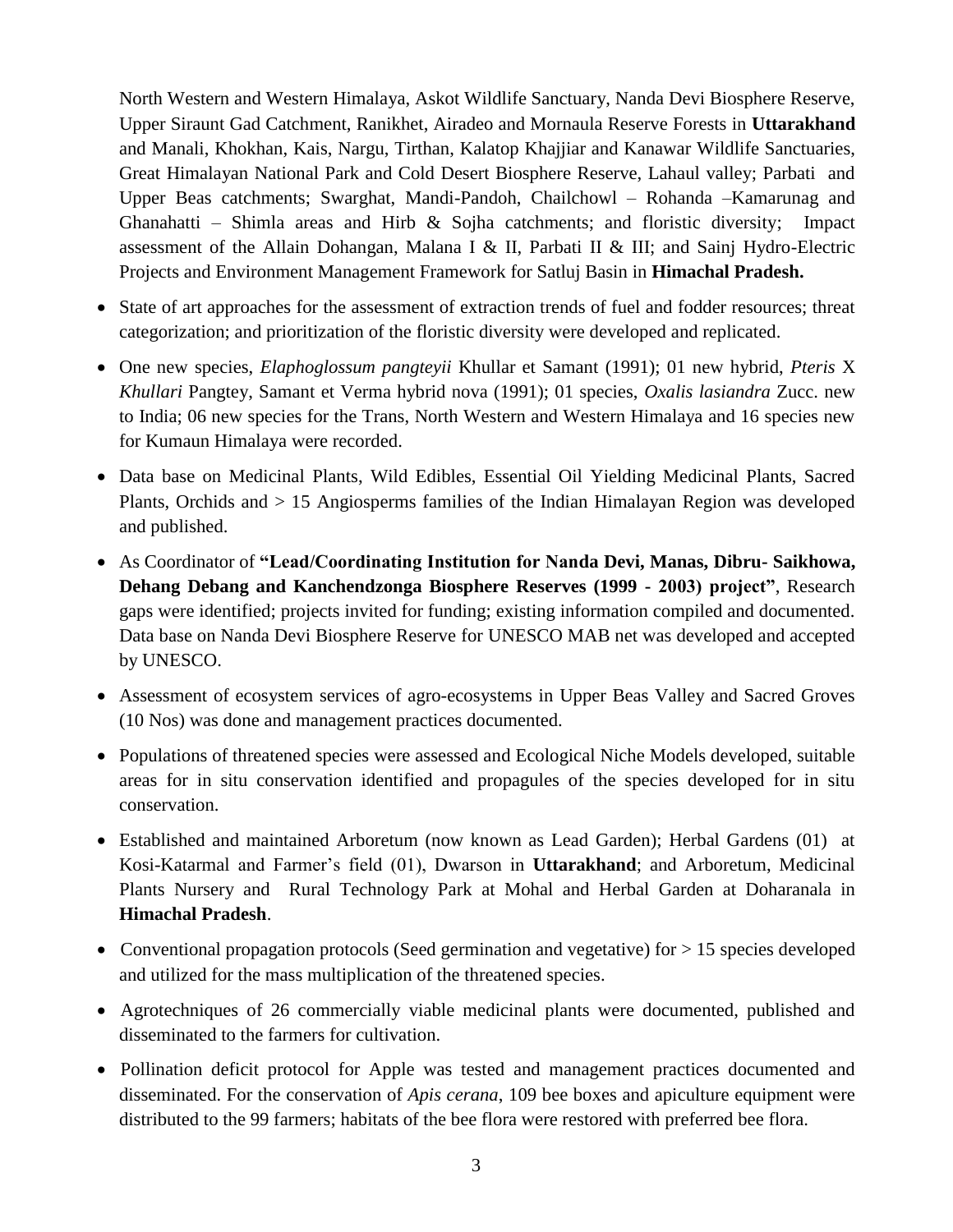- Citizen Science Programmes was initiated for the first time and organized 19 Citizen Science Programmes representing the Citizen Scientists from India & abroad.
- **Prepared People's Biodiversity Registers (PBRs - Drafts) for 24 BMCs in Kullu Valley and the State Biodiversity Board has agreed to allocate 25 new Panchayats including Mandi Sadar (03) for the preparation of Peoples' Biodiversity Registers (PBRs).**
- Manual Weather Stations were installed in 22 Govt. Schools in Himachal Pradesh for educating students, teachers and local inhabitants on Weather Monitoring, Climate Change and Biodiversity Conservation and Management.
- Trained > 8,000 stakeholders representing Students, Teachers, Farmers, Members of Fruit Growers' Association, Eco-Clubs, Forest Department Officials, NGOs and other stakeholders on Biodiversity Conservation and Management, Weather Monitoring, Climate Change, Cultivation of medicinal plants, Bee keeping, solid waste management, etc.

## **13. Specific contribution to Sustainable Development of Mountain Regions in general and the Himalaya in particular**

- The publications on Medicinal Plants, Wild Edibles, Essential Oil Yielding Medicinal Plants, Sacred Plants and Orchids of Indian Himalayan Region are being utilized by Academic Institutions for education and research organizations and other stakeholders in developing policy briefs and management plans.
- The publication of existing information, and funding of projects in the identified gap areas under the project **"Lead/Coordinating Institution for Nanda Devi, Manas, Dibru- Saikhowa and Dehang Debang Biosphere Reserves"** have helped the Biosphere Reserve Managers in updating the information and developing management plans; and to the Institute in developing data base on Biosphere Reserves for UNESCO MAB net.
- Robust database on the floristic diversity of Trans, North Western and Western Himalaya would help in developing management plans and policy documents for the biogeographic zones and states, and database and published information on protected and biodiversity rich areas in **Uttarakhand** and **Himachal Pradesh** are being used by the State Government Organizations for developing management plans for the protected areas and Divisional Working Plans and policy documents, and Research Organizations are for research and policy documents.
- Studies on population assessment and Ecological Niche Modelling of threatened species are helping in understanding their national and Global status and predicting the suitable areas for the in situ conservation. The seedlings of threatened plants are being used for the in situ and ex situ conservation.
- The floristic diversity and Impact assessment studies of the Allain Dohangan, Malana I & II, Parbati II & III; and Sainj Hydro-Electric Projects in Himachal Pradesh are helping to the Forest Department and Management of the Hydro-Electric Projects in the restoration of degraded habitats, stabilization of muck dumping areas and conservation of threatened species.
- Established and maintained Arboreta, Herbal Gardens and Nurseries in **Uttarakhand** and **Himachal Pradesh** are working as gene banks and educational centres for the stakeholders. Seeds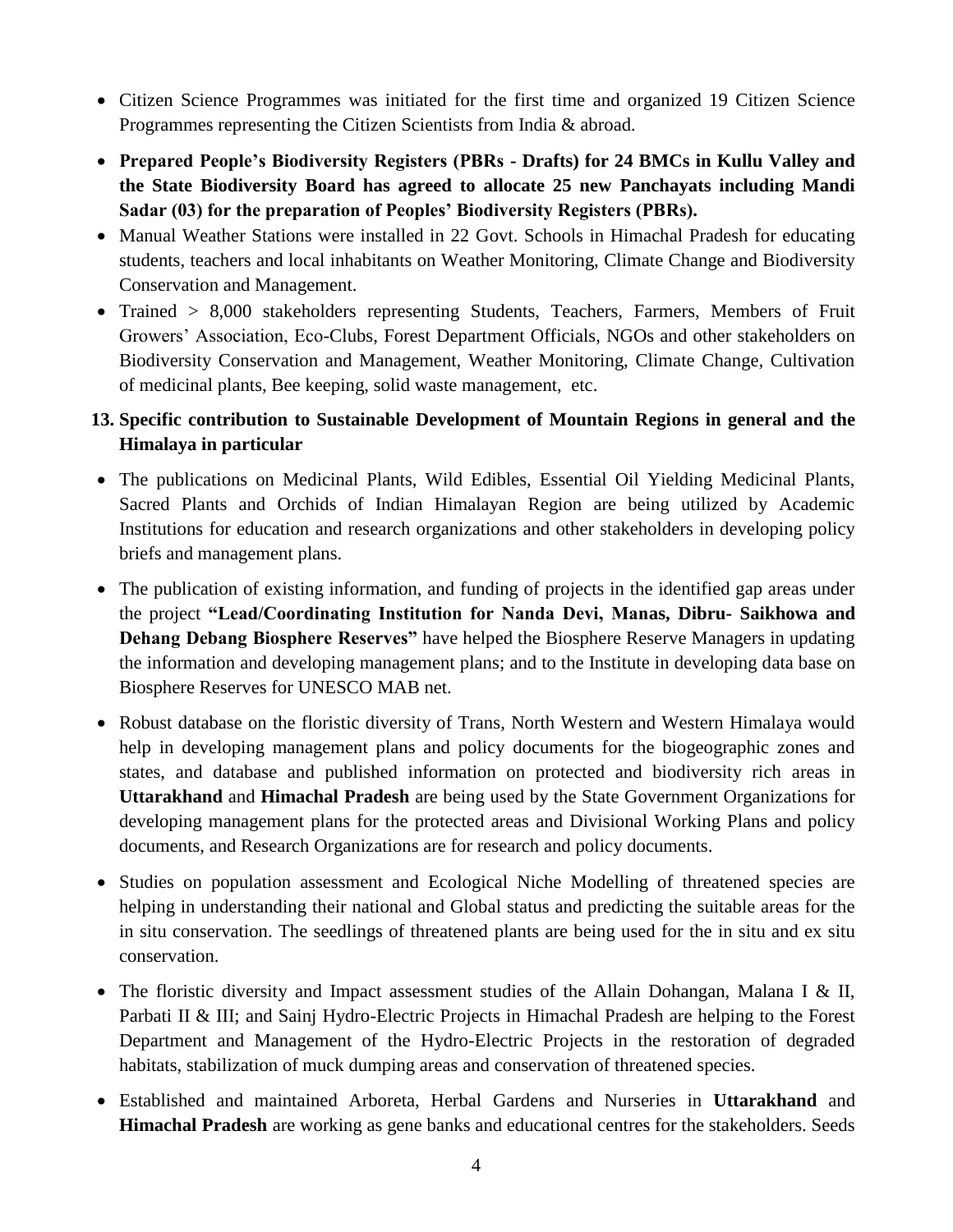and seedlings of various species are being distributed to the farmers for cultivation/plantation, Forest Department and other stakeholders for the restoration of degraded lands.

- Agrotechniques of the medicinal plants are being followed by the farmers. *Aconitum heterophyllum*, *Picrorhiza kurrooa*, *Podophyllum hexandrum*, *Angelica glauca, Saussurea costus*  and *Withania somnifera* are promoted under cultivation. Seedlings of *Taxus wallichiana* and many other medicinal plants are being cultivated by the farmers, Eco-Clubs of the Schools and other stakeholders.
- Assessment of ecosystem services has helped the inhabitants to understand the importance of Biodiversity. Pollination deficit protocol tested for Apple has helped in understanding the importance of pollinators, pollination and biodiversity conservation. The management practices are helping to the farmers in proper pollination and production. To encourage the farmers for conservation, 109 bee boxes including bee frames and apiculture equipment are distributed to 99 farmers. The habitats of the bee flora are restored through plantations.
- National Biodiversity Strategy and Action Plan- Uttar Pradesh and Plant Diversity of India have helped in identifying the issues and implementation by various Departments and Organizations.
- Initiation of Citizen Science Programmes by involving the Citizen Scientists from India & abroad has helped meeting the requirement of manpower for achieving the project goals and disseminating the message on Biodiversity Conservation and Management and ecosystem services across the country and globe.
- Manual Weather Stations are helping in educating the students, teachers and local inhabitants about Weather, Climate Change and Biodiversity Conservation and Management.
- The Rural Technology Park representing various technologies i.e., Vermicomposting, Weed composting, Zero Energy Cool Chamber, Poly Tunnel, Water harvesting tanks, Solid waste management technique, Drip irrigation, Germplasm of medicinal plants, Entrepreneurship development, Green, Shade and Poly Houses, Nursery, Bio-engineering, Bio-fencing and Apiculture (Mud hives & bee boxes) is working as educational centre for the famers, students, teachers, NGOs, Local Institutions, trainees/visitors, etc. from Himachal Pradesh, India and Abroad.
- As a member of the various National, State and Local Committees, providing advisory services to different stakeholders for the conservation of Himalayan Ecosystem.
- The students guided for Ph. D., M. Phil. and M. Sc. Dissertations and Summer Training are serving in different organizations and providing services to the stakeholders.
- Training to > 8,000 stakeholders representing Students, Teachers, Farmers, Members of Fruit Growers' Association, Eco-Clubs, Forest Department Officials, NGOs, MCs and other stakeholders on Biodiversity Conservation and Management, Weather Monitoring, Climate Change, Cultivation of medicinal plants, Bee keeping, solid waste management, etc. has helped in awareness and outreach development.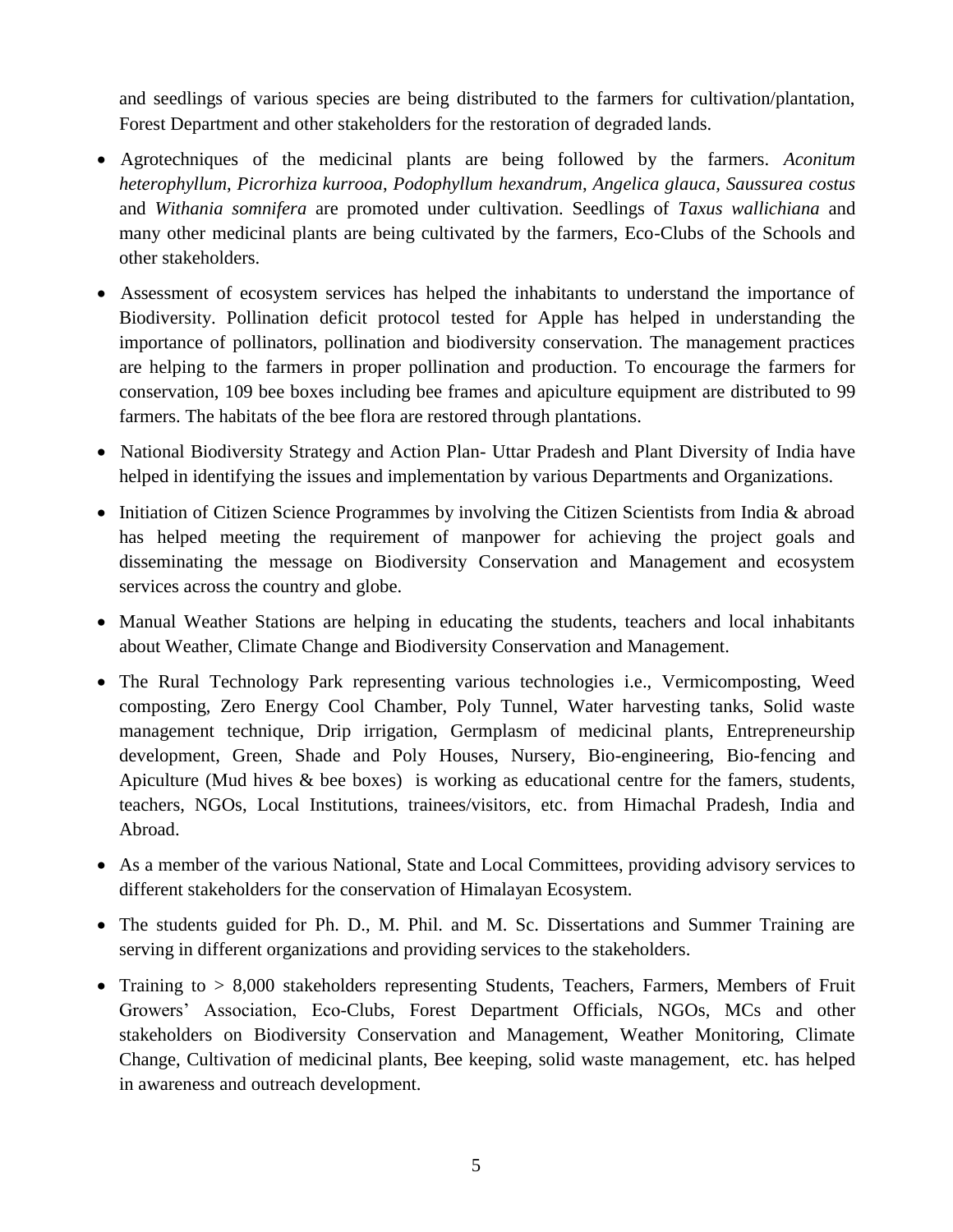#### **14. Publications: 305**

**International Journals:** 64; **National Journals:** 105; **Book Chapters/Proceedings:** 37; **Popular Articles:** 67; **Books:** 14; **Himalayan Biosphere Reserves (Biannual Bulletin):** 05 and **Booklets (Hindi):** 13

|                  | All  | <b>Since 2014</b> |
|------------------|------|-------------------|
| <b>Citations</b> | 2708 | 1302              |
| H - index        | 28   | 19                |
| i 10 - index     | 64   | 40                |

**Scholars Google Citations of Publications**

#### **International Journals: 64**

- 1. Kundra Rosy, **S. S. Samant**, R. K. Sharma (2019). Assessment of Antioxidant Potential of *Trillium govanianum* Wall. ex D. Don, a Critically Endangered Medicinal Plant of Northwestern Indian Himalaya. *Proceedings of the National Academy of Sciences, India, Section B: Biological Sciences.* https://doi.org/10.1007/s40011-018-01062-w.
- 2. Arya, S.C. and **S. S. Samant** (2018). Plant Diversity Assessment and Prioritization of Communities for Conservation in Milam Alpine area of Nanda Devi Biosphere Reserve, West Himalaya. *International Journal of Environmental Sciences* **8(1):** 22-30.
- 3. Devi, Kaushalya, **S. S. Samant**, S. Puri, R. Kundra & Pooja Kumari (2018). Investigation of Antioxidant and Radical scavenging potential of *Angelica glauca* Edgew. and *Aralia cachemirica* Decne : A high value medicinal plants from Kanawar Wildlife Sanctuary in Himachal Pradesh, North Western Himalaya. *Medicinal Plants* **10(4):** 312 – 319.
- 4. Bodh, Monika, **S. S. Samant,** Lalit Mohan Tewari and Vijay Kumar (2018). Diversity and Utilization Pattern of Economically Important Biodivesity in Great Himalayan National Park of Himachal Pradesh, India. *The Journal of Ethnobiology and Traditional Medicine* **129:**1459- 1486.
- 5. Bodh, Monika, **S. S. Samant,** Lalit Mohan Tewari and Vijay Kumar (2018). Diversity, distribution, indigenous uses and conservation of medicinal plants in Shikari Devi Wildlife Sanctuary of Himachal Pradesh, India. *The Journal of Ethnobiology and Traditional Medicine* **129:** 1399-1425.
- 6. Arya, S.C. and **S.S. Samant** (2017). Assessment of vegetation and prioritization of communities for conservation in Lata Kharak alpine meadows of Nanda Devi Biosphere Reserve, West Himalaya, India. *International Journal of Advanced Research* **5(9):** 1349 – 1366.
- 7. Negi Deepti, **S. S. Samant** & Lalit Mohan Tiwari (2017). Investigation of antioxidant activity of methanolic extracts of *Hippophae rhamnoides* ssp. *turkestanica* across habitats in Cold Desert Biosphere Reserve, Trans Himalaya, India. *International Journal of Pharmaceutical Sciences Review & Research* 00: 000-000. ISSN 0976-044X. Accepted.
- 8. Kundra, R., **S. S. Samant,** S. K. Nandi & R. K. Sharma (2017). Investigation of antioxidant properties of *Withania somnifera* (L.) Dunal and influence of physico-chemical properties of soil along the topographic gradients in sub-tropical region of the Indian Himalaya. *International Journal of Phytomedicine* 9: 407-415.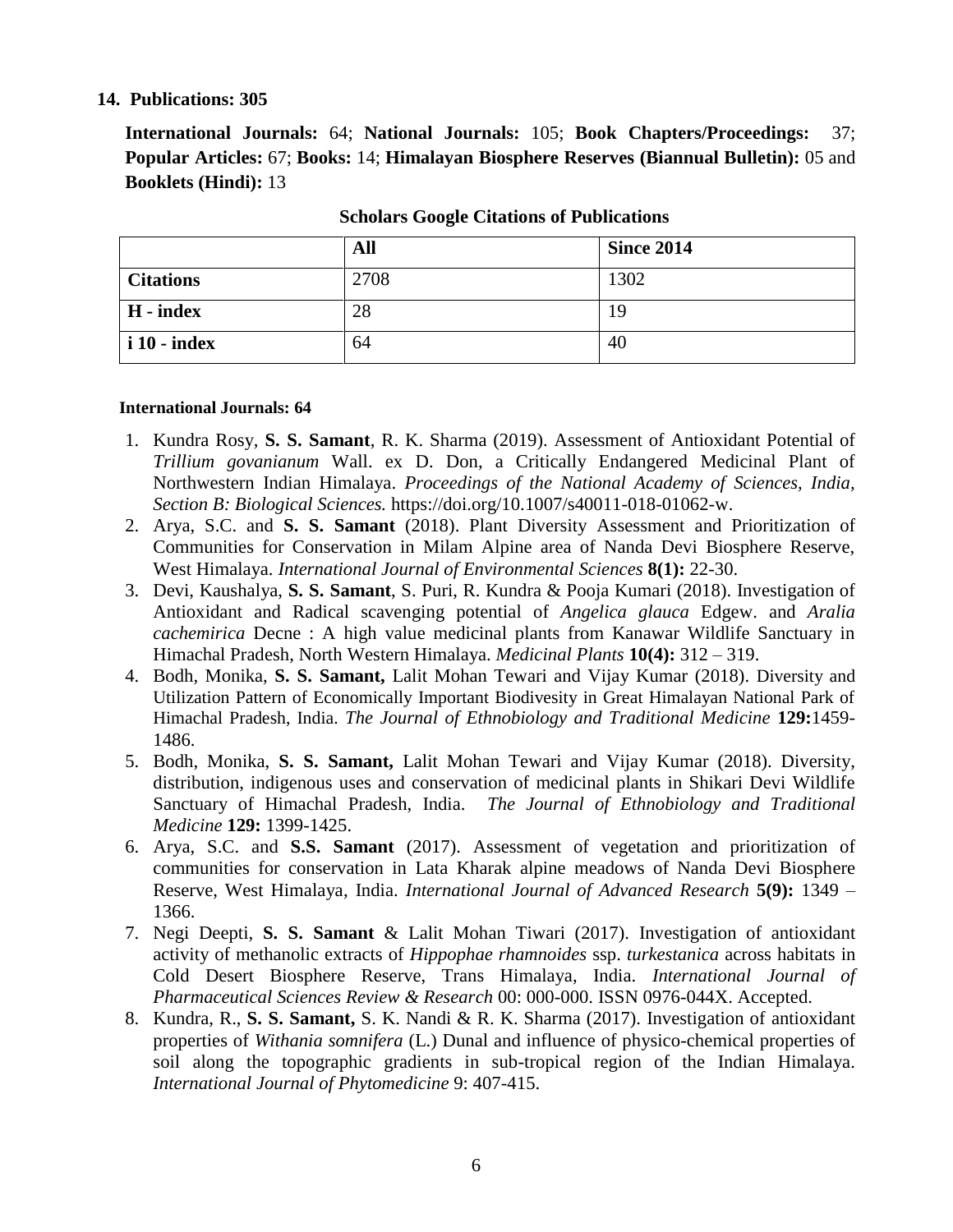- 9. Sharma, R. K., R. Kundra, **S.S. Samant** & S. K. Nandi (2017). Antioxidant properties of Methanol Extracts from *Olea ferruginea* Royle seeds. *National Academy of Science News Letter* DOI 10.1007/s40009-017-0587-9.
- 10. Sharma, P., **S. S. Samant** & M. Lal (2017). Assessment of plant diversity for threat elements: A case study of Nargu wildlife sanctuary, north western Himalaya. *Ceylon Journal of Science* 46(1) 2017: 75-95; DOI: http://doi.org/10.4038/cjs.v46i1.7420.
- 11. Sharma, Lipika, **S. S. Samant**, Ashish Kumar, Deepti Negi, Kaushalya Devi, M. Lal & L.M. Tewari (2017). Diversity, distribution pattern and indigenous uses of medicinal plants of Cold Desert Biosphere Reserve in Trans Himalaya. *The Journal of Ethnobiology and Traditional Medicine* **128:** 1320-1345.
- 12. Negi, Deepti, **S. S. Samant** & L. M. Tewari (2017). Assessment of Antioxidant properties of *Arnebia euchroma*: an endangered medicinal plant of Cold Desert Biosphere Reserve in Trans Himalaya, India. *International Journal of Medicinal Plants* **111:** 825-836.
- 13. Sharma, P. and **S.S. Samant** (2017) Diversity, Distribution, Indigenous Uses and Conservation of Orchids in Parvati Valley of Kullu District, Himachal Pradesh, Northwestern Himalaya. *J Biodivers Endanger Species* **5:** 177. doi: 10.4172/2332-2543.1000177*.*
- 14. Arya, S.C. & **S.S. Samant** (2016). Habitat wise Assessment of Alpine vegetation and prioritization of communities for conservation in a part of Nanda Devi Biosphere Reserve of West Himalaya, India-I. *International Journal of Life Sciences* **5(1):** 6-19; **ISSN: 2277-193x.**
- 15. Sharma, P. & **S.S. Samant** (2016). Diversity of Pteridophytes in the surrounding areas of Hydro-electric projects in Kullu district of Himachal Pradesh, Indian Himalaya. *Forestry Ideas* 22, No.2 (52): 127 – 136**;** ISSN: 1314-3905.
- 16. Jyoti, **S.S. Samant**, K. Kishor, B.M. Upreti, M. Bharti, N. Bohra, P. Sharma & L.M. Tewari (2014). Diversity, distribution, indigenous uses and conservation prioritization of the economically important floristic diversity in Nadaun Block of Hamirpur district, Himachal Pradesh. *International Journal of Biodiversity and Conservation* **6(7):** 522-540; DOI:10.5897/IJBC2014.0710; ISSN 2141-243X.
- 17. Sharma, P. & **S.S. Samant** (2014). Diversity, Distribution and Indigenous uses of medicinal plants in Parbati Valley of Kullu district in Himachal Pradesh, Northwestern Himalaya. *Asian Journal of Advance Basic Science* **2(1):** 77-98*;* ISSN*:* 2347 – 4114.
- 18. Sharma, P., **S.S. Samant,** Manohar Lal & Aman Sharma (2014). Diversity, Indigenous Uses, Threat Categorization and Conservation Prioritization of Medicinal Plants: A Case Study from Himachal Pradesh, India. *Journal of Biodiversity & Endangered Species* **2 (4):** 2-6; ISSN: 2332-2543.
- 19. Sharma, P. & **S.S. Samant** (2014). Assessment of fuel resource diversity and utilization pattern in Nargu Wildlife Sanctuary of Himachal Pradesh, NW Himalaya. *International Journal of Biodiversity and Conservation* **6(1):** 17-27.
- 20. Butola, J.S., Vashistha, R.K., Kuniyal, C. P., Malik, A. R., Aasif Ali & **S. S. Samant** (2014). Germination Eco-physiology of *Angelica glauca* Edgew. Seeds. *European Journal of Medicinal Plants* **4(4):** 404-412.
- 21. Vidyarthi, Shalini, **S. S. Samant** & Pankaj Sharma (2013). Traditional and indigenous uses of medicinal plants by local residents in Himachal Pradesh, North Western Himalaya, India. *International Journal of Biodiversity Science, Ecosystem Services & Management* **9(3):** 185- 200.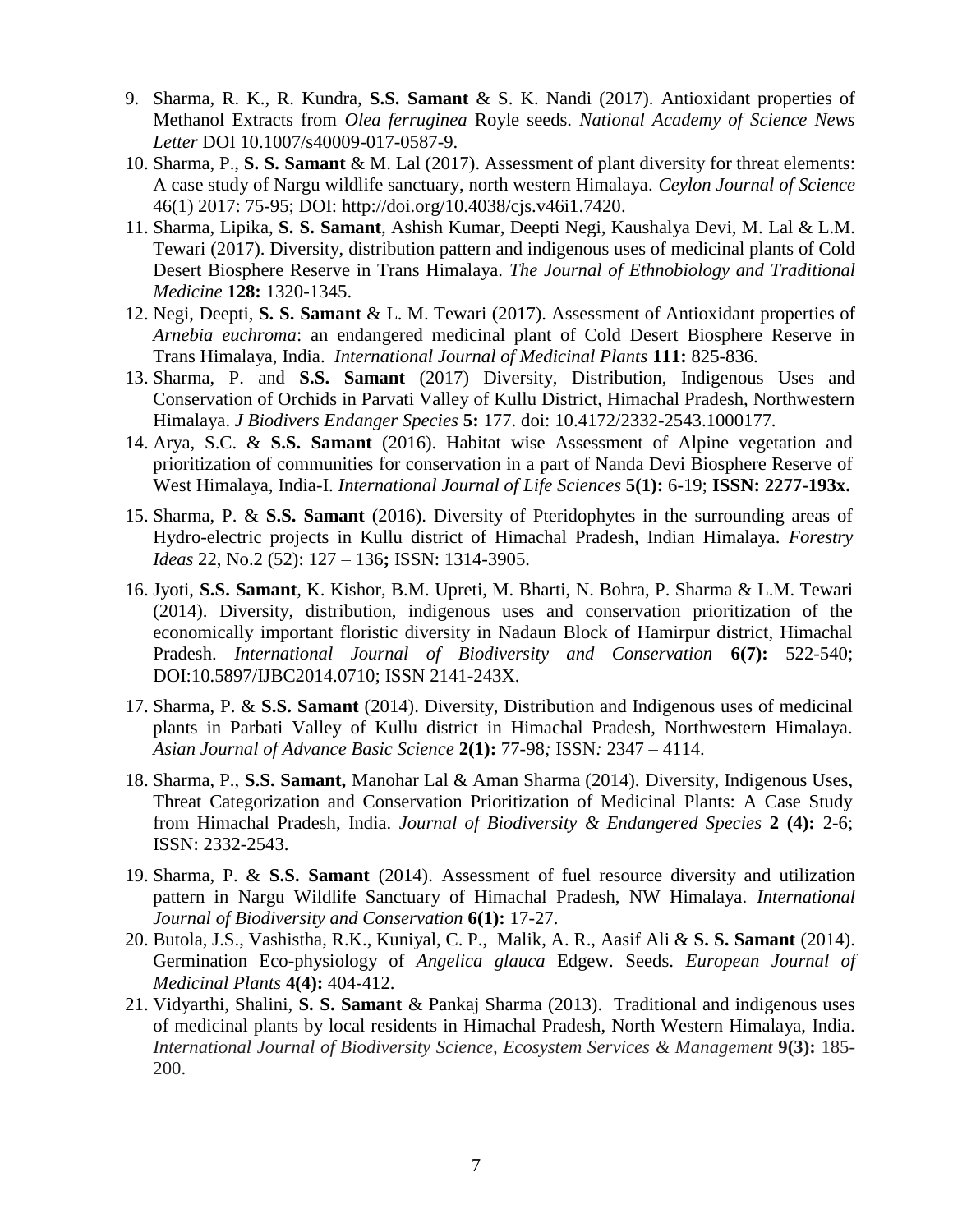- 22. Sharma, A. & **S.S. Samant** (2013). [Diversity, Structure and Composition of Forest](http://www.doaj.org/doaj?func=fulltext&aId=1502377)  [Communities in Hirb and Shoja Catchments of Himachal Pradesh, North West Himalaya,](http://www.doaj.org/doaj?func=fulltext&aId=1502377)  [India.](http://www.doaj.org/doaj?func=fulltext&aId=1502377) *International Journal of Botany* **9(1):** 50-54.
- 23. Vidyarthi, Shalini, **S. S. Samant** & Pankaj Sharma (2013). Dwindling status of *Trillium govanianum* Wall. ex D. Don - A case study from Kullu district of Himachal Pradesh, India. *Journal of Medicinal Plants Research* **7(8):** 392-397.
- 24. Sharma, R.K., N. Sharma, **S.S. Samant**, S.K. Nandi & L.M.S. Palni (2013). Antioxidant activities in Methanolic extract of *Olea ferruginea* Royle fruits. *International Journal of Bioscience, Biochemistry & Bioinformatics* **3(2):** 154-156.
- 25. Sharma, R.K., P. Sharma, S. Devi **& S.S. Samant (2013).** Enhancement of Pea production using leaf extract of Withania somnifera L. under tropical field conditions of Kullu, North Western Himalaya. *J. Plant Nutrition* 36(11): 1754-1764.
- 26. Rana, M.S., Sakshi B. Rana & **S.S. Samant** (2012). Extraction, Utilization Pattern and Prioritization of Fuel Resources for Conservation in Manali Wildlife Sanctuary, Northwestern Himalaya. *Journal of Mountain Science* **9:** 580–588**.**
- 27. Sharma, R.K., **S.S. Samant,** P. Sharm**a** & S. Devi (2012). Evaluation of antioxidant activities of *Withania somnifera* leaves growing in natural habitats of North-west Himalaya, India. *Journal of Medicinal Plant Research* **6(5):** 657-661.
- 28. Butola, J.S. & **S.S. Samant** (2012). Medicinally important species of *Hypericum* in Indian Himalaya: Need for more exploration for Socio-economic development. *Medicinal Plants* **4(2):** 104-110.
- 29. Rana, M.S. & **S. S. Samant (**2011). Population biology of *Lilium polyphyllum* D. Don ex Royle—A critically endangered medicinal plant in a protected area of Northwestern Himalaya. *[Journal for Nature Conservation,](http://www.sciencedirect.com/science/journal/16171381)*[19\(3\)](http://www.sciencedirect.com/science?_ob=PublicationURL&_tockey=%23TOC%2320198%232011%23999809996%233182768%23FLA%23&_cdi=20198&_pubType=J&view=c&_auth=y&_acct=C000050221&_version=1&_urlVersion=0&_userid=10&md5=77609f4abb90b7cc724591228e11f936):137-142.
- 30. Rana, M.S., **S.S. Samant** & Y.S. Rawat (2011). Plant communities and factors responsible for vegetation pattern in an alpine area of the North Western Himalaya. *Journal of Mountain Science,* 8: 817-826.
- 31. Rana, M.S., Manohar Lal & **S.S. Samant** (2011). Status and regeneration of Himalayan Maple in the Himachal Pradesh: Honing Read List of Plants. *Journal of Sustainable Forestry,* 30 (8): 775-789**.**
- 32. Pandey, M., U. Dhar, **S.S. Samant,** M.V. Shirgurkar & S.R. Thengane (2011). Recurrent somatic embryogenesis and plant regeneration in *Angelica glauca* Edgew., A Critically Endangered medicinal plant of Western Himalaya. *Journal of Horticultural Science & Biotechnology,* 86(5): 493-498.
- 33. Pant S. & **S.S. Samant** (2010). Ethnobotanical observations in the Mornaula Reserve Forest of Kumaun, West Himalaya, India. *Ethnobotanical Leaflets*, **14:** 193-217.
- 34. Rana, M.S. & **S.S. Samant** (2010). Threat Categorization and Conservation of Floristic Diversity in the Indian Himalayan Region: A State of Art Approach from Manali Wildlife Sanctuary. *Journal for Nature Conservation* **18:** 159-168.
- 35. Singh, A. & **S.S. Samant** (2010). Conservation prioritization of habitats and forest communities in the Lahaul valley of proposed Cold Desert Biosphere Reserve, North Western Himalaya, India. *Applied Ecology and Environmental Research* **8(2):** 101-117.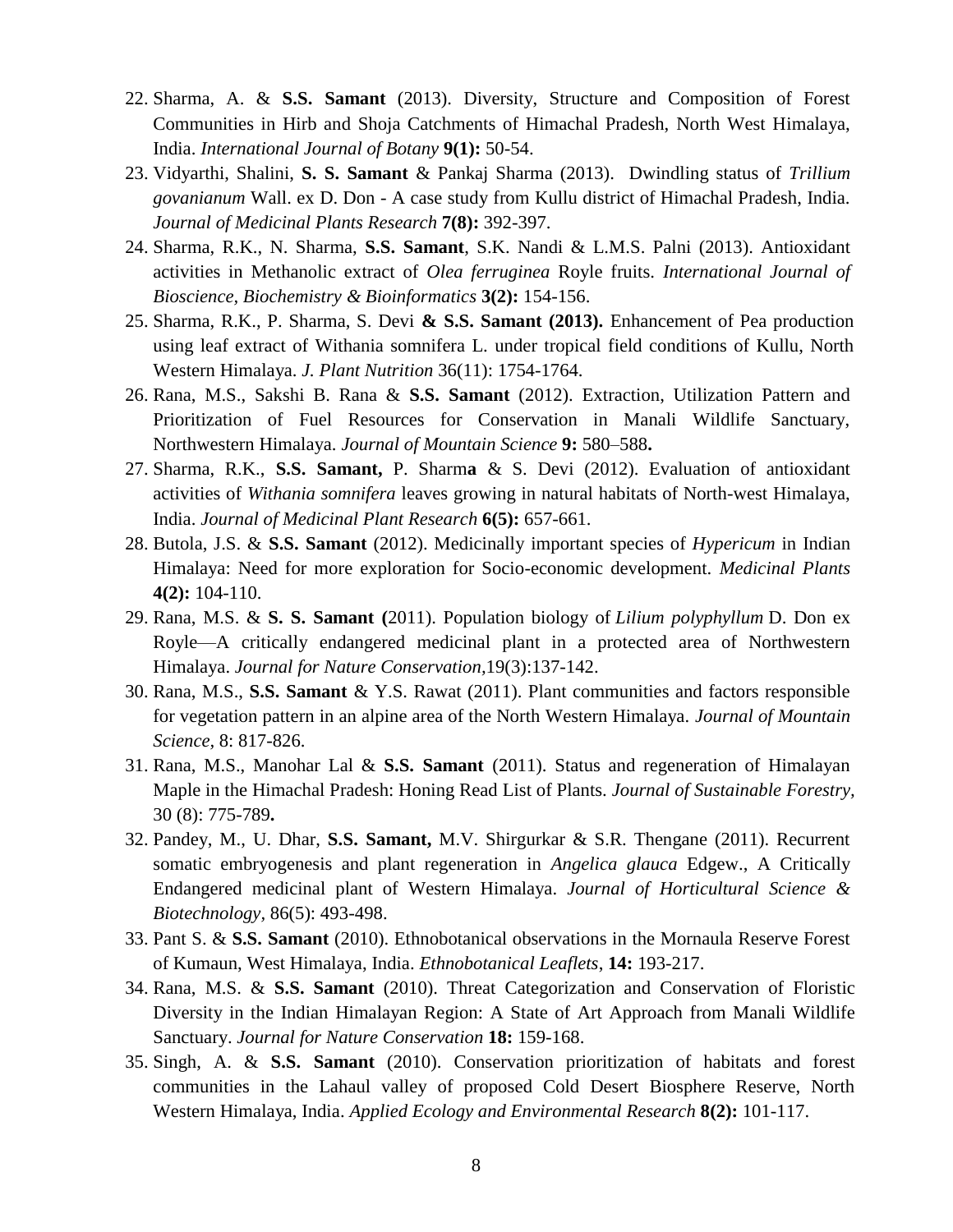- 36. Butola, J.S. & **S.S. Samant** (2010). *Saussurea* species in Indian Himalayan Region: diversity, distribution and indigenous Uses. *International Journal of Plant Biology* **1:** 43-  $51.$
- 37. Singh, A., M. Lal & **S.S. Samant** (2009). Diversity, indigenous uses and conservation prioritization of medicinal plants in Lahaul valley, proposed Cold Desert Biosphere Reserve, India. *International Journal of Biodiversity Science & Management*, **5(3):** 132-154.
- 38. Pant, S. & **Samant, S.S.** (2008). Population Ecology of the Endangered Himalayan Yew in Khokhan Wildlife Sanctuary of North Western Himalaya for Conservation Management. *Journal of Mountain Science* **5:** 257-264.
- 39. **S.S. Samant,** Shreekar Pant, Man Singh, Manohar Lal, Ashok Singh, Aman Sharma & Sakshi Bhandari (2007). Medicinal Plants in Himachal Pradesh, North Western Himalaya, India, *International Journal of Biodiversity Science & Management* **3(4):** 234-251**.**
- 40. **S. S. Samant,** Man Singh, Manohar Lal & Shreekar Pant **(**2007). Diversity, utilization pattern and prioritization of fodder species for conservation in Kullu district, Northwestern Himalaya, India. *Journal of Mountain Science* **4(3):** 259-274**.**
- 41. Pant, Shreekar & **Samant, S.S.** 2007. Assessment of plant diversity and prioritization of communities for conservation in Mornaula Reserve Forest, West Himalaya, India, *Applied Ecology & Environmental Research* **5(2):** 151-166.
- 42. **Samant, S.S.,** J.S. Butola & A. Sharma (2007). Assessment of diversity, distribution, conservation status and preparation of management plan for the medicinal plants in the catchment area of Parbati Hydro-Electric Project Stage III in North Western Himalaya. *Journal of Mountain Science* **4 (1):** 34-56.
- 43. Butola, J.S., Shreekar Pant & **S.S. Samant** (2007). Diversity, distribution and indigenous uses of the *Hypericum* species in Indian Himalayan Region. *Ethnobotanical Leaflets,* 1-9.
- 44. **Samant, S.S.,** R.S. Rawal, & U. Dhar (2006). Diversity, extraction and status of fodder species in Askot Wildlife Sanctuary, West Himalaya. *Int. J. Biodiversity Science & Management,* **2:** 29-42.
- 45. Butola, J.S. & **S.S. Samant** (2006). Seed viability of *Saussurea costus*. *Journal of Tropical Medicinal Plants* 7 (2): 197-203
- 46. Butola, J.S. & **S.S. Samant** (2006). Physiological studies on seed germination of *Angelica glauca* Edgew. *Journal of Tropical Medicinal Plants* 7 (2): 205-212.
- 47. **Samant, S.S.** & Pant Shreekar (2006). Diversity, distribution pattern and conservation status of plants used in liver diseases/ailments in Indian Himalayan Region. *Journal of Mountain Science* **3:** 28-47.
- 48. Pant, Shreekar & **S.S. Samant** (2006). Diversity, distribution, uses and conservation status of plants species of the Mornaula Reserve Forest, West Himalaya, India *International Journal of Biodiversity Science & Management*, **2:** 97-104.
- 49. Joshi, H.C. & **S.S. Samant** (2004). Assessment of forest vegetation and prioritization of communities for conservation in a part of Nanda Devi Biosphere Reserve, West Himalaya, India I. *Int. J. Sust. Dev. & World Ecol.,* **11:** 326-336.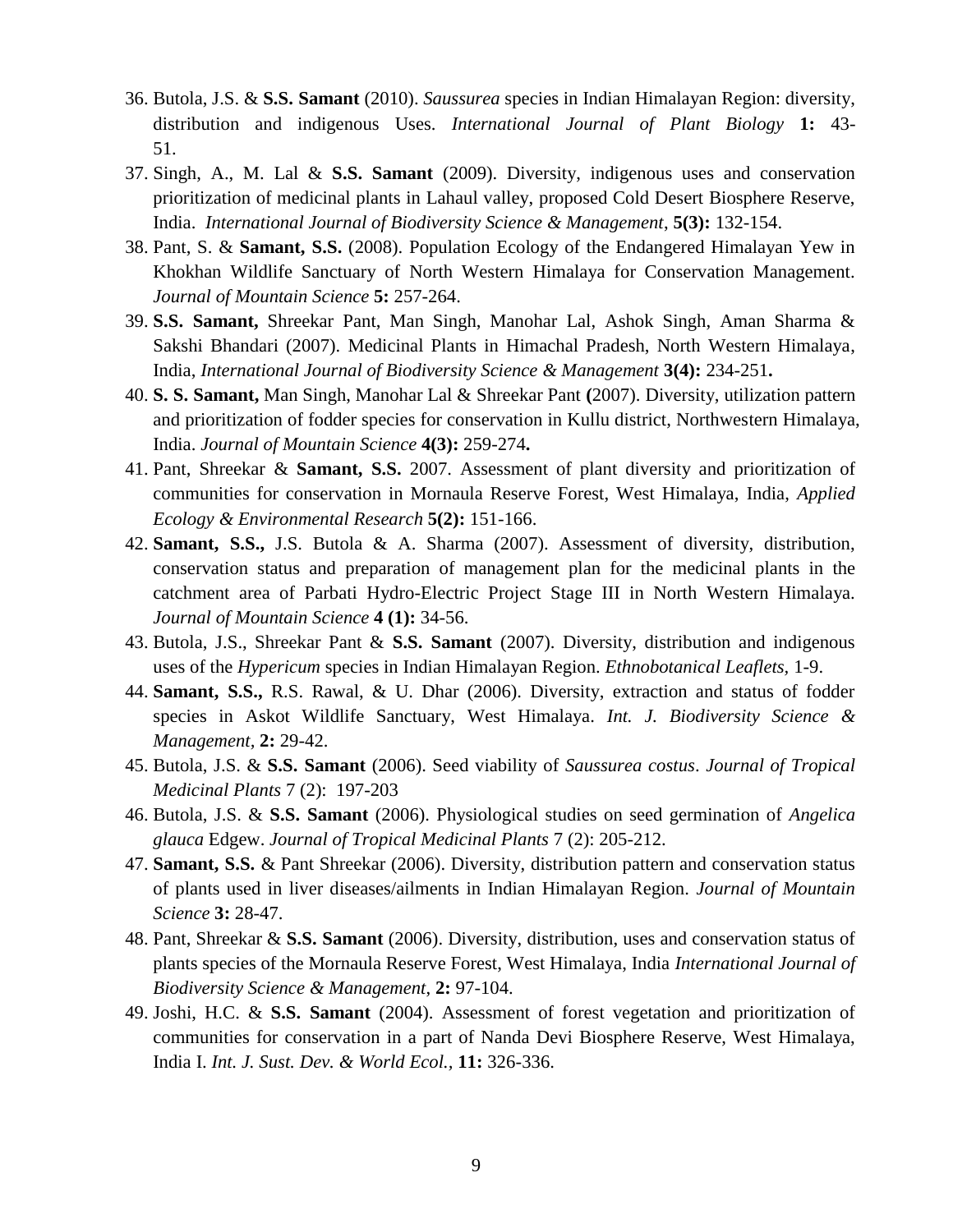- 50. **Samant, S.S.** & H.C. Joshi (2005). Plant diversity and conservation status of Nanda Devi National Park and comparisons with highland National Parks of Indian Himalayan Region. *Int. J. Biodiversity Science & Management,* **1:** 65-73.
- 51. Satyal, G.S., **S.S. Samant** & K. Kumar (2002). Indigenous knowledge and conservation of medicinal plants used by the Bhotia tribes in Kumaon Himalaya, India. *Int. J. Sust. Dev. & World Ecol.* **9:** 159-166.
- 52. **Samant, S.S.,** U. Dhar & R.S. Rawal (2000). Assessment of fuel resource in Askot Wildlife Sanctuary of West Himalaya, India: Conservation and Management Perspectives. *Env. Cons.*  **27(1):** 5-13.
- 53. **Samant, S.S.**, U. Dhar & R.S. Rawal (1998). Biodiversity status of a protected area of West Himalaya-1. Askot Wildlife Sanctuary. *Int. J. Sust. Dev. & World Ecol.* **5:** 193-203.
- 54. Dhar, U., R.S. Rawal & **S.S. Samant** (1998). Endemic Plant Diversity in Indian Himalaya II. Poorly Represented Primitive Families. *Biogeographica* **74(1)**: 27-39.
- 55. Airi, S., R.S. Rawal, **S.S. Samant** & U. Dhar (1998). Treatments to improve germination of four multipurpose trees of Central Sub Himalaya. *Seed Sci. & Tech.* **26:** 347-354.
- 56. **Samant, S.S.** & U. Dhar (1997). Diversity, Endemism and Economic Potential of Wild Edible Plants of Indian Himalaya, India. *Int. J. Sust. Dev. & World Ecol.* **4:** 179-191.
- 57. Dhar, U., Rawal R.S. & **S.S. Samant** (1997). Structural diversity and representativeness of forest vegetation in a protected area of Kumaun Himalaya, India: Implications for conservation. *Biod. & Cons.* **6:** 1045-1062.
- 58. Dhar, U., **S.S. Samant**, R.S. Rawal & Subrat Sharma (1997). Studies on biota and resource use pattern of the natives within Askot Wildlife Sanctuary of Kumaun Himalaya. *Tiger Paper* **24 (4):** 12-18.
- 59. Dhar, U., R.S. Rawal & **S.S. Samant** (1996). Endemic Plant Diversity in Indian Himalaya III. Brassicaceae. *Biogeographica* **72(1):** 19-32.
- 60. **Samant, S.S.**, R.S. Rawal & U. Dhar, (1995). Epiphytic orchids of Askot Wildlife Sanctuary in Kumaun Himalaya, India: Conservation Imperative. *Env. Cons.* **22 (1):** 71-74.
- 61. Dhar, U. & **S.S. Samant** (1993). Endemic plant diversity in the Indian Himalaya. Ranunculaceae and Paeoniaceae. *J. Biogeography* **20:** 659-668.
- 62. Rawal, R.S., N.S. Bankoti, **S.S. Samant** & Y.P.S. Pangtey (1991). Phenology of tree layer species from the timberline around Kumaun in Central Himalaya, India. *Vegetatio* **93:** 109- 118.
- 63. Pangtey, Y.P.S., **S.S. Samant** & Sandeep Verma (1990). A natural hybrid in genus *Pteris*  from the Kumaun Himalaya. *Fern Gaz.* **13(6):** 357-360.
- 64. Pangtey, Y.P.S., R.S. Rawal, N.S. Bankoti & **S.S. Samant** (1990). Phenology of high altitude plants of Kumaun in Central Himalaya, India. *International J. Biometeorology* **34:** 122-127.

#### **National Journals: 105**

- 1. Devi, Kaushalya, **S. S. Samant**, Sunil Puri and Manohar Lal (2019). Diversity, structure and regeneration pattern of tree communities in Kanawar Wildlife Sanctuary of Himachal Pradesh, North Western Himalaya, India. *Indian Journal of Ecology* **46 (1)**: 94-103.
- 2. Paul, Shiv, **S. S. Samant,** Manohar Lal & Jeet Ram (2019). Population Assessment and Habitat Distribution Modelling of High Value *Corylus jacquemontii* for *in-situ* Conservation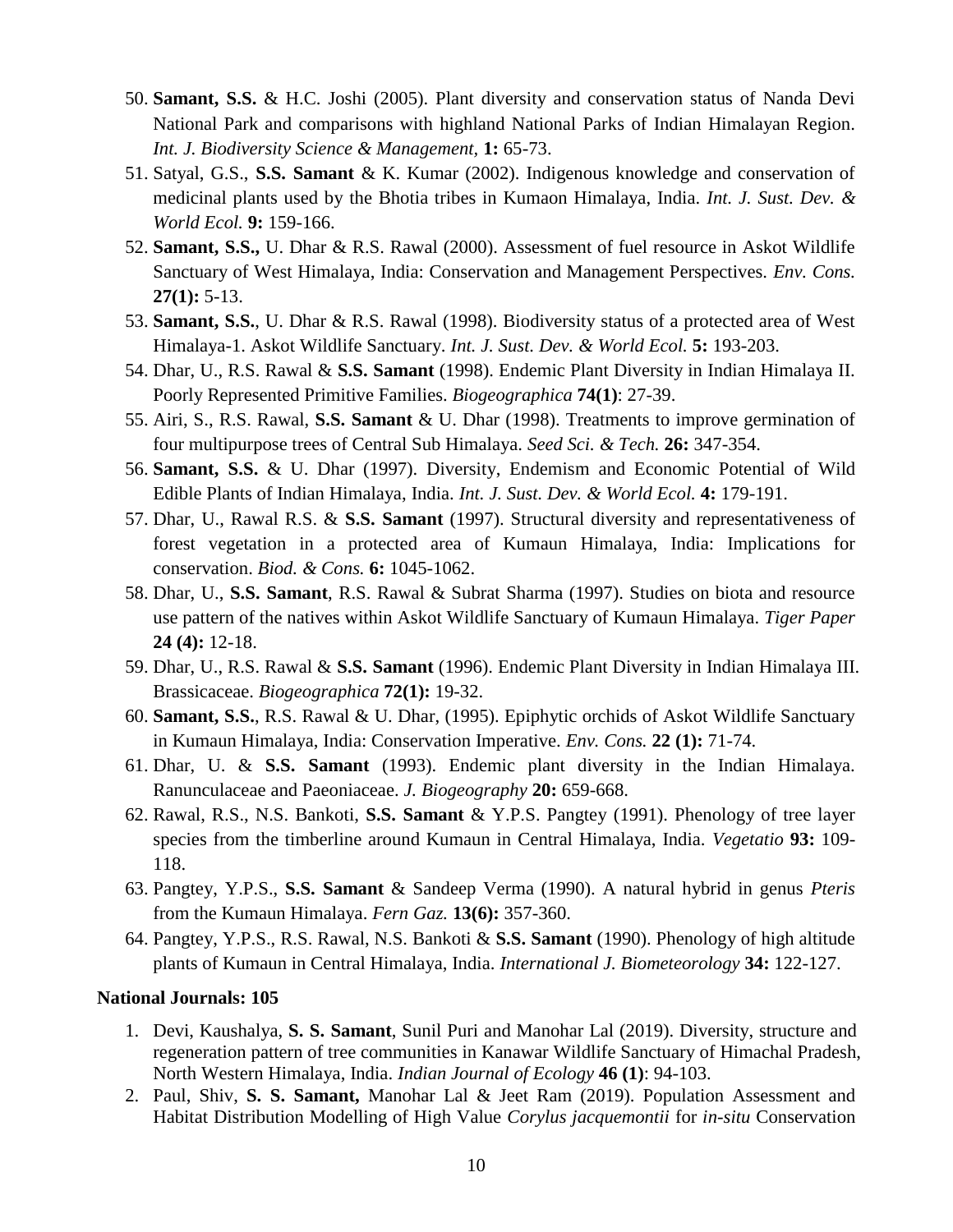in the State of Himachal Pradesh India. *Proceedings of the Indian National Science Academy* **85(1)**: 275-289.

- 3. Bodh Monika, **S. S. Samant**, L. M. Tewari and Vijay Kumar (2019). Diversity, Endemism and Indigenous Uses of Wild Edible Plants of Shikari Devi Wildlife Sanctuary in Himachal Pradesh, North Western Himalaya, India. *Indian Forester* **145 (1)** : 62-69.
- 4. Devi, Kaushalya, **S. S. Samant**, Sunil Puri and S. Dutt (2018). Diversity, distribution pattern and indigenous uses of Orchids in Kanawar Wildlife Sanctuary of Himachal Pradesh, North Western Himalaya. *Journal of Orchid Society of India* **32**: 17-23.
- 5. Prakash Om, **S. S. Samant**, A. K. Yadava, Vijay Kumar and Sunil Dutt (2018). Orchid Diversity at Pangi Vally of Himachal Pradesh, North Western Himalaya. *Journal of Orchid Society of India* **32**: 45-54.
- 6. Kumar Ashish, **S. S. Samant**, L. M. Tewari and Shiv Paul (2018). Diversity, distribution and indigenous uses and status of Orchids in Kalatop - Khajjiar Wildlife Sanctuary,Chamba district Himachal Pradesh. *Journal of Orchid Society of India* **32**: 93-98.
- 7. Paul, Shiv and **S. S. Samant** (2018). Seed morphology and germination studies on *Carpinus viminea* for conservation in North-Western Himalaya. *Seed Research* **46 (2)**: 106-112.
- 8. Kumari Pooja, **S. S. Samant** and Sunil Puri (2018). Diversity, distribution, indigenous uses and conservation of medicinal plants in central Himachal Pradesh, North Western Himalaya. *Journal of Medicinal Plants Studies* **6(5)**: 45-68.
- 9. Kumari Pooja, **S. S. Samant**, Deepak Kumar, Sunil Puri and Amit Singh (2018). Assessment of economically important floristic diversity of Kamrunag Sacred Groove and surroundings in Himachal Pradesh, North Western Himalaya, India. *Journal of Non-Timber Forest Products* **25(3)**: 145-160.
- 10. Rathore, S., S. Shashni, **S. S. Samant** and R. C. Sundriyal (2018). Indigenous uses of wild hemp (*Cannabis sativa*) by the local in habitants in Manikaran Valley of Himachal Pradesh, North Western Himalaya. *Journal of Non-Timber Forest Products* 25(3): 127-130.
- 11. Paul, Shiv, **S. S. Samant,** Manohar Lal & Jeet Ram (2018). Population Assessment and Ecological Niche Modelling of *Carpinus viminea* Wall. ex Lindl. A Multipurpose Tree for Conservation in the Indian Himalayan Region. *Proceedings of the Indian National Science Academy (PINSA)* **84**(3): 681-693.
- 12. Kumar, Ashish, **S. S. Samant**, L. M. Tiwari & Shiv Paul (2018). Diversity, distribution, indigenous uses and conservation of economically important plants in Kalatop – Khajjiar Wildlife Sanactuary, Chamba district, Himachal Pradesh, India. *Journal of Non Timber Forest Products* **25(2):** 107 – 126.
- 13. Sharma, Lipika, **S. S. Samant**, Ashish Kumar, Manohar Lal, Kaushalya Devi & Lalit M Tewari (2018). Diversity, distribution pattern, endemism and indigenous uses of wild edible plants in cold desert biosphere reserve of Indian Trans Himalaya. *Indian Journal of Traditional Knowledge* **17(1):** 122 – 131. Impact Factor: 1.21.
- 14. Adhikari, D., Z. Reshi, B. K. Datta, **S. S. Samant**, A. Chettri, K. Upadhaya, M. A. Shah, P. P. Singh, R. Tiwary, K. Majumdar, A. Pradhan, M. L. Thakur, N. Salam, Z. Zahoor, S. H. Mir, Z. A. Kaloo and S. K. Barik1 (2018). Inventory and characterization of new populations through ecological niche modeling improve threat assessment. *Current Science* **114(3):** 519 – 531.
- 15. Lal, M. and **S. S. Samant** (2017). Niche Modeling: an approach to predict habitats for conservation of *Hippophae* species in Trans and North Western Himalaya. *International Journal Science and Nature* **8(3):** 437 – 446.
- 16. Sharma, Lipika, **S. S. Samant** and Ashish Kumar (2017). Fodder resources of Cold Desert Biosphere Reserve in Trans Himalaya. Journal of Non-Timber Forest Products **24(2):** 79-92.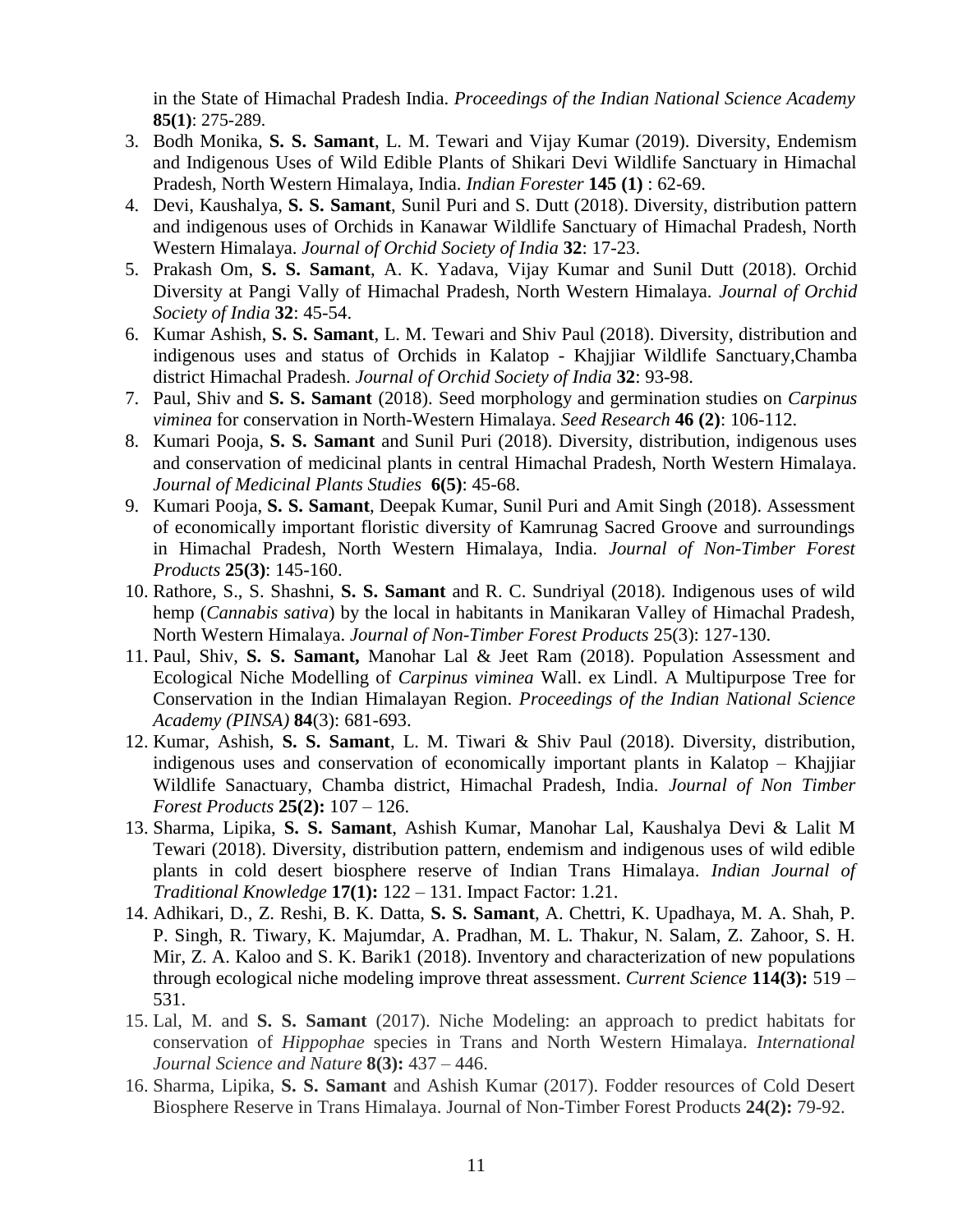- 17. Sharma, Lipika, S. S. Samant and Ashish Kumar (2017). Fuel yielding species of Cold Desert Biosphere Reserve in the Indian Trans Himalaya. *Journal of Non-Timber Forest Products*  **24(1):** 21-27.
- 18. Dasila, K., **S. S. Samant** & A. Pandey (2017). Himalayan Silver Birch (*Betula utilis* D. Don): A multipurpose and critically endangered tree species for bioprospection. *ENVIS Blletin Himayan Ecology* **25:** 116 – 119.
- 19. Bodh Monika, **S.S. Samant**, L. M. Tewari and V. Kumar (2017). Diversity, distribution pattern, indigenous uses and conservation of the economically important floristic diversity in Shikari Devi Wildlife Sanctuary, North Western Himalaya, India. *Journal of Non-Timber Forest Products* **24(2):** 109-126.
- 20. Anita Kumari, **S. S. Samant** and Shashi Sharma (2017). Seed Germination behavior of *Berberis lyceum* Royle from Anni Khad Watershed Area, Kullu (Himachal Pradesh. *Journal of Indian Botanical Society* **96 (1 & 2):** 18-27
- 21. Anita Kumari, **S. S. Samant** and Shashi Sharma (2016). A study on traditionally used medicinal plants and associated practicesin Anni Khad Watershed of district Kullu, Himachal Pradesh, Western Himalaya. *Journal of Non-Timber Forest Products* 23(4): 199 – 219.
- 22. Thakur, Shalu Devi, K.S. Kapoor and **S.S. Samant** (2016). Biological spectrum of vegetation in the alpine meadow of Tirthan Wildlife Sanctuary, district Kullu Himachal Pradesh, India. *Environment & Ecology* **34 (2A):** 619 – 626. ISSN 0970-0420.
- 23. Thakur, Shalu Devi, K.S. Kapoor and **S.S. Samant** (2016). Study on diversity and extraction trend with special reference to fuel wood of the villages in the vicinity of Tirthan Wildlife Sanctuary, District Kullu, Himachal Pradesh, India. *Ecology, Environment & Conservation*  **22:** 351-356. *ISSN* 0971–765X. (Journal Impact: 0.06)
- 24. Kumar, D., Pooja Kumari, **S S Samant** and Shiv Paul (2016). Assessment of Orchid diversity in Sacred Groves of Kullu district, Himachal Pradesh, India. *J. Orchid Soc. India,* **30:** 89-95, 2016 ISSN 0971-5371.
- 25. Barman, T., Jyoti, Anjana, S. Marpa, M. Lal, A. Singh, P. Sharma and **S. S. Samant** (2016). Diversity, distribution and status of orchids in Upper Beas Catchment and Parbati Valley of Kullu district, Himachal Pradesh. J. Orchid Soc. India. **30:** 57 – 64.
- 26. Sharma, P., **S. S. Samant,** L. M. Tewari and Man Singh Rana (2015). Diversity, distribution and conservation of Orchids in Nargu Wildlife Sanctuary, North-West Himalaya. *The Orchid Society of India* **29:** 15-21.
- 27. Sharma, P., **S. S. Samant** and L. M. Tewari (2015). Diversity, Distribution, Indigenous Uses and Conservation of Medicinal Plants in Nargu Wildlife Sanctuary, North Western Himalaya. *Non Timber Forest Products* **22(4):** 181 – 213.
- 28. Shankharoop, Ghoshal & **S. S. Samant** (2015). Assessment of Tree Carbon Stocks of Forests: A Case Study of the Sarwari Khad Watershed, Western Himalaya, India. Environ. We Int. J. Sci. Tech. **10:** 51-61.
- 29. Joshi, H.C. & **S.S. Samant** (2014). Change in structural and compositional diversity with altitude: a study from Nanda Devi Biosphere Reserve (NDBR), West Himalaya, India. *Indian Journal of Forestry* **37(2):** 121-136; ISSN: 0971-9431.
- 30. Vidyarthi, Shalini, **S.S. Samant** & P. Sharma (2014). Diversity, distribution and indigenous uses of medicinal plants of Nirmand Block in Seraj Valley, Kullu District of imachal Pradesh. *Journal of Non-Timber Forest Products* **21(3):** 145-152. ISSN: 0971-9415.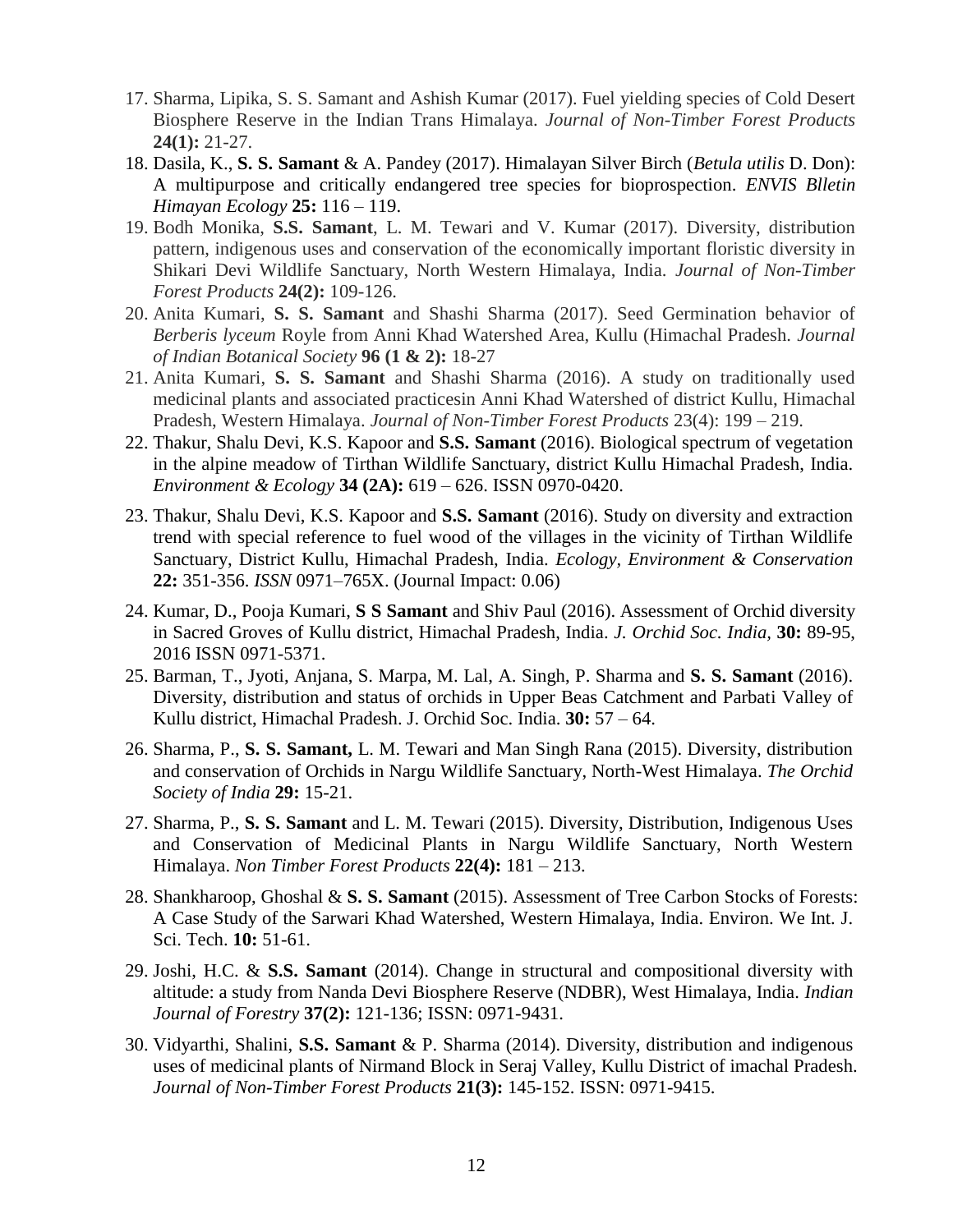- 31. Tara Sen, **S.S. Samant**, Aman Sharma & L.M. Tewari (2013). Diversity, endemism and economic potential of wild edible plants of Rissa Khad Watershed of district Mandi, Himachal Pradesh. J. Non-Timber Forest Products **20(2):** 155-164.
- 32. Tara Devi **& S.S. Samant** (2013). Diversity, distribution and indigenous uses of medicinal plants in Rissa Khad Watershed of district Mandi, Himachal Pradesh. *J. Non- Timber Forest Products* **20(3):** 199-214.
- 33. Sunil Marpa & **S.S. Samant** (2012). Diversity and conservation status of orchids in and around Prashar Sacred Shrine in Himachal Pradesh, India. J. Orchid Soc. India **26 (1-2):** 83- 87.
- 34. Pant, S. & **S.S. Samant (2012).** Diversity and regeneration status of tree species in Khokhan Wildlife Sanctuary, North Western Himalaya. *Tropical Ecology* **53(3):** 317-331.
- 35. **Samant, S.S.**, S. Vidyarthi, Pant, S., P. Sharma, S. Marpa & P. Sharma (2012). Diversity, Distribution, Indigenous Uses and Conservation of the Medicinal Plants of Indian Himalayan Region Used in Cancer. *Journal of Biodiversity* **2(2):** 117-125.
- 36. Singh, A., J.S., Butola, **S.S. Samant,** P. Sharma, M. Lal & S. Marpa (2012). Indigenous Techniques of Product Development and Economic Potential of Seabuckthorn: A Case Study of Cold Desert Region of Himachal Pradesh, India. *Proc. Natl. Acad. Sci., India, Sect. B Biol. Sci*. **82(3):** 391-398. DOI 10.1007/s40011-012-0042-0.
- 37. Butola, J.S. & **S.S. Samant** (2012). Medicinally important species of *Hypericum* in Indian Himalaya: Need for more exploration for Socio-economic development. *Medicinal Plants* **4(2):** 104-110.
- 38. Rana, M.S. & **S.S. Samant** (2011). Diversity, Indigenous uses and conservation status of Medicinal plants in Manali Wildlife Sanctuary, Northwestern Himalaya. *Indian Journal of Traditional Knowledge,* **10(3):** 439-459.
- 39. Thakur, Shalu Devi, K.S. Kapoor & **S.S. Samant** (2011). Diversity and indigenous uses of sacred plants in Tirthan Wildlife Sanctuary, Himachal Pradesh. *Journal of Non-Timber Forest Products,* **18(2):** 123-128.
- 40. Butola, J.S., R.K. Vashistha, **S.S. Samant** & A.K. Malik (2010). Technology for the propagation and cultivation of *Angelica glauca* Edgew.: a threatened high value Himalayan medicinal cum wild edible herb. *Medicinal Plants,* **2(1):** 67-72.
- 41. Rana, M.S. & **S.S. Samant** (2009). Prioritization of Habitats and Communities for Conservation in the Indian Himalayan Region: A State of the Art Approach from Manali Wildlife Sanctuary. *Current Science,* **97(3):** 326-335**.**
- 42. Pant, Shreekar, **S.S. Samant** & S.C. Arya (2009). Diversity and indigenous household remedies of the inhabitants surrounding Mornaula reserve forest in West Himalaya. *Indian Journal of Traditional Knowledge,* **8 (4):** 606-610.
- 43. **Samant, S.S.** (2009). Diversity and conservation status of orchids in Askot Wildlife Sanctuary, West Himalaya. *The Journal of The Orchid Society of India* **23(1-2):** 1-9.
- 44. Rana, M.S., M. Lal, A. Sharma & **S.S. Samant** (2008). Ecological Evaluation of Orchid Diversity of Kullu District, Himachal Pradesh*. J. Orchid Soc. India* **22 (1-2):** 77-84.
- 45. Pant, S. & **S.S. Samant** (2008). Assessing and conserving phytodiversity for relief of respiratory problem-bronchitis. *Environmental Awareness* **31(1-2):** 7-9.
- 46. Butola, J.S., Pant, Shreekar & **S.S. Samant (**2007). Effect of pre-sowing seed treatments in *Hypericum perforatum* L.: A high value medicinal plant. *Seed Research* **35(2):** 205-209.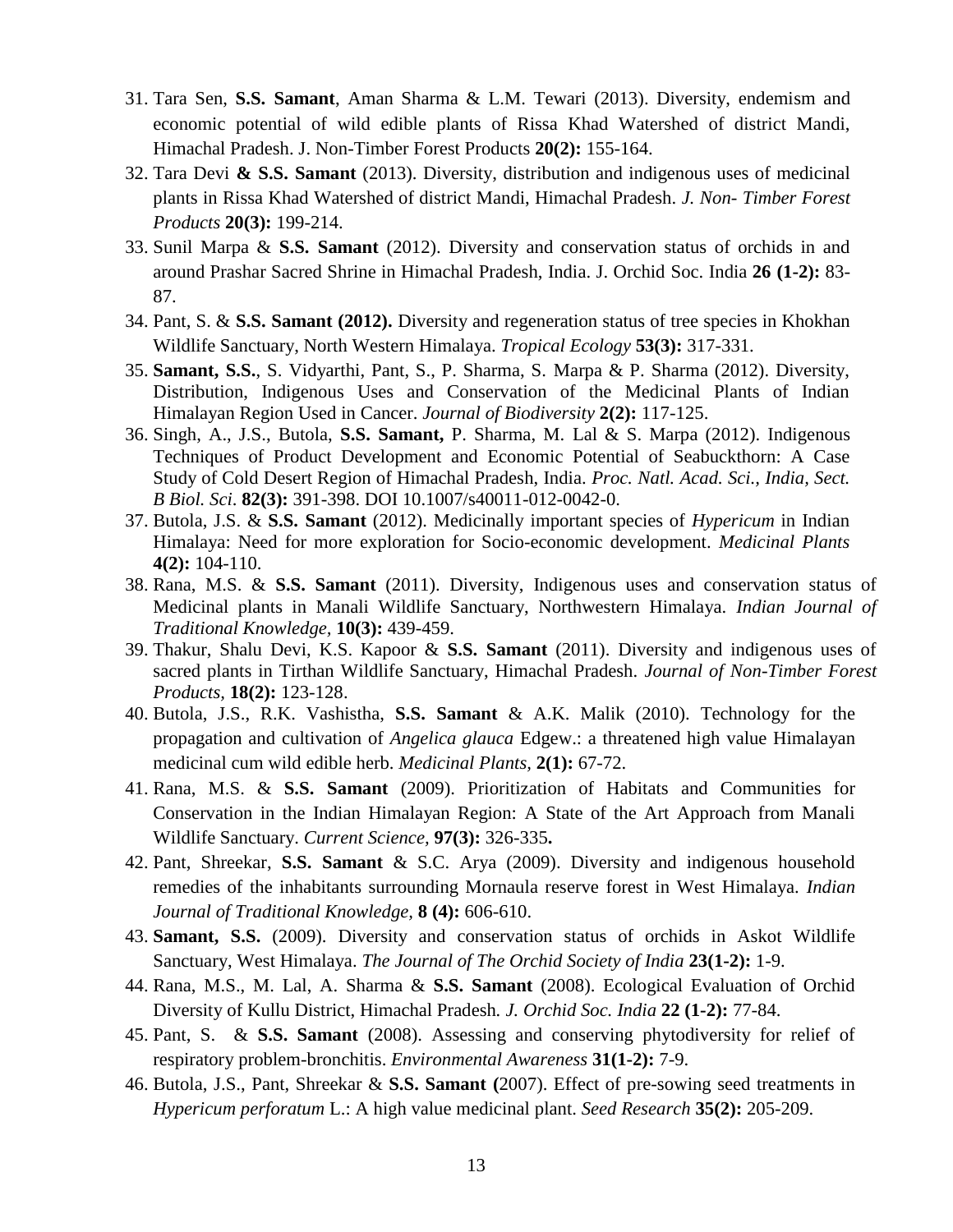- 47. Pant, Shreekar & S. S. **Samant** (2006). Orchid diversity in Mornaula Reserve Forest (West Himalaya), India. *J. Orchid Soc. India* **20(1-2):** 25-29.
- 48. Pant, Shreekar & **S.S. Samant (**2006). Diversity and Distribution pattern of Pteridophytes of Mornaula Reserve Forest of Kumaun in Western Himalaya. *Indian Fern Journal,* **23:**43-51*.*
- 49. **Samant, S.S**., H.C. Joshi, S.C. Arya & S. Pant (2005). Diversity, distribution and conservation of Pteridophytes in Nanda Devi Biosphere Reserve, west Himalaya, India. *Indian Fern Journal,* **22:**101-112*.*
- 50. **Samant, S.S.,** U. Dhar & R.S. Rawal (2005). Diversity, endemism and socio-economic values of the Indian Himalayan Pavaveraceae and Fumariaceae. *J. Indian Bot. Soci.* **84:** 33- 40.
- 51. **Samant, S.S.** & S. Pant (2003). Diversity, distribution pattern and traditional knowledge of the Sacred Plants in Indian Himalayan Region. *Indian J. Forestry,* **26 (3):** 222-234.
- 52. **Samant, S.S.**, H.C. Joshi, S.C. Arya & S. Pant (2003). Planning for the Conservation and Management of Natural Resources Using Participatory Approach: A case study from Pindari area of Nanda Devi Biosphere Reserve, West Himalaya, India. *Van Vigyan,* **38(1-4):** 51-84.
- 53. **Samant, S.S.** & M. Pal (2003). Diversity and conservation status of medicinal plants in Uttaranchal State. *Indian Forester* **129 (9):** 1090-1108.
- 54. Dhar, U., R.S. Rawal, S. Airi, I.D. Bhatt & **S.S. Samant** (2002). Promoting outreach through conservation education programmes-Case study from Indian Himalayan Region. *Curr. Sci.*  **82(7):** 808-815.
- 55. **Samant, S.S. (2002).** Diversity, distribution and conservation of orchids of trans, north- west and west Himalaya. *J. Orchid Soc. India* **16 (1&2):** 65-74.
- 56. **Samant, S.S**., U. Dhar & R.S. Rawal (2001). Diversity, rarity and economic importance of wild edible plants of west Himalaya. *Indian J. Forestry* **24 (2):** 256-264.
- 57. Joshi, H.C., S.C. Arya & **S.S. Samant** (2001). Diversity, distribution and indigenous uses of plants in Pindari region of Nanda Devi Biosphere Reserve. *Indian J. Forestry* **24 (4):** 514-536.
- 58. **Samant, S.S.** & L.M.S. Palni (2000). Diversity, distribution and indigenous uses of essential oil yielding plants of Indian Himalayan Region. *J. Med. & Arom. Plant Sci.* **22:** 671-687.
- 59. Dhar, U., R.S. Rawal, **S.S. Samant**, S. Airi & J. Upreti (1999). People's Participation in Himalayan Biodiversity Conservation: a critical approach. *Curr. Sci.* **76(1)**: 36-40.
- 60. **Samant, S.S**., U. Dhar & R.S. Rawal (1996). Natural resource use of natives within Nanda Devi Biosphere Reserve in Western Himalaya. *Ethnobotany* **8:** 40-50.
- 61. Pangtey, Y.P.S., **S.S. Samant** & R. S. Rawal (1996). Diversity of introduced weeds in the flora of Nainital (Kumaun Himalaya). *New Botanist* **23**: 45-53.
- 62. **Samant, S.S.** & Y.P.S. Pangtey (1995). Diversity of ichthyotoxic plants of Kumaun Himalaya. *Indian. J. Forestry* **18(1):** 80-86.
- 63. **Samant, S.S.** & Y.P.S. Pangtey (1995). Additions to "A Forest Flora for Kumaun. *Higher Plants of Indian Subcontinent (Add. Series of Indian J. Forestry*) **5:** 285-315.
- 64. **Samant, S.S.** & Y.P.S. Pangtey (1995). Aquatic, marshy and wetland flora of district Pithoragarh (Kumaun Himalaya). *J. Econ. Tax. Bot.* **18(1):** 47-54.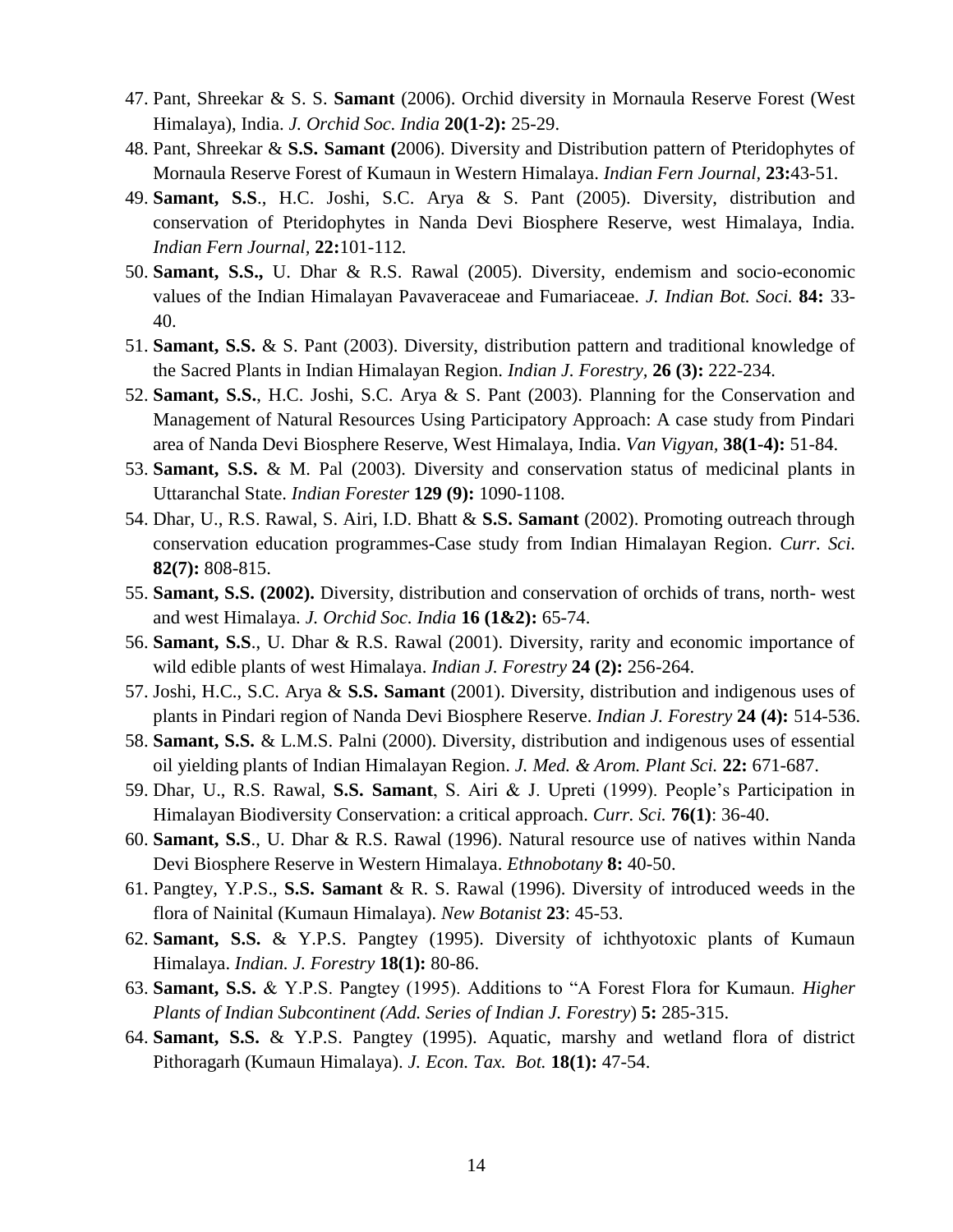- 65. Pangtey, Y.P.S., **S.S. Samant**, R.S. Rawal & U. Dhar (1995). *Actinopteris radiata* (Sw.) Link. (Actinopteridaceae) A poorly known species in North-Western Himalayan fern flora. *Indian J. Forestry* **18(2):** 172-173.
- 66. Pangtey, Y.P.S., **S.S. Samant** & R.S. Rawal (1995). *Dryopteris pulvinaria* (Bedd.) O. Ktze. (Dryopteridaceae): an interesting addition to the fern flora of North-Western Himalayan fern flora. *Indian J. Forestry* **18(2):** 172-173.
- 67. **Samant, S.S.** & I.S. Mehta (1994). The folklore medicinal plants of Johar Valley. *Higher Plants of Indian Subcontinent (Additional series of Indian J. Forestry)* **3:** 143-159.
- 68. **Samant, S.S**. & Y.P.S. Pangtey (1993). Rediscovery of some rare and endangered shrubs and climbers of Kumaun Himalaya. *J. Econ. Tax. Bot.* **17(3):** 509-512.
- 69. Pangtey, Y.P.S., **S.S. Samant** & R.S. Rawal (1993). Enumeration of ferns of Pindari, Sarju and East Ram Ganga valleys of Kumaun (Western Himalaya). *Higher Plants of Indian Subcontinent (Additional Series of Indian J. Forestry)* **4:** 119-152.
- 70. Pangtey, Y.P.S., **S.S. Samant**, R.S. Rawal & L.M. Tewari (1992). A note on the recollection of a rare fern *Phegopteris connectilis* (Michx.). Watl. (Thelypteridaceae) from Kumaun (North-Western Himalaya). *Indian J. Forestry* **15(3):** 279-280.
- 71. Bankoti, N.S., R.S. Rawal, **S.S. Samant** & Y.P.S. Pangtey (1992). Forest vegetation of inner hill ranges in Kumaun. *Trop. Ecol.* **33(1):** 41-53.
- 72. Pangtey, Y.P.S., & **S.S. Samant** (1991). An enumeration of orchids of Naini Tal. *Higher Plants of Indian Sub-continents (Additional Series of Indian J. Forestry)* **2:** 149-171
- 73. Pangtey, Y.P.S. & **S.S. Samant** (1991). An updated list of Pteridophytic flora of Ranikhet in Kumaun (Western-Himalaya). *New Botanist* **18(3-4):** 217-227.
- 74. Pangtey, Y.P.S., **S.S. Samant** & R.S. Rawal (1991). Additions to the pteridophytic flora of Ranikhet. *J. Econ. Tax. Bot.* **15(3):** 728-731.
- 75. Khullar, S.P., A. Sharma & **S.S. Samant** (1991). A new species of the genus *Elaphoglossum* from the Kumaun Himalaya. *Indian Fern Journal* **8:** 1-4.
- 76. Pangtey, Y.P.S., **S.S. Samant** & R.S. Rawal (1990). New records of ferns for Ranikhet. *Higher Plants of Indian Sub-continent (Additional Series of Indian J. Forestry)* **1:** 45-50.
- 77. **Samant, S.S.** & Y.P.S. Pangtey (1989). New Records of some ferns for Kumaun Himalaya (Western Himalaya). *J. Bombay Nat. Hist. Soc.* **87:** 173-174.
- 78. **Samant, S.S.** & Y.P.S. Pangtey (1989). Rediscovery of some rare ferns from Kumaun Himalaya (Western Himalaya). *J. Bombay Nat. Hist. Soc.* **87:** 333-334.
- 79. Pangtey, Y.P.S., **S.S. Samant** & G.S. Rawat (1989). Ethnobotanical notes on Bhotia Tribes of Kumaun Himalaya. *Indian J. Forestry* **12(3):** 191-196.
- 80. Pangtey, Y.P.S., **S.S. Samant** & R.S. Rawal (1989). A note on *Cyathea spinulosa* Wall. ex Hook. (Cyatheaceae) in Western Himalaya. *J. Econ. Tax. Bot*. **13 (1):** 106-109.
- 81. Pangtey, Y.P.S., **S.S. Samant** & R.S. Rawal (1988). Rediscovery of a rare fern *Macrothelypteris ornata* (Wall. ex Bedd.) Ching (Thelypteridaceae) from Kumaun Himalaya after a century. *J. Bambay Nat. Hist. Soc.* **85:** 660-661.
- 82. Pangtey, Y.P.S. & **S.S. Samant** (1988). Observations on the threatened, rare and endangered flowering plants and ferns in the flora of Kumaun Himalaya. *Advances of Forests Research in India* **3:** 65-74.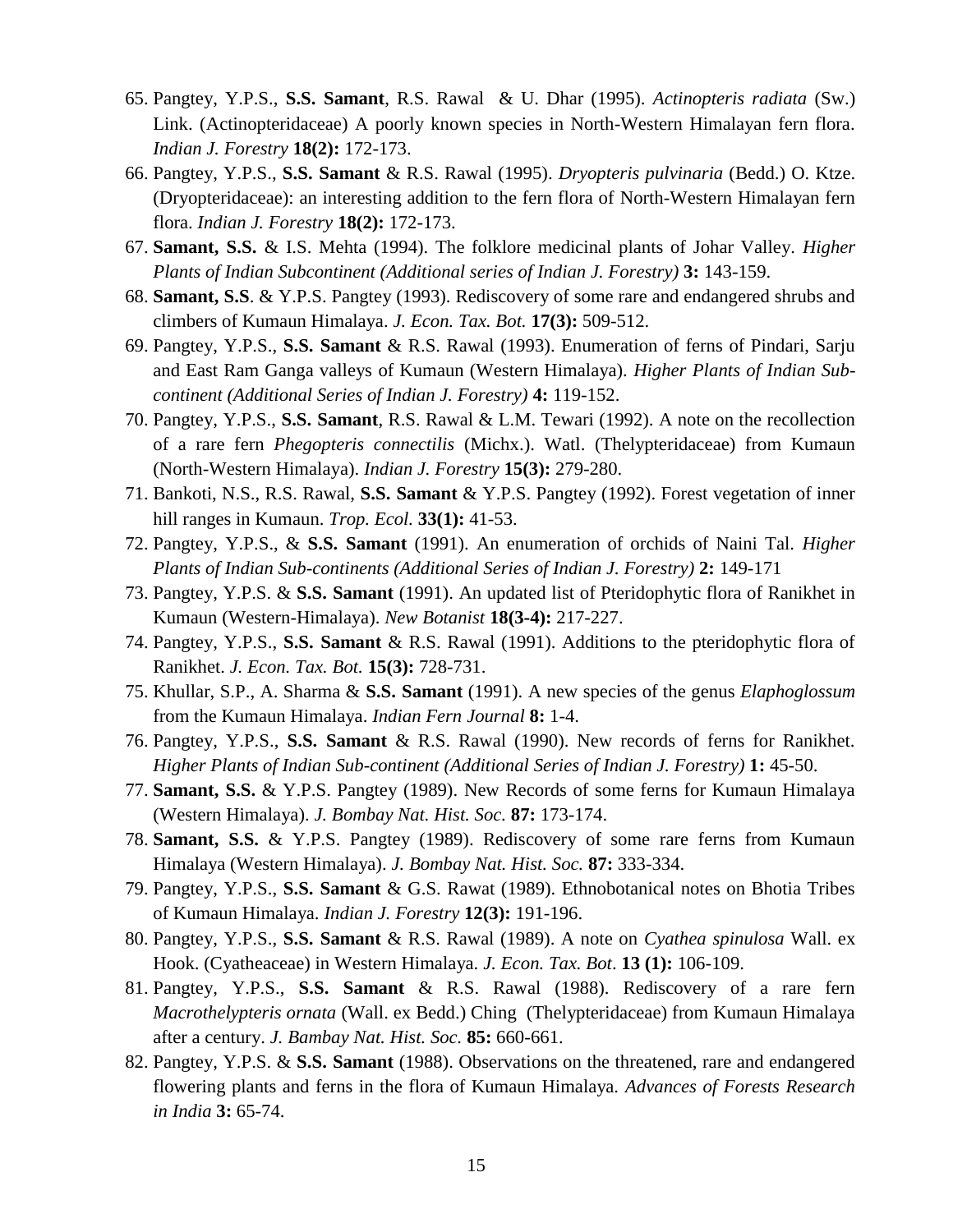- 83. Pangtey, Y.P.S., **S.S. Samant**, N.S. Bankoti & R.S. Rawal (1988). *Matteuccia orientale* (Hk.) Trev. (Onocleaceae): A new record for Kumaun Himalaya. *Indian J. Forestry* **11(2):** 170-171.
- 84. Pangtey, Y.P.S., **S.S. Samant** & G.S. Rawat (1988). Contribution to the flora of Pithoragarh District. *Himal. Res. & Dev.* **7:** 24-46.
- 85. Pangtey, Y.P.S. & **S.S. Samant** (1988). *Asplenium bullatum* Wall. ex Mett. (Aspleniaceae): A new record for North Western Himalaya. *J. Bombay Nat. Hist. Soc.* **85(1):** 237-238.
- 86. Pangtey, Y.P.S. & **S.S. Samant** (1988). Rediscovery of three rare plants from Kumaun Himalaya. *J. Bombay Nat. Hist. Soc.* **85:** 456-457.
- 87. **Samant, S.S**. & Y.P.S. Pangtey (1987). A note of the recollection of *Pecteilis triflora* (D.Don) Tang & Wang (Orchidaceae) from Kumaun (W. Himalaya). *J. Econ. Tax. Bot.* **10(2):** 433- 434.
- 88. **Samant, S.S.** & Y.P.S. Pangtey (1987). *Alternanthera philoxeroides* (Mart.) Griseb.- A new record for North Western Himalaya. *J. Bombay Nat. Hist. Soc.* **86:** 119-120.
- 89. Pangtey, Y.P.S. & **S.S. Samant** (1987). An enumeration of fern-allies of Naini Tal*. J. Bombay Nat. Hist Soc.* **86:** 121-123.
- 90. Pangtey, Y.P.S. & **S.S. Samant** (1987). A note on the recollection of *Onychium fragile* from Naini Tal. *J. Econ. Tax. Bot.* **11(2):** 435-436.
- 91. Pangtey, Y.P.S. & **S.S. Samant** (1987). Additions to the Pteridophytic flora of Naini Tal –II. *J. Econ. Tax. Bot.* **11(2):** 435-436.
- 92. Pangtey, Y.P.S., **S.S. Samant** & P.C. Pande (1987). A list of species and genera of ferns not included in J.F. Duthie's Catalogue of Plants of Kumaun. *J. Econ. Tax. Bot.* **9(2):** 476-480.
- 93. Pangtey, Y.P.S. **& S.S. Samant** (1987). A note on the recollections of some rare ferns from Naini Tal. *J. Econ. Tax. Bot.* **9(2):** 485-488.
- 94. Pangtey, Y.P.S. & **S.S. Samant** (1987). Some orchids new to the flora of Naini Tal. *J. Econ. Tax. Bot.* **11(2):** 1-4.
- 95. Pangtey, Y.P.S. & **S.S. Samant** (1987). Some interesting plant records for Naini Tal. *J. Econ. Tax. Bot.* **9(2):** 481-484.
- 96. Pangtey, Y.P.S. & **S.S. Samant** (1987). Addition to the pteridophytic flora of Kumaun and Naini Tal (Western Himalaya). *J. Bombay Nat. Hist. Soc.* **84(2):** 486-487.
- 97. Pangtey, Y.P.S. & **S.S. Samant** (1987). Additions to the pteridophytic flora of Naini Tal. *J. Bombay Nat. Hist. Soc.* **83(2):** 683-684.
- 98. Pangtey, Y.P.S., B.S. Kalakoti & **S.S. Samant** (1987). Addition to the flora of Naini Tal\_III. *J. Econ. Tax. Bot.* **9(2):** 471-475.
- 99. **Samant, S.S.** & Y.P.S. Pangtey (1987). New distributional records of two orchids from Kumaun Himalaya. *J. Econ. Tax. Bot.* **11(2):** 475-476.
- 100. Pangtey, Y.P.S., **S.S. Samant** & B.S. Kalakoti (1987). *Oxalis lasiandra* Zucc. (Oxalidaceae)-A new record for India. *J. Econ. Tax. Bot.* **9(2):** 411-412.
- 101. Pangtey, Y.P.S., **S.S. Samant** & G.S. Rawat (1986). *Colysis pothifolia* (Ham. ex D.Don) H. Ito (Polypodiaceae): A new record for North Western Himalaya from Naini Tal. *J. Bambay Nat. Hist. Soc.* **82(2):** 472-473.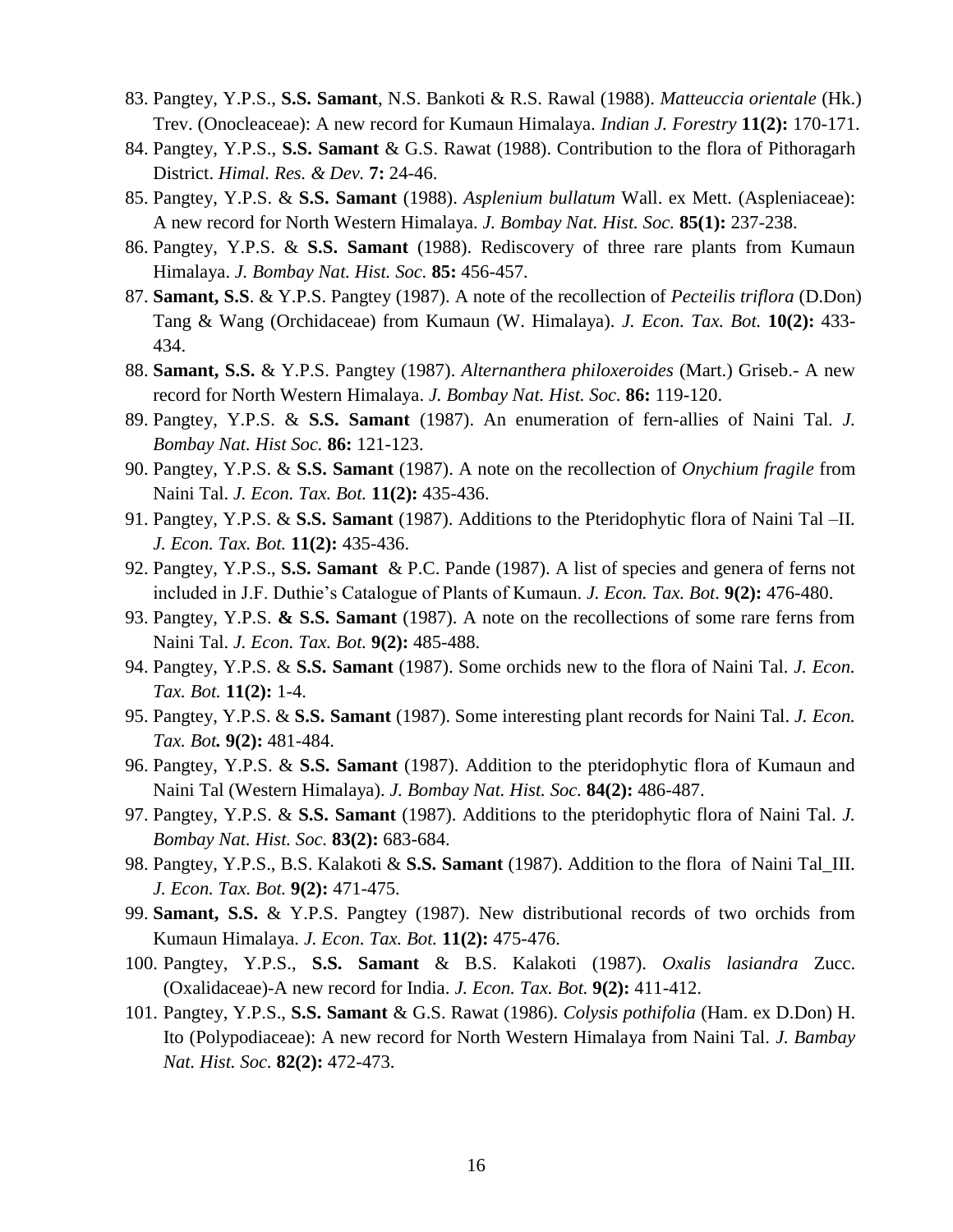- 102. Pangtey, Y.P.S. & **S.S. Samant** (1986). A note on the recollection of *Alectra sessiliflora* (Vahl) O. Kunze (Scrophulariaceae) from Naini Tal (Western Himalaya). *J. Econ. Tax. Bot*. **8(2):** 483-486.
- 103. Pathak, R.P., K. Manral & **S.S. Samant** (1986). Screening of the Glacier Flora of Kumaun region for biologically active compounds. *Indian Drugs* **24(2):** 74-78.
- 104. Pangtey, Y.P.S., **S.S. Samant** & G.S. Rawat (1985). A note on the occurrence *of Blechmum orientale* Linn. in Kumaun Hills. *J. Econ. Tax. Bot.* **6(3):** 747-748.
- 105. Pangtey, Y.P.S., **S.S. Samant** & G.S. Rawat (1985). *Elaphoglossum stelligerum* in North West Himalaya. *J. Econ. Tax. Bot.* **6(2):** 490-492.

### **Papers in Books/Proceedings: 37**

- 1. **Samant, S.S.** & M. Lal (2019). *Ephedra* L. In Medicinal and nutraceutical plants from Himalaya (Ed. Dr. B. L. Chopra). Pp.177-203.
- 2. Sharma, P. and **S.S. Samant** (2016). Impact of Hydro-electric projects on floristic diversity in Himachal Pradesh, North Western Himalaya. In Climate Change and Environmental Issues (Eds. Narayan Singh, Amit Kumar Thakur, P.L. Sharma & Pankaj Sharma. The Energy and Resource Institute, New Delhi. Pp. 39 – 64.
- 3. Rawal, R. S., **S.S. Samant** & I.D. Bhatt (2015). Understanding Himalayan Biodiversity: Strengthening Knowledge Base; Case Study. In 25 Glorious Years of GBPIHED; Translating Research into Action (Eds. G.C.S. Negi, R.S. Rawal & P.P. Dhyani).GBPIHED, Kosi – Katarmal, Almora, Uttarakhand. Pp. 65 – 68.
- 4. **Samant, S.S.** & R.S. Rawal (2015). Prioritizing Himalayan Biodiversity Augmenting Conservation and Sustainable Use; Case Study. In 25 Glorious Years of GBPIHED; Translating Research into Action (Eds. G.C.S. Negi, R.S. Rawal & P.P. Dhyani).GBPIHED, Kosi – Katarmal, Almora, Uttarakhand. Pp. 69 – 74.
- 5. Rawal, R. S., I.D. Bhatt, K. C. Sekar & **S.S. Samant** (2015). Achieving Targets of Biodiversity Conservation: Progression of Surya Kunj; Case Study. In 25 Glorious Years of GBPIHED; Translating Research into Action (Eds. G.C.S. Negi, R.S. Rawal & P.P. Dhyani).GBPIHED, Kosi – Katarmal, Almora, Uttarakhand. Pp. 75 – 84.
- 6. **Samant, S.S.,** A. Sharma, G.C.S. Negi, R.S. Rawal, S. Sharma & P.P. Dhyani (2015). Promotion of Citizen Science in the Indian Himalayan Region; Case Study. In 25 Glorious Years of GBPIHED; Translating Research into Action (Eds. G.C.S. Negi, R.S. Rawal & P.P. Dhyani).GBPIHED, Kosi – Katarmal, Almora, Uttarakhand. Pp. 121 – 122.
- 7. **Samant, S.S.** & Lal, M. (2015). Diversity, distribution, Ecological Niche Modeling and economic importance of Bamboo species in North Western and Western Himalaya. In Hill Bamboos: An important resource for improving rural livelihoods (Eds. V.P. Tewari, R.K. Verma & G.S. Goraya). Himalayan Forest Research Institute, Shimla. Pp. 1 - 20.
- 8. **Samant, S.S.,** R. Joshi & R.K. Sharma (2013). Biodiversity of Indian North West Himalaya. In: Himalayan Biodiversity- Richness, Representativeness and Life Support Values (Eds. R.S. Rawal, I.D. Bhatt, K. Chandrasekar & S.K. Nandi). Hylanders Communications (P) Ltd., Delhi. Pp. 20-23.
- 9. **Samant, S.S.,** K. Chandrasekar & S.C. Arya (2013). Wild Edible Plants. In: Himalayan Biodiversity- Richness, Representativeness and Life Support Values (Eds. R.S. Rawal, I.D. Bhatt, K. Chandrasekar & S.K. Nandi). Hylanders Communications (P) Ltd., Delhi. Pp. 53-55.
- 10. **Samant, S.S.,** L.M.S. Palni & S. Pandey (2012). Cold Desert Biosphere Reserve Trans Himalaya, India. In *Compendium on Indian Biosphere Reserves; Progression During two*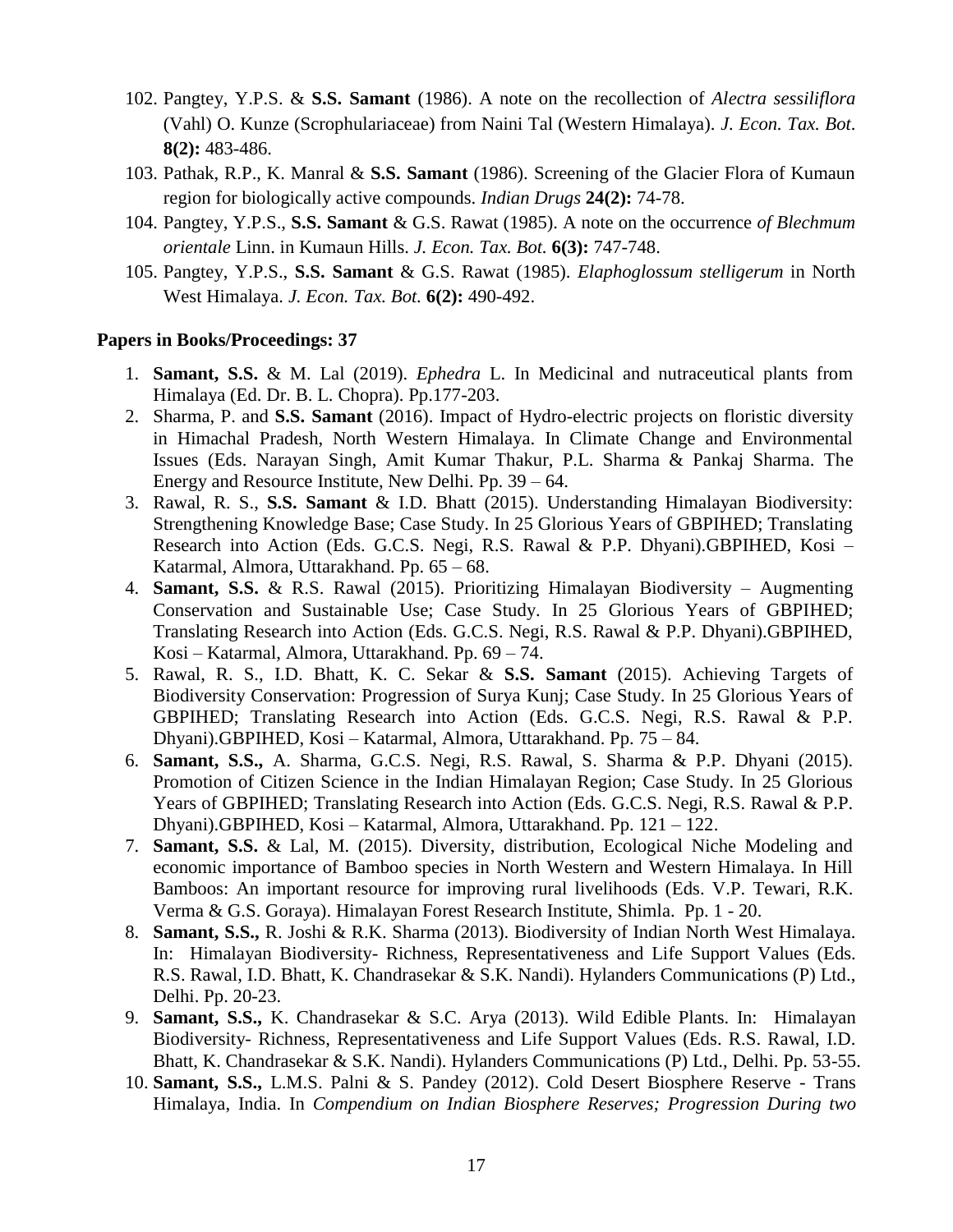*Decades of Conservation* (Eds. L.M.S. Palni, R.S. Rawal, R.K. Rai & S.V. Reddy). Ministry of Environment and Forests, New Delhi and GBPIHED, Kosi-Katarmal, Almora. pp. 169-177.

- 11. Sinha, S.K., P.P. Dhyani & **S.S. Samant** (2012). Climate change database, Kullu Valley, Himachal Pradesh. In Glimpses of Forestry Research in the Indian Himalayan Region (Eds. G.C. S. Negi & P.P. Dhyani). GBPIHED, Kosi – Katarmal, Almora. Pp. 127-130.
- 12. Singh, A., **S.S. Samant,** M. Lal, P**.** Sharma, J.S. Butola & S. Marpa (2011). Assessment, mapping and harnessing Economic potential of *Hippophae* Species for the socio-economic development of tribal communities in Himachal Pradesh, India. In Proceedings of **"National Conference on Seabuckthorn: Emerging Trends in R & D on Health Protection and Environmental Conservation** (Eds. V. Singh et al.). December 1-3, 2011**,** Palampur, Himachal Pradesh. pp. 260-269.
- 13. Butola, J.S., **S.S. Samant,** R.K. Vashistha, & A.K., Malik (2011). Propagation and cultivation techniques for *Heracleum candicans* Wall. A Himalayan Medicinal Plant in Peril. In Medicinal Plants and Sustainable Development (Ed. C. P. Kala). Nova Science Publishers, Inc. pp. 65-76.
- 14. Rana, S.S. & **S.S. Samant** (2010). Diversity and Distribution Pattern of Vascular Plants in the Manali Wildlife Sanctaury of Himachal Pradesh, North Western Himalaya. In: *Biodiversity Potentials of the Himalaya* (Eds. L.M. Tewari, Y.P.S. Pangtey & Geeta Tewari)*.*  Gyanodaya Prakashan, Nainital, Uttrakhand. Pp- 87-114.
- 15. Lal, M. & **S.S. Samant** (2010). Assessment of Floristic Diversity in Kais Wildlife Sanctuary of Himachal Pradesh in North-Western Himalaya In: Tewari et al. (Eds.) In: *Biodiversity Potentials of the Himalaya* (Eds. L.M. Tewari, Y.P.S. Pangtey & Geeta Tewari)*.* Gyanodaya Prakashan, Nainital, Uttrakhand. Pp. 115-142.
- 16. Pant, S. & **S.S. Samant** (2010). Floristic diversity of Mornaula Reserve Forest in Kumaun, West Himalaya. In: In: *Biodiversity Potentials of the Himalaya* (Eds. L.M. Tewari, Y.P.S. Pangtey & Geeta Tewari)*.* Gyanodaya Prakashan, Nainital, Uttrakhand. Pp. 229-264.
- 17. **Samant, S.S.,** S.K. Nandi & J.S. Butola (2009). Conservation status and cultivation of selected medicinal plants in the Indian Himalayan Region. In: *Advances in Agriculture, Environment & Health (Fruits, Vegetables, Animals and Biomedical Sciences* (Eds. Shashi Bala Singh, O.P. Chaurasia, A. Yadav, A.M. Rimando & T. Terrill)*.* Satish Serial Publishing House, Delhi. pp. 185-214.
- 18. **Samant, S.S.,** A. Singh, M. Lal & P. Sharma (2011). Diversity, distribution and conservation prioritization of economically important species in Lahaul valley, a part of proposed Cold Desert Biosphere Reserve in North Western Himalaya, India. In Global Change, Biodiversity and Livelihoods in Cold Desert Region of Asia (Eds. K.G. Saxena, Luohui Liang & Xian Xue). Bishen Singh Mahendra Pal Singh, Dehradun. Pp. 31-42.
- 19. Butola, J.S. & **S.S. Samant** (2009)*.* Propagation and Agrotechniques of two high value threatened medicinal herbs: *Angelica glauca* Edgew. and *Heracleum candicans* Wall. Paper in Training Manual for National Training Programme on *"Floriculture, Medicinal and Aromatic Plants"*, 30<sup>th</sup> March-5<sup>th</sup> April 05, 2009, organized by CSKHPKV, Palampur and IHBT, Palampur under NAIP Project. pp. 84-90.
- 20. **Samant, S.S.,** Man Singh, Manohar Lal, Aman Sharma, Sakshi Bhandari, Ashok Singh, Shreekar Pant & J.S. Butola (2007). Diversity, distribution pattern and economic importance of the agroforestry trees and shrubs in Kullu district, Himachal Pradesh. In Proceedings of the Workshop on *Status and Potential of Agroforestry in Northwestern Himalayas* (Eds. Jagdish Singh, V.P. Panwar, K.D. Sharma & Joginder Singh). Himalayan Forest Research Institute, Shimla. pp. 34-42.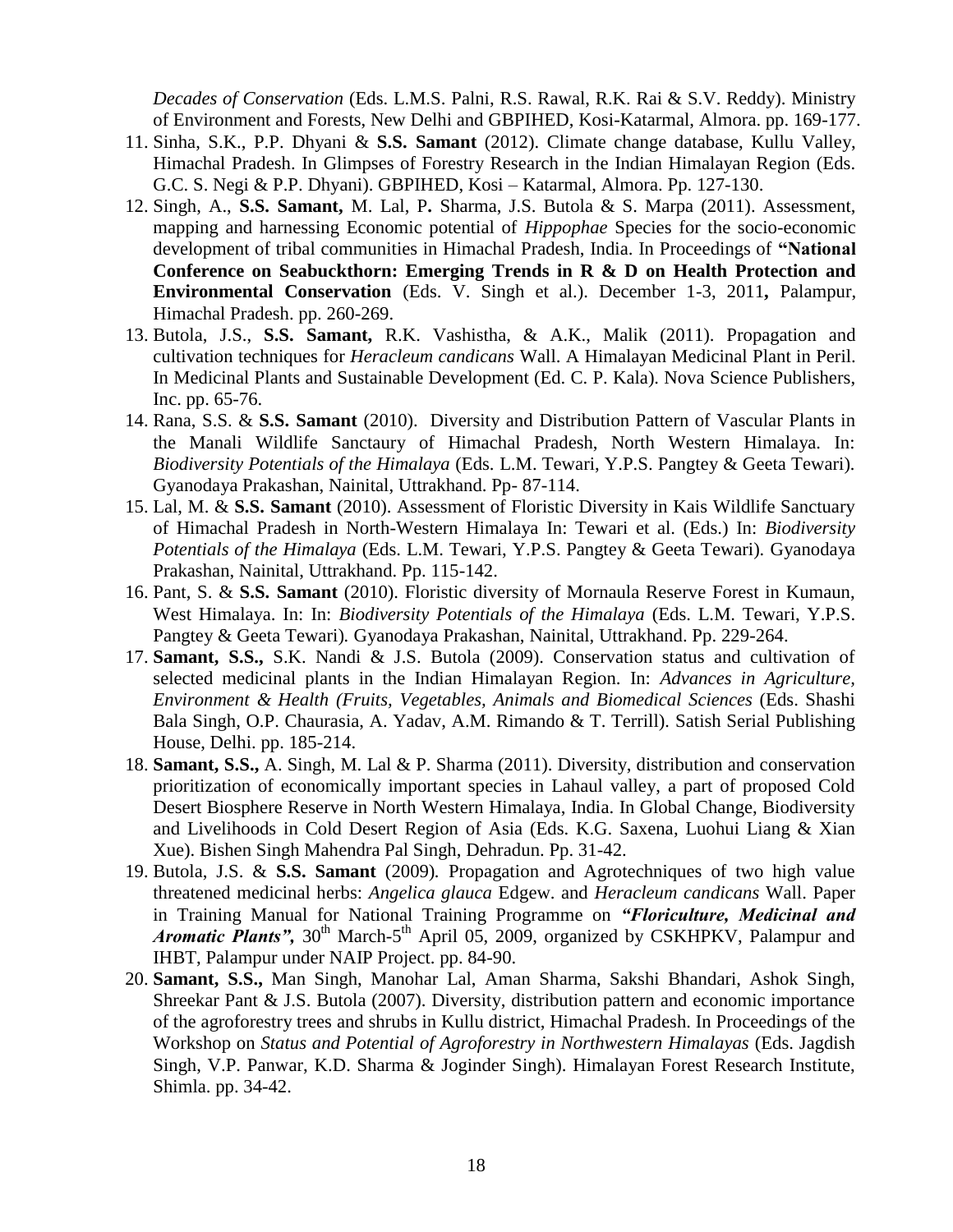- 21. **Samant, S.S.** & H.C. Joshi (2004). Floristic diversity, community pattern and changes of vegetation in Nanda Devi National Park. In: Biodiversity Monitoring Expedition, Nanda Devi 2003 (18 June to 8 July, 2003), Uttaranchal Forest Department Dehradun. pp. 39-54.
- 22. Pal, M. & **S.S. Samant** (2003). Diversity, distribution and conservation of economically important Medicinal and Aromatic Plants of Indian Himalayan Region. World Forestry Congress 2003.
- 23. **Samant, S.S.,** H.C. Joshi & S.C. Arya (2002). Studies on the structure, composition and changes of vegetation in Nanda Devi Biosphere Reserve of west Himalaya. In *Biosphere Reserves in India and their Management* (Eds. J.K. Sharma, P.S. Easa, C. Mohanan, N. Sasidharan & R.K. Rai). Ministry of Environment & Forests, New Delhi and Kerala Forest Research Institute, Peechi, Kerala. pp. 133-139.
- 24. **Samant, S.S.,** B.P. Oli & B.M. Joshi (2002). Nanda Devi, Manas, Dibru- Saikhowa and Dehang- Debang Biosphere Reserves. In *Biosphere Reserves in India and their Management* (Eds. J.K. Sharma, P.S. Easa, C. Mohanan, N. Sasidharan & R.K. Rai). Ministry of Environment and Forests, New Delhi and Kerala Forest Research Institute, Peechi, Kerala. pp. 203-208.
- 25. **Samant, S.S.,** U. Dhar & R.S. Rawal (2001). Diversity and distribution of wild edible plants of Indian Himalaya. In *Plant diversity of the Himalaya* (Eds. P.C. Pandey & S.S. Samant). Gyanodaya Prakashan, Nainital. pp. 421-482.
- 26. **Samant, S.S.**, U. Dhar & R.S. Rawal (2001). Diversity, distribution and indigenous uses of threatened medicinal plants of Askot Wildlife Sanctuary in west Himalaya. In *Proceedings on Himalayan Medicinal Plants: Potential and Prospects* (Eds*.* S.S. Samant, U. Dhar & L.M. S. Palni). Gyanodaya Prakashan, Nainital. pp. 167-184.
- 27. Tewari, L.M. & **S.S. Samant** (2001). Diversity, distribution pattern and ecological adaptations in orchids of Nainital in Kumaun Himalaya. In *Plant diversity of the Himalaya* (Eds. P.C. Pande & S.S. Samant). Gyanodaya Prakashan, Nainital. pp. 377-384.
- 28. **Samant, S.S.** (1998). Diversity, distribution and conservation of fodder resource of West Himalaya, India. In "*Proceedings of Third Temperate Pasture and Fodder Network (TAPAFON)* (Ed. B. Misri). Sponsored by F.A.O. Rome, from 9-13 March, 1998 in Pokhra, Nepal. pp. 109-128.
- 29. **Samant, S.S.** (1998). Forest types and diversity of fodder resource in Kumaun Himalaya. In *Proceedings of the Seminar on Fodder Problems Faced by the Himalayan Region in India* (Ed. T.N. Dhar). SHERPA, Lucknow. pp. 111-123
- 30. **Samant, S.S.**, R.S. Rawal, B.S. Adhikari & U. Dhar (1998). Establishment and maintenance of functional arboretum at Kosi-Katarmal, Almora, Kumaun Himalaya. *In Research for Mountain Development: Some Initiatives and Accomplishments.* Gyanodaya Prakashan, Nainital. pp. 289-318.
- 31. Dhar, U., R.S. Rawal, **S.S. Samant,** I. D. Bhatt & D.S. Mehta (1998). People's Participation in Himalayan biodiversity conservation: Learning through experience. In *Research for Mountain Development: Some Initiatives and Accomplishments.* Gyanodaya Prakashan, Nainital. pp. 375-386.
- 32. Dhar, U., R.S. Rawal & **S.S. Samant** (1998). Wild plant resources and use pattern in Askot Wildlife Sanctuary of Kumaun in the Indian Himalaya: Manifestations of commonness and rarity. In *Biodiversity Conservation in Managed Forests and Protected areas* (Eds. P.C. Kotwal & S. Banerjee). Agro Botanical, Bikaner. pp. 128-142.
- 33. **Samant, S.S.**, U. Dhar & R.S. Rawal (1996). Conservation of rare endangered plants: The context of Nanda Devi Biosphere Reserve, in Himalaya. In: *Conservation and Management of Biological Resources in Himalaya* (Eds. Ramakrishnan et al.). Oxford and IBH Publishing Co. Pvt. Ltd., New Delhi. pp 521-545.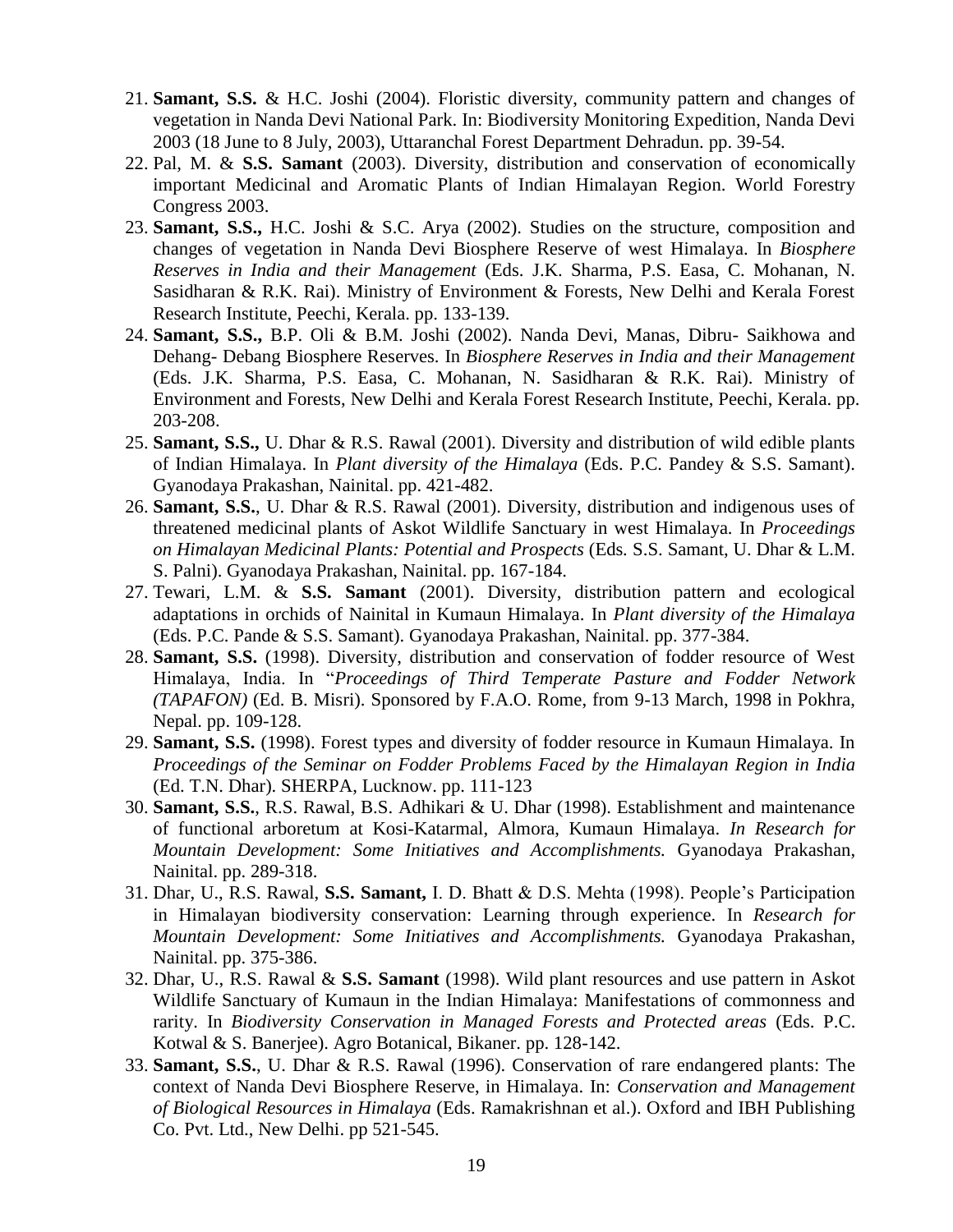- 34. **Samant, S.S.** (1994). An assessment on the diversity and status of the alpine plants of the Himalaya. In: *High altitudes of the Himalaya* (Eds. Y.P.S. Pangtey & R.S. Rawal). Gyanodaya Prakashan, Nainital. pp. 115-127.
- 35. **Samant, S.S**. (1993). Diversity and status of Plants in Nanda Devi Biosphere Reserve. In *Scientific and Ecological Expedition to Nanda Devi 1993*. Army Head Quarters, New Delhi. pp 54-85.
- 36. **Samant, S.S.,** R.S. Rawal & U. Dhar (1993). Botanical hot spots of Kumaun Himalaya: Conservation Perspectives. In *Himalayan Biodiversity: Conservation Strategies* (Ed. U. Dhar), Gyanodaya Prakashan, Nainital. pp. 377-400.
- 37. **Samant, S.S.**, R.S. Rawal & Y.P.S. Pangtey (1988). Aquatic and marshy angiospermic plants of Naini Tal. In *Perspectives in Aquatic Biology* (Ed. R.D. Khulbe) Gyanodaya Prakashan, Nainital. pp. 409-416.

#### **Popular articles: 67**

- 1. Sharma, L. and **S. S. Samant** (2018). Jaiv Vividhta Sanrakshan evam Prabandhan (In Hindi). In: Shashni, S., S. Sood, S.S. Samant, J.C. Kuniyal, V.E. Gosavi, R.C. Sundriyal and S.K. Nandi (Eds.) Ban Sansadhan evam Padap Jaiv Vividhta , GBPNIHESD, Himachal Regional Centre, Mohal-Kullu, Himachal Pradesh. pp. 9-14.
- 2. Sharma, S., S. Shashni and **S. S. Samant** (2018). Jangli Gulab ya Kujja: Kullu Ghati me Uplabdh Arthik Mehatva Wala Prakrithik Sansadhan (In Hindi). In: Shashni, S., S. Sood, S. S. Samant, J. C. Kuniyal, V. E. Gosavi, R. C. Sundriyal and S.K. Nandi (Eds.) Ban Sansadhanavam Padap Jaiv Vividhta, GBPNIHESD, Himachal Regional Centre, Mohal-Kullu, Himachal Pradesh. pp. 29-33.
- 3. Kumar, K. and **S.S. Samant** (2018). Kumar, K. and **S.S. Samant** (2018). Paragan va paragankartaon ka satat krishi vikas mein mehtav (In Hindi). In: Shashni, S., S. Sood, S. S. Samant, J. C. Kuniyal, V. E. Gosavi, R. K. Sundriyal and S. K. Nandi (Eds.) Ban Sansadhan evam Padap Jaiv Vividhta, GBPNIHESD, Himachal Regional Centre, Mohal-Kullu, Himachal Pradesh. pp. 34-42.
- 4. Dasila, K., **S. S. Samant** and **A. Pandey** (2017) Himalayan Silver Birch (*Betula utilis* D. Don): A multipurpose and Critically Endangered tree species for bioprospection. ENVIS Bulletin Himalayan Ecology **25:** 116 – 119.
- 5. Shashni, S., S. Sharma, **S. S. Samant** and R. C. Sundriyal (2017). Kujja (Rosa brunonii) ke Mulya Vardhit Utpadh: Kullu Ghati ke Mahilaon me Atirikt Ajivika ka ek Sadhan. (In Hindi) *Himprabha: Rajbhasha Patrika.* pp. 15- 17.
- 6. Kumar, K., **S.S. Samant**, G. C. S. Negi and R.S. Rawal (2018). Paryatiya satat krishi vikas mein madhumakhiyon evam banaya keet paragankartaon ka yogdan. (In Hindi) *Himprabha: Rajbhasha Patrika.* pp. 18- 22.
- 7. Kumari Kiran, Lipika Sharma, **S. S. Samant** and Anita Pandey (2017). *Delphinium denudatum* Wall. ex Hk. f. & Th.: A Critically Endangered plant of the Indian Himalayan Region. *Hima Paryavaran* **29(2) & 30(1):** 17-18.
- 8. Lata Renu and **S.S. Samant** (2017). Environmental and Livelihood Issues of Major Hydropower Projects in district Kinnaur of Himachal Pradesh, Northwestern Himalaya, India. *Hima Paryavaran* **29(2) & 30(1):** 18 - 20.
- 9. Kumar, K., S.S. Samant, A. Sharma, R.S. Rawal & P.P. Dhyani (2015). Identification and conservation of bee flora for the management of pollinators and their habitats in Kullu valley, Himachal Pradesh, *Hima Paryavaran* **28(1&2):** 18-20.
- 10. Sharma, R.K. & **S.S. Samant** (2015). Pesticide residue contamination in vegetables in Kullu valley, H.P. In 25 Glorious Years of GBPIHED; Translating Research into Action (Eds.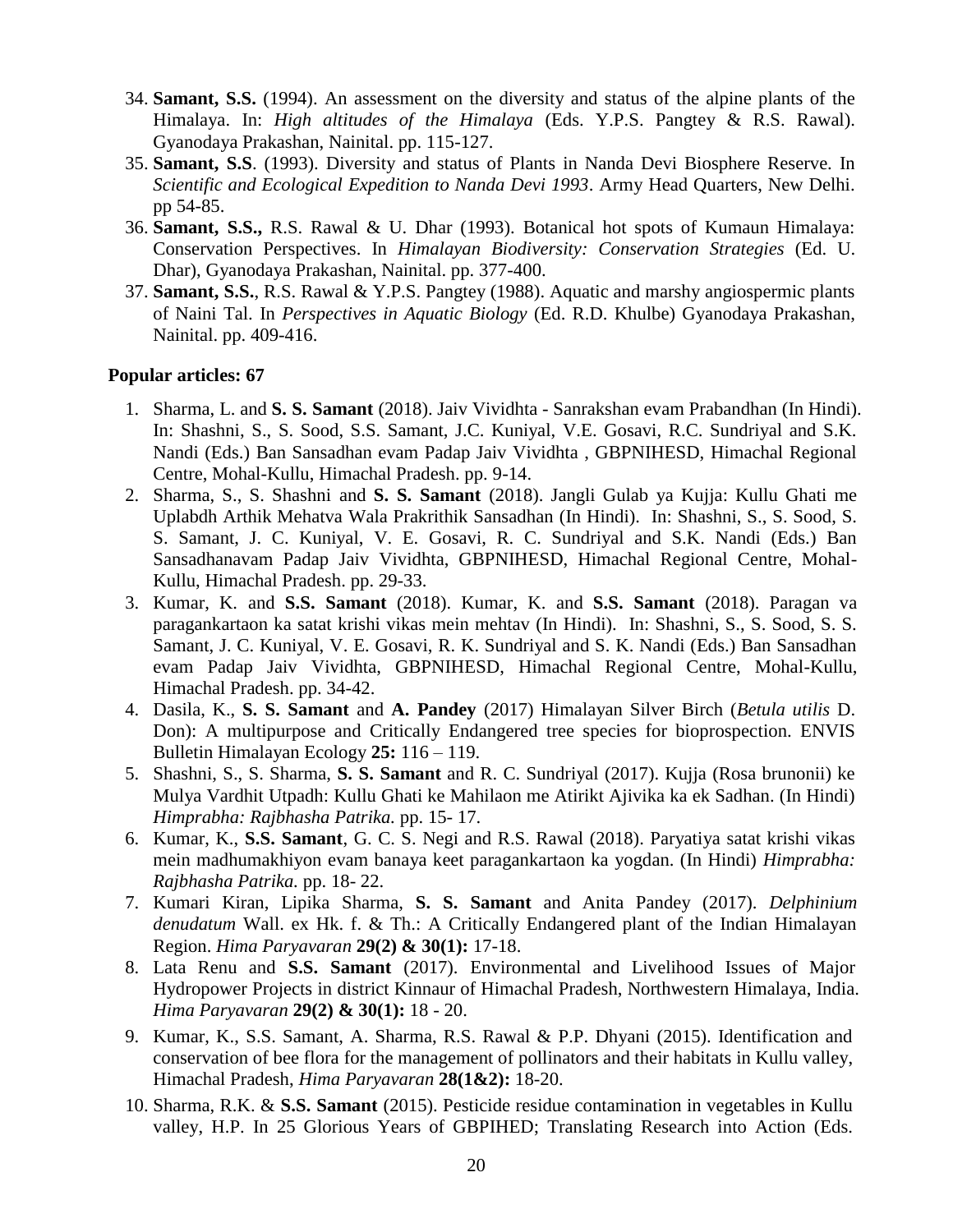G.C.S. Negi, R.S. Rawal & P. P. Dhyani). GBPIHED, Kosi – Katarmal, Almora, Uttarakhand. P. 118.

- 11. Kumar, K., **S.S. Samant,** R.S. Rawal & P.P. Dhyani (2013). Pollination management of Apple using bouquets of pollinizer variety. *Hima- Paryavaran* **24(2):** 16-18.
- 12. Sinha, S.K., P.P. Dhyani, R.K. Sharma & **S.S. Samant** (2013). Badlate vayumandliy tapman se chintit manav. *ENVIS Bulletin, Himalayan Ecology* 2**1:** 124-125**.**
- 13. **Samant, S.S.,** S. Paul, A. Sharma & M. Lal (2014). Taxonomic description, distribution and indigenous uses of Chilgoza Pine *(Pinus gerardiana* Wall. ex D. Don) in North Western Himalaya. *Hima Paryavaran* 27(2): 23 – 25.
- 14. Sharma, Lipika & **S.S. Samant** (2013). Paryavaran Sanrakshan mei Jan Sahbhagita ki Bhumika. *Himprabha* **6:** 6-11.
- 15. **Samant, S.S.,** S. Vidyarthi, P. Sharma (Sr.), S. Marpa & P. Sharma (Jr.) (2012). Harnessing the potential of *Girardinia diversifolia* (Link.) Friis.: A traditionally valuable plant in Himachal Pradesh. *Hima- Paryavaran* **24(2):** 12-14.
- 16. Sharma, P. & **S.S. Samant** (2012). Status, distribution, indigenous uses and practices of Spiked Ginger Lily (*Hedychium spicatum*) in Himachal Pradesh. *Hima Paryavaran* **24(1):** 19-21.
- 17. **Samant, S.S.,** Shalini Vidyarthi & Pankaj Sharma (2012). Aushdhiy paudhon ki vividhata ka aklan. In Aushdhiy prajatiyon ki vividhata, sanrakshan and krishikaran (Ed. S.S. Samant). GBPIHED, Himachal Unit, Mohal-Kullu, Himachal Pradesh. Pp. 7-11.
- 18. Vidyarthi, Shalini, **S.S. Samant,** Ranjan Joshi & Vikram Jeet (2012). Himalay ke Aushdhiy paudhon ki vividhata. In Aushdhiy prajatiyon ki vividhata, sanrakshan and krishikaran (Ed. S.S. Samant). GBPIHED, Himachal Unit, Mohal-Kullu, Himachal Pradesh. Pp. 12-19.
- 19. **Samant, S.S.,** Shalini Vidyarthi, Manohar Lal & J.S. Butola (2012). Himachal Pradesh ki aushdhiy prajatiyon ka krishikaran. In Aushdhiy prajatiyon ki vividhata, sanrakshan and krishikaran (Ed. S.S. Samant). GBPIHED, Himachal Unit, Mohal-Kullu, Himachal Pradesh. Pp. 20-35.
- 20. **Samant, S.S.**, Shalini Vidyarthi & Aman Sharma (2012). Jaiv vividhata ka aklan. In Jaiv Vividhata Sanrakshan Mei Janata Ki Bhagidari (Ed. S.S. Samant). GBPIHED, Himachal Unit, Mohal-Kullu, Himachal Pradesh. Pp. 7-14.
- 21. Vidyarthi, Shalini & **S.S. Samant** (2012). Himachal Pradesh ki Bahumuly Jaiv vividhata evam Sanrakshan. In Jaiv Vividhata Sanrakshan Mei Janata Ki Bhagidari (Ed. S.S. Samant). GBPIHED, Himachal Unit, Mohal-Kullu, Himachal Pradesh. Pp. 18-22.
- 22. **Samant, S.S.,** Shalini Vidyarthi & Manohar Lal (2012). Samudayon mei sanrachnatmak vividhata- Sankshift vivran. In Jaiv Vividhata Sanrakshan Mei Janata Ki Bhagidari (Ed. S.S. Samant). GBPIHED, Himachal Unit, Mohal-Kullu, Himachal Pradesh.
- 23. Kumar, K. & **S.S. Samant (2012).** Paragan prakriya ka jaiv vividhata mei mahatv. In Jaiv Vividhata Sanrakshan Mei Janata Ki Bhagidari IV (Ed. S.S. Samant). GBPIHED, Himachal Unit, Mohal-Kullu, Himachal Pradesh. Pp. 37-41.
- 24. Sharma, P., **S.S. Samant** & Pooja Patti (2012). Mandi jile mei Murari Devi Mandir ke as pas ke kshetro ki jaiv vividhata. In In Jaiv Vividhata Sanrakshan Mei Janata Ki Bhagidari (Ed. S.S. Samant). GBPIHED, Himachal Unit, Mohal-Kullu, Himachal Pradesh. Pp. 23-32.
- 25. Sinha, S.K., P.P. Dhyani, R.K. Sharma & **S.S. Samant** (2012). Status of Industries in Himachal Pradesh: An Overview. *ENVIS Newsletter, Himalayan Ecology* **9:** 6-7.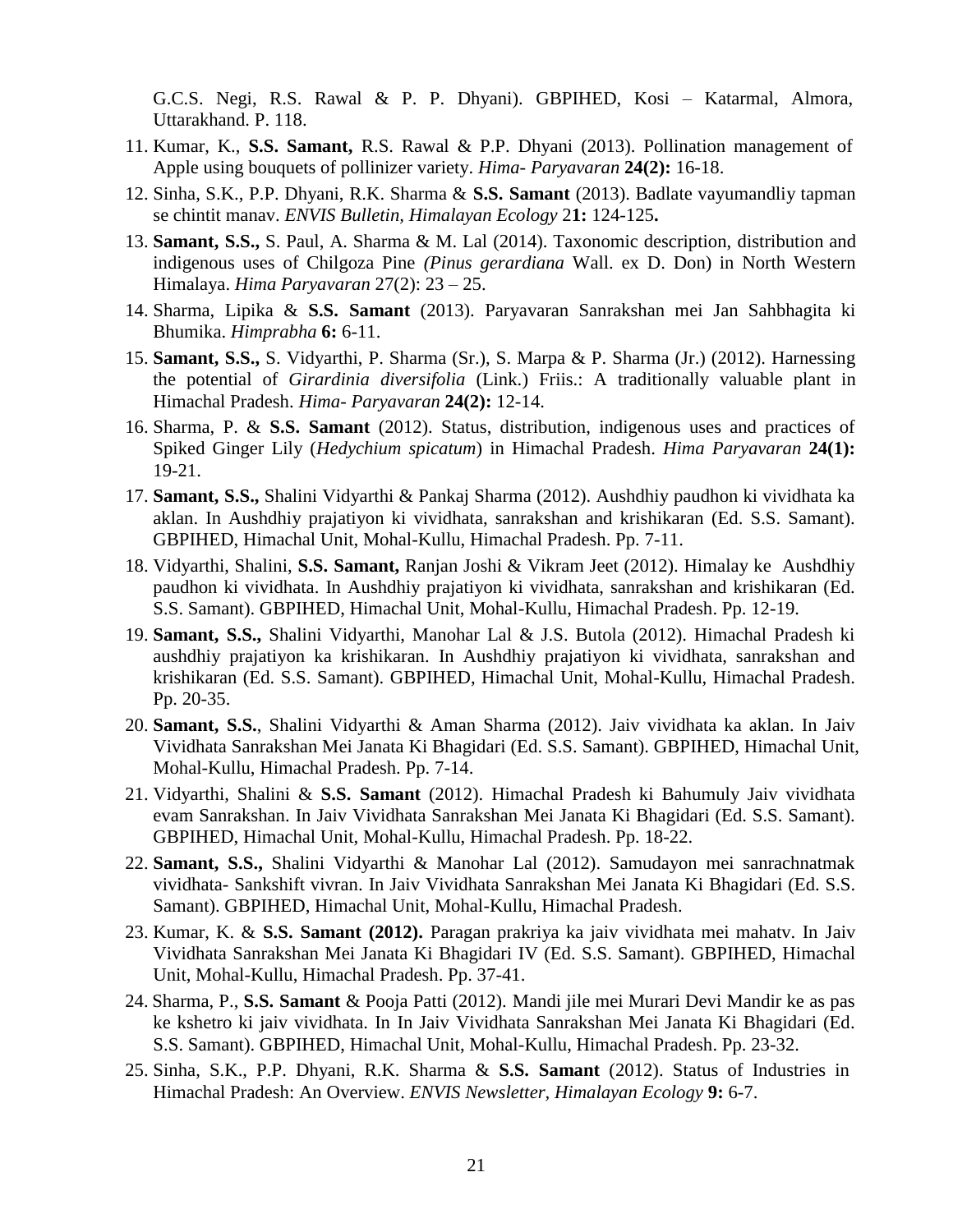- 26. Nandi, S.K. & **S.S. Samant** (2011). Seabuckthorn- A highly commercial species for the Indian Himalayan Region. *Hima Paryavaran* **23(2):** 16-19.
- 27. Sharma, P., Shalini Vidyarthi & **S.S. Samant** (2010). Harnessing economic potential of Hemp (*Cannabis sativa* L.) in Himachal Pradesh. *Hima Paryavaran,* **22(1):** 18-20.
- 28. **Samant, S.S.** (2010). Distribution and uses of Brahm Kamal (*Saussurea obvallata*) and Kasturi Kamal (*Saussurea gossypiphora*) in the Himalayan Region. State Level Shardotsav, Manali 2010, 7-11 February, 2010.
- 29. Sharma, A., **S.S. Samant** & P. Sharma **(**2010). Himachal Pradesh ki vanspati tatha uska vitran. *In: Jaiv Vibhidata Sanrakshan Main Janta Ki Bhagidari - III.* (Ed. S.S. Samant) Booklet in Hindi by GBPIHED, Mohal-Kullu-175 126, Himachal Pradesh. pp. 8-12.
- 30. Bhandari, S. & **S.S. Samant** (2010). Himachal Pradesh Ki Jaiv Vividhata. Ek Sansipt Vivaran. *In: Jaiv Vibhidata Sanrakshan Main Janta Ki Bhagidari - II.* (Ed. S.S. Samant) Booklet in Hindi by GBPIHED, Mohal-Kullu-175 126, Himachal Pradesh. pp. 13-17.
- 31. Sharma, P., A. Sharma & **S.S. Samant** (2010). Himachal Pradesh ke sanrakshit kashetr. *In: Jaiv Vibhidata Sanrakshan Main Janta Ki Bhagidari - III.* (Ed. S.S. Samant) Booklet in Hindi by GBPIHED, Mohal-Kullu-175 126, Himachal Pradesh. pp. 24-39.
- 32. Sharma, P., M.S. Rana & **S.S. Samant** (2010). Nargu Vanya Jeev Abhyarany ki pramukh chara aur endhan prajatiyain. *In: Jaiv Vibhidata Sanrakshan Main Janta Ki Bhagidari - III.*  (Ed. S.S. Samant) Booklet in Hindi by GBPIHED, Mohal-Kullu-175 126, Himachal Pradesh. pp. 40-43.
- 33. Vidyarthi, S. & **S. S. Samant** (2010). "*Himachal ki jivandayani jari-butiyan:ek avlokan"*  (Ed. S.S. Samant) Booklet in Hindi by GBPIHED, Mohal-Kullu-175 126, Himachal Pradesh. pp. 18-23.
- 34. Sharma, R.K., P.P. Dhyani & **S.S. Samant** (2010). Toxic chemicals in fruits and vegetables: An Overview. *Everyman's Science*, **45(4):** 215-218.
- 35. Sharma, R.K., P.P. Dhyani & **S.S. Samant** (2010). Pesticide residues in food chain: an issue of socio-economic development for the marginal farmers of Kullu, Himachal Pradesh. *ENVIS Newsletter: Himalayan Ecology*, **7:** 8.
- 36. **Samant, S.S.** & M. Lal (2009). Himalaya ki jaiv vividhta: ek avlokan. *In: Astitva Ke Liye Sangharsh.* Booklet in Hindi by SADPRAYAS, Raghunathpur, Kullu, Himachal Pradesh. **12(9):** 27-31.
- 37. Bhandari, S. & **S.S. Samant** (2009). Mandi Jila ki Jaiv vividhta evum sanrakshan. *In: Jaiv Vibhidata Sanrakshan Main Janta Ki Bhagidari - II.* (Ed. S.S. Samant) Booklet in Hindi by GBPIHED, Mohal-Kullu-175 126, H.P. pp. 8-14.
- 38. Vidyarthi, S. & **S. S. Samant** (2009). Mandi jila ke aushdhiya poudhoin ka vivaran. *In: Jaiv Vibhidata Sanrakshan Main Janta Ki Bhagidari - II.* (Ed. S.S. Samant) Booklet in Hindi by GBPIHED, Mohal-Kullu-175 126, H.P. pp. 15-21.
- 39. Vidyarthi, S., S. Bhandari, M.S. Rana, & **S.S. Samant** (2009). Mandi jila ke Banya Jeev Abhyarany. *In: Jaiv Vibhidata Sanrakshan Main Janta Ki Bhagidari - II.* (Ed. S.S. Samant) Booklet in Hindi by GBPIHED, Mohal-Kullu-175 126, H.P. pp. 33-36.
- 40. **Samant, S.S.** & A. Singh (2009). Seabuckthorn Kee Prajatiyon Ka Sheet Maristhal Ke Kabaliyon Ke Arthic Vikas par Prabhav: Ek Sarvekshan. *Hima Prabha* (Accepted).
- 41. **Samant, S.S.** & Sakshi Bhandari (2008). Kullu Jile ki Jaiv Vividhata: Ek Avlokan. In: Samant, S.S. (Ed.) *Jaiv Vividhata Sanrakshan mei Janata ki Bhagidari.* GBPIHED, Himachal Unit, Mohal-Kullu. pp. 8-18.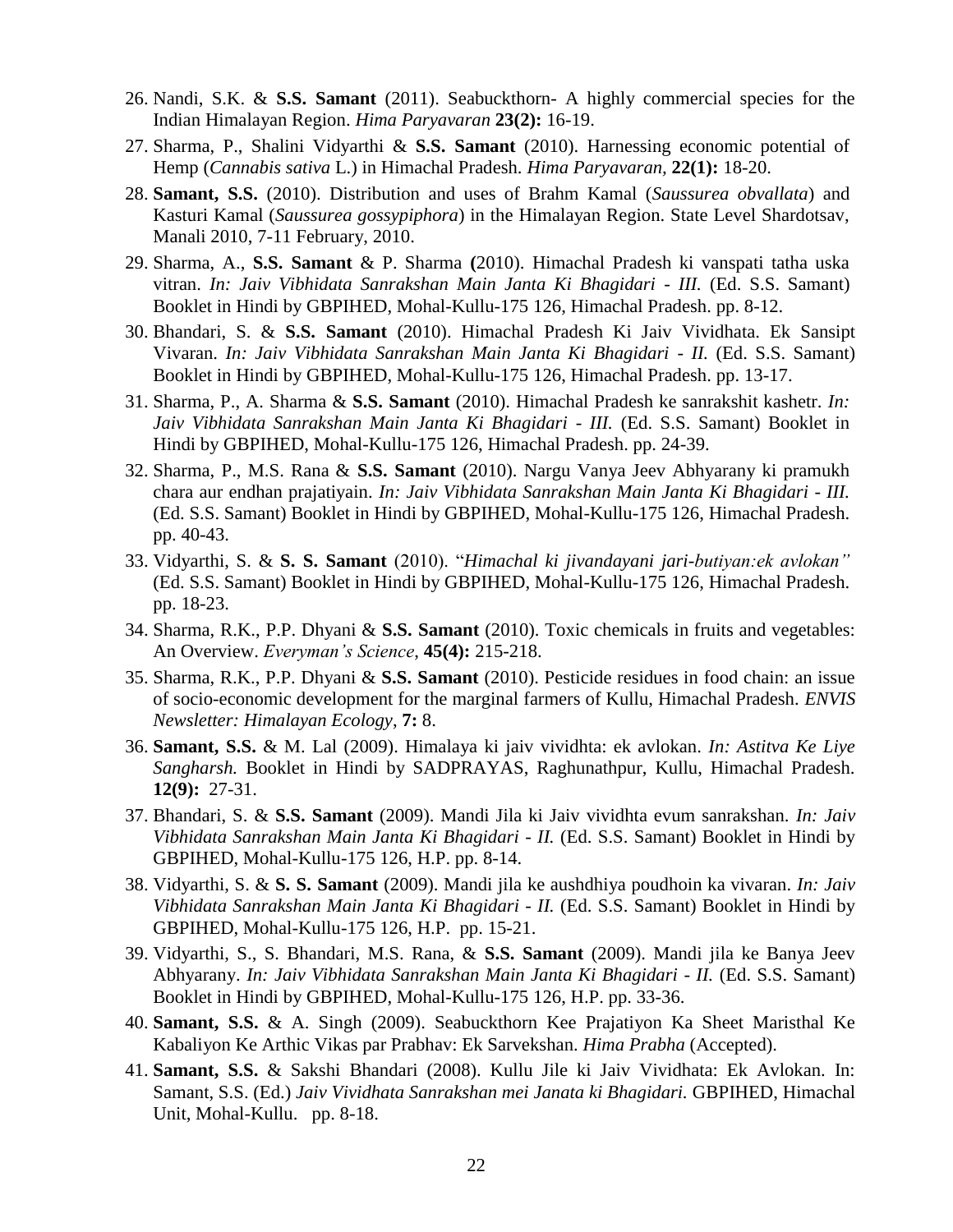- 42. Bhandari, Sakshi, S. Vidyarthi & **S.S. Samant** (2008). Kullu ghati ki phasaliy vividhata, vitaran, sthaniy zyan evam sanrakshan. In : Samant, S.S. (Ed.) *Jaiv Vividhata Sanrakshan mei Janata ki Bhagidari.* GBPIHED, Himachal Unit, Mohal-Kullu. pp. 24-31.
- 43. Butola, J.S., **S.S. Samant**, A. Singh & M. Lal (2008). Kullu Zila main Ashawgandha (*Withania s.omnifera*): ek sarwavyadhihar ausdhiya padap. *Vanoshdhi Darpan,* **4(3):** 3-12.
- 44. Singh, A. & **S.S. Samant** (2008). Prastavit sheeth marusthal jaiv mandal bhandar ke Lahaul ghati ki jaiv vividhata: ek avlokan. In : Samant, S.S. (Ed.) *Jaiv Vividhata Sanrakshan mei Janata ki Bhagidari.* GBPIHED, Himachal Unit, Mohal-Kullu. pp. 32-48.
- 45. Lal, M. & **S.S. Samant** (2008). Kullu aur Lahaul Ghati main Aushdhiy Padapon ki Vividhata evam Sanrankshan. In: Samant, S.S. (Ed.) *Jaiv Vividhta Sanrakshan main Janata ki Bhagidari*. GBPIHED, Himachal Unit, Mohal-Kullu, Himachal Pradesh. pp. 49-53.
- 46. Kishor Kumar., & **S.S. Samant** (2004). Database on Avifauna of the Nanda Devi, Manas, Dibru-Saihkowa, Dehang-Dehang and Kangchenzonga Biosphere Reserves, India, *Himal. Bios. Res. (Biannual Bulletin)* **5 (1&2):** 32-50.
- 47. **Samant, S.S.**, K. Kumar, H.C. Joshi, S.C. Arya & S. Pant (2003). Garur Vikas Khand ki Jaiv Vividhata: Ek Avlokan. In *Himalay Ki Jav Vividhata Sanrakshan mei Janta Ki Bhagidari IX,*  (eds. U. Dhar, S. Airi, R.S. Rawal & S. S. Samant). GBPHIED, Kosi-Katarmal Almora. pp. 9-13.
- 48. **Samant, S.S.**, K. Kumar, H.C. Joshi, S.C. Arya & S. Pant (2003). Bageshwar Jile ki Jaiv Vividhata: Ek Avlokan. In *Himalay Ki Jav Vividhata Sanrakshan mei Janta Ki Bhagidari IX,*  (eds. U. Dhar, S. Airi, R.S. Rawal & S. S. Samant). GBPHIED, Kosi-Katarmal Almora. pp. 12-22.
- 49. **Samant, S.S.** (2002). Bhikiyasain Tahsil ki Jaiv Vividhata: Ek Avlokan. In *Himalay Ki Jav Vividhata Sanrakshan mei Janta Ki Bhagidari VIII* (eds. U. Dhar, S. Airi, R.S. Rawal & S. S. Samant). GBPHIED, Kosi-Katarmal Almora. pp. 14-25.
- 50. Kumar, Kishor, B.P. Oli, B. M. Joshi & **Samant, S.S.** (2001). The faunal diversity of Nanda Devi Biosphere Reserve, in west Himalaya. *Himal. Bios. Res. (Biannual Bulletin)* **3 (1&2):** 18-57.
- 51. **Samant, S.S.**, H.C. Joshi, S. Pant & S.C. Arya (2001). Diversity, nativity and endemism of vascular plants in Valley Of Flowers National Park. *Himal. Bios. Res. (Biannual Bulletin)* **3 (1&2):** 1-17.
- 52. **Samant, S.S.**, H.C. Joshi, & S.C. Arya (2001). Ranikhet Tahsil Ki Padap Vividhata: Ek Avlokan. In *Himalay Ki Jav Vividhata Sanrakshan mei Janta Ki Bhagidari VI,* (eds. U. Dhar, R.S. Rawal & S. S. Samant). GBPHIED, Kosi-Katarmal Almora. pp. 19-27.
- 53. **Samant, S.S.**, H.C. Joshi, S. Pant & S.C. Arya (2001). Diversity, nativity and endemism of vascular plants in Valley Of Flowers National Park. *Himal. Bios. Res. (Biannual Bulletin)* **3 (1&2):** 1-17.
- 54. Kumar, Kishor, B.P. Oli, B. M. Joshi & **S.S. Samant** (2001). The faunal diversity of Nanda Devi Biosphere Reserve, in west Himalaya. *Himal. Bios. Res. (Biannual Bulletin)* **3 (1&2):** 18-57.
- 55. **Samant, S.S.**, H.C. Joshi & S.C. Arya (2000). Diversity, nativity and endemism of vascular plants in Pindari area of Nanda Devi Biosphere Reserve- II. *Himal. Bios. Res. (Biannual Bulletin)* **2 (1&2):** 1-29.
- 56. Oli, B.P., B.M. Joshi & **S.S. Samant** (2000). An inventory of reptilian fauna of Manas and Dibru-Saikowa Biosphere Reserves. *Himal. Bios. Res.* **2(1&2):** 37-52.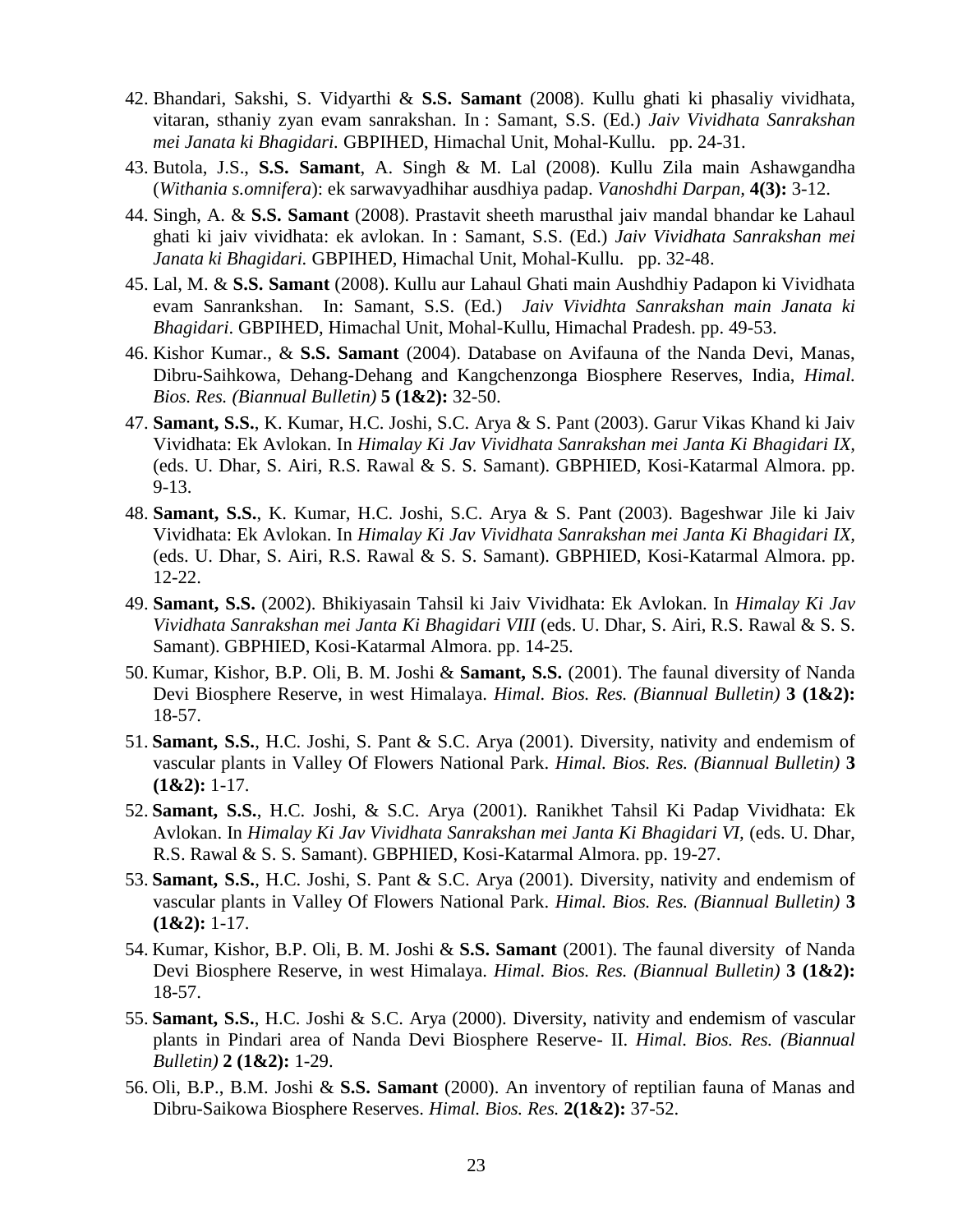- 57. **Samant, S.S.** (1999). Diversity, nativity and endemism of vascular plants in a part of Nanda Devi Biosphere Reserve. *Himal. Bios. Res. (Biannual Bulletin)* **1(1&2):** 1-28.
- 58. Joshi, H.C., S.C. Arya & **S.S. Samant** (1999). Diversity, distribution and indigenous uses of medicinal and edible plants of a part of Nanda Devi Biosphere Reserve I. *Himal. Bios. Res.* **1 (1&2):** 49-65.
- 59. Oli, B.P., Joshi, B.M. & **S.S. Samant** (1999). An inventory of mammalian fauna of Nanda Devi, Manas, Dibru-Saikhowa and Dehang Debang Biosphere Reserves. *Himal. Bios. Res.* **1(1&2):** 38-48.
- 60. **Samant, S.S.** (1998). Himalay Ki Jav Vividhata: Ak Awlokan. In *Himalay Ki Jav Vividhata Sanrakshan mei Janata Ki Bhagidari V* (eds. U. Dhar, Samant, S.S. & R.S. Rawal). GBPIHED. Kosi-Katarmal, Almora. pp. 1-6.
- 61. **Samant, S.S.** (1997). Pithoragarh Jile Ki Jav Vividhata: Ak Awlokan. In *Himalay Ki Jav Vividhata Sanrakshan mei Janata Ki Bhagidari IV* (eds. U. Dhar, Samant, S.S. & R.S. Rawal). GBPIHED. Kosi-Katarmal, Almora. pp.1-26.
- 62. **Samant, S.S.** (1996). Champawat Tahsil Ki Jav Vividhata: Ek Avlokan. In *Himalay Ki Jav Vividhata Sanrakshan mei Janta Ki Bhagidari III* (eds. U. Dhar, Samant, S.S. & R.S. Rawal). GBPIHED, Kosi-Katarmal, Almora. pp. 14-33.
- 63. **Samant, S.S.** (1995). Askot Banya Jeev Abhyaranya ki Jav Vividhata. In *Himalay ki Jav Vividhata Sanrakshan mei Janata ki Bhagidari II* (ed. U. Dhar). GBPIHED. Kosi-Katarmal, Almora. pp. 11-27.
- 64. **Samant, S.S.** (1995). Himalay ki Jadi Bootiyan. In *Himalay ki Jav Vividhata Sanrakshan mei Janata ki Bhagidari I* (ed. U. Dhar). GBPIHED. Kosi-Katarmal, Almora. pp. 32-47.
- 65. **Samant, S.S.,** R.S, Rawal & U. Dhar (1995). Biological diversity of Gangolihat Block. An Overview. In: *Jav Vividhata Sanrakshan mei Janata ki Bhagidari I* (ed. U. Dhar). GBPIHED. Kosi-Katarmal, Almora. pp. 16-24.
- 66. **Samant, S.S**. (1994). Scientific and Ecological Expedition to Nanda Devi- 1993. An over view. *ENVIS Bull.* **2(2):** 65-72.
- 67. Rawal, R.S. & **S.S. Samant** (1993). Human needs and interventions lead to habitat fragmentation. *Hima Paryavaran* **5(2):** 16-17.

#### **Books: 14**

- 1. **Samant, S. S.,** P. P. Dhyani, A. Sharma, Nandini Sharma, Kishor Kumar, P. Mehta and R. Saxena (2016). Promoting pollinators using community based conservation approach in the Indian Himalayan Region. GBPNIHESD, Himachal Unit, Mohal –Kullu, Himachal Pradesh. P. 48.
- 2. Kishor Kumar, **S. S. Samant,** Negi, R.S. Rawal, P. P. Dhyani, J. K. Gupta and H. K. Sharma (2015). Conservation and management of pollinators in the Indian Himalayan Region: Case study from Himachal Pradesh. GBPIHED, Himachal Unit, Mohal – Kullu, Himachal Pradesh. P. 38.
- 3. **S. S. Samant,** Aman Sharma, G.C.S. Negi, R.S. Rawal, S. Sharma, P. P. Dhyani, P. Mehta and R. Saxena (2015). Promotion of Citizen Science in the Indian Himalayan Region. GBPIHED, Himachal Unit, Mohal – Kullu, Himachal Pradesh. P. 72.
- 4. Palni, L.M.S., **S. S. Samant,** G.C.S. Negi, R.S. Rawal, S. Sharma, K.K. Singh and L. Rai (2013). Indian Himalayan Region; Citizens and Scientists working together for a sustainable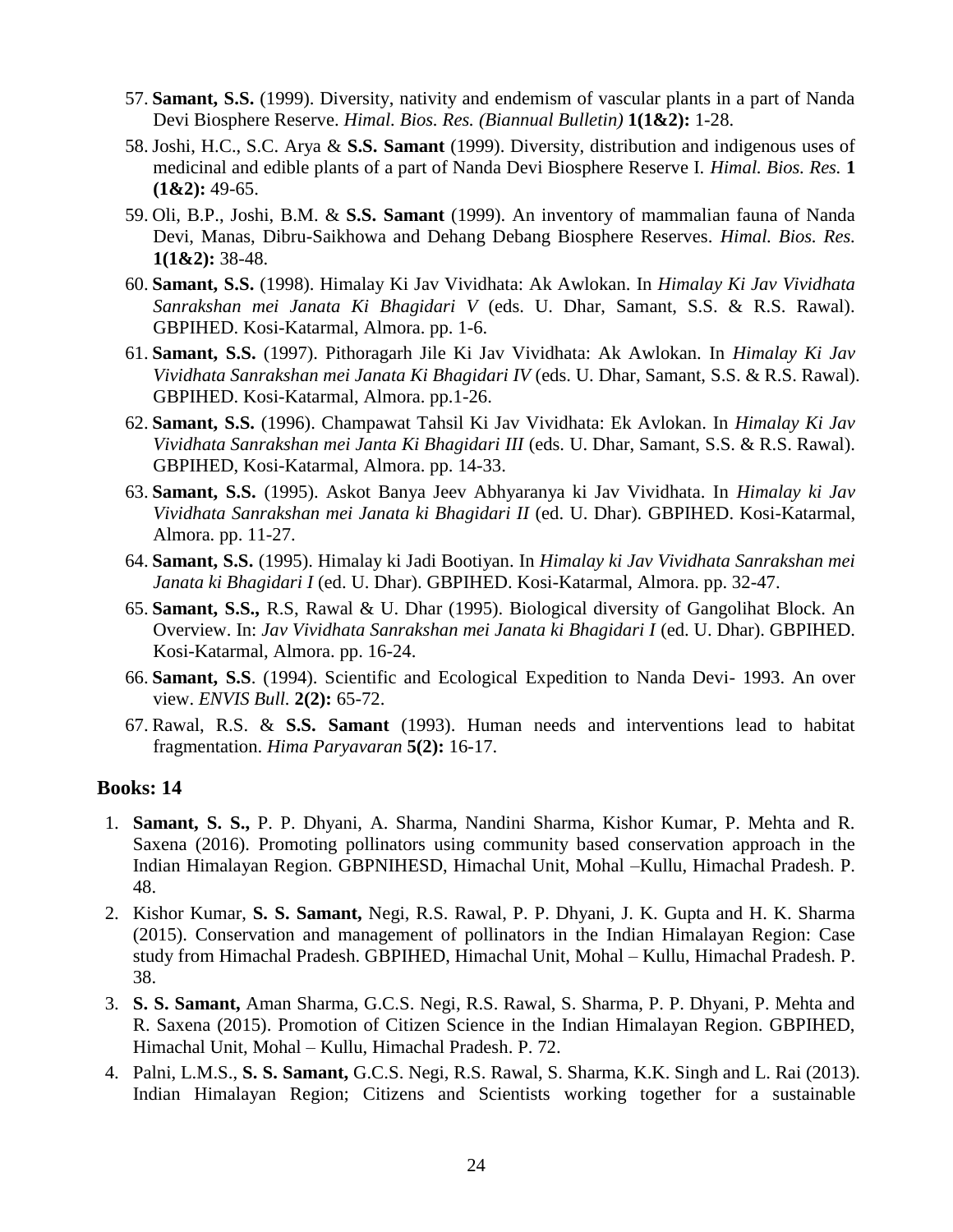environment. G.B. Pant Institute of Himalayan Environment and Development and Earthwatch Institute. P. 36.

- 5. G.C.S., Negi, S. Sharma, S C. R. Vishvakarma, **S. S. Samant**, R.K. Maikhuri, R.C. Prasad and L.M.S. Palni 2013. *Lantana camara* in India: An ecological review. GBPIHED, Kosi-Katarmal, Almora.
- 6. **Samant, S. S.**, Rawal, R. S., Bhatt, I. D., Airi, S. and Bisht, J. S. 2008. SURYA- KUNJ (Ex situ Conservation and Nature Interpretation Centre. Information Booklet 1. GBPIHED, Kosi-Katarmal, Almora.
- 7. **Samant, S. S.**, Butola, J. S. and Lal, M. 2008. Agrotechniques of the commercially viable medicinal plants in the Indian Himalayan Region. GBPIHED, Himachal Unit, Mohal-Kullu.
- 8. **Samant, S. S.,** U. Dhar and L. M. S. Palni (2001). *Himalayan Medicinal Plants: Potential and Prospects*. Gyanodaya Prakashan, Nainital. 435 p.
- 9. Pande, P.C. and **S. S. Samant** (2001). *Plant Diversity of the Himalaya.* Gyanodaya Prakashan, Nainital. 626 p.
- 10. Dhar, U., Rawal, R. S., Airi, S., Bhatt, I. D., Bisht, Geeta and **S. S. Samant** (1999). *Himalay Ki Jaiv Vividhata Sanrakshan Mei Janta Ki Bhagidari VI: Padap Uttak Sanvardhan Ki Mahatta VI*, GBPIHED, Kosi- Katarmal, Almora.
- 11. **Samant, S. S.,** U. Dhar & L. M. S. Palni (1998). *Medicinal Plants of Indian Himalaya: Diversity Distribution Potential Values.* Gyanodaya Prakashan, Nainital. 163 p.
- 12. Purohit, K. & **S. S. Samant** (1995). *Fodder Trees and Shrubs of Central Himalaya.* Gyanodaya Prakashan*,* Naini Tal. 116 p.
- 13. Pangtey, Y. P. S., **S. S. Samant** and G. S. Rawat (1991). *Orchids of Kumaun Himalaya.* Bishen Singh, Mahendra Pal Singh, Dehra Dun. 193 p.
- 14. Khullar, S. P., Y. P. S. Pangtey, **S. S. Samant**, R. S. Rawal and P. Singh (1991). *Ferns of Naini Tal.* Bishen Singh, Mahendra Pal Singh, Dehra Dun. 234 p.

#### **Himalayan Biosphere Reserves (Biannual Bulletins): 05**

- 1. **Samant, S.S.,** B.P. Oli & B.M. Joshi (1999). *Himalayan Biosphere Reserves* (Biannual Bulletin), **Vol. 1 (1 & 2)**, GBPIHED, Kosi- Katarmal, Almora. 110 p.
- 2. **Samant, S.S.,** B.P. Oli & B.M. Joshi (2000). *Himalayan Biosphere Reserves* (Biannual Bulletin), **Vol. 2 (1 & 2)**, GBPIHED, Kosi- Katarmal, Almora**.** 98 p.
- 3. **Samant, S.S.,** B.P. Oli, B.M. Joshi & Kishor Kumar (2001). *Himalayan Biosphere Reserves*  (Biannual Bulletin), **Vol. 3 (1 & 2)**, GBPIHED, Kosi- Katarmal, Almora**.** 96 p.
- 4. **Samant, S.S.,** Kishor Kumar & B.M. Joshi (2002). *Himalayan Biosphere Reserves* (Biannual Bulletin), **Vol. 4 (1 & 2)**, GBPIHED, Kosi- Katarmal, Almora**.** 127 p.
- 5. **Samant, S.S.,** Kishor Kumar & B.M. Joshi (2003). *Himalayan Biosphere Reserves* (Biannual Bulletin), **Vol. 5 (1 & 2)**, GBPIHED, Kosi- Katarmal, Almora**.** 116 p.

#### **Booklets (Hindi): 13**

- 1. Dhar, U., **S.S. Samant** & R.S. Rawal (1996). *Himalay Ki Jav Vividhata Sanrakshan Mei Janta Ki Bhagidari, III.* GBPIHED, Kosi- Katarmal, Almora.
- 2. Dhar, U., **S.S. Samant** & R.S. Rawal (1997*). Himalay Ki Jaiv Vividhata Sanrakshan Mei Janta Ki Bhagidari, IV,* GBPIHED, Kosi- Katarmal, Almora.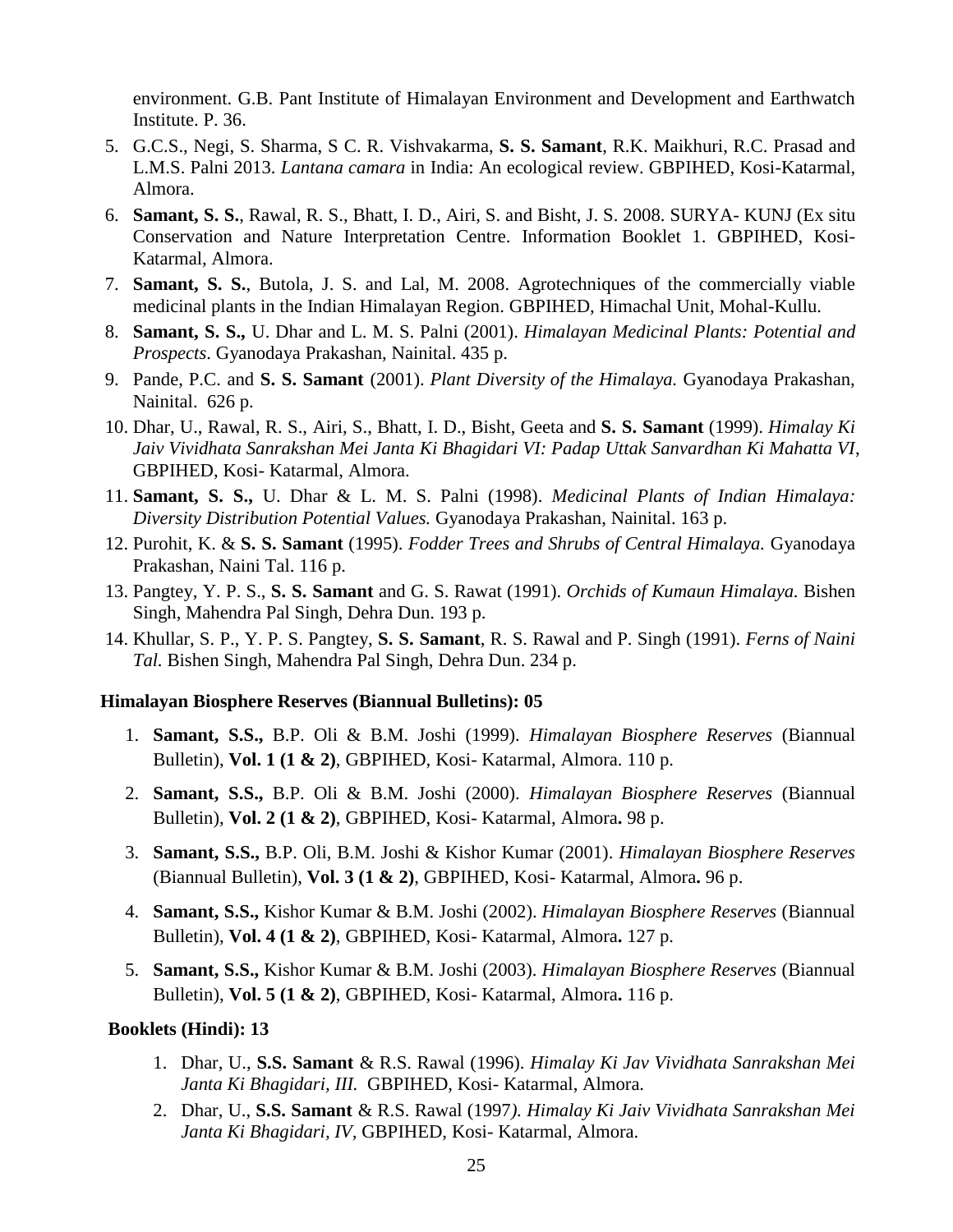- 3. Dhar, U., **S.S. Samant** & R.S. Rawal (1998*). Himalay Ki Jaiv Vividhata Sanrakshan Mei Janta Ki Bhagidari, V,* GBPIHED, Kosi- Katarmal, Almora.
- 4. Dhar, U., R.S. Rawal & **S.S. Samant** (2001*). Himalay Ki Jaiv Vividhata Sanrakshan Mei Janta Ki Bhagidari, VII,* GBPIHED, Kosi- Katarmal, Almora.
- 5. Dhar, U., S. Airi, R.S. Rawal & **S.S. Samant** (2002*). Himalay Ki Jaiv Vividhata Sanrakshan Mei Janta Ki Bhagidari, VIII,* GBPIHED, Kosi- Katarmal, Almora.
- 6. Dhar, U., S. Airi, R.S. Rawal & **S.S. Samant** (2002*). Himalay Ki Jaiv Vividhata Sanrakshan Mei Janta Ki Bhagidari, IX,* GBPIHED, Kosi- Katarmal, Almora.
- 7. Dhar, U., S. Airi, R.S. Rawal & **S.S. Samant** (2003*). Himalay Ki Jaiv Vividhata Sanrakshan Mei Janta Ki Bhagidari, X,* GBPIHED, Kosi- Katarmal, Almora.
- 8. **Samant, S.S.** (2008). *Jav Vividhata Sanrakshan mei Janata ki Bhagidari I*. GBPIHED, Himachal Unit, Mohal-Kullu.
- 9. **Samant, S.S.** (2008). *Jav Vividhata Sanrakshan mei Janata ki Bhagidari II*. GBPIHED, Himachal Unit, Mohal-Kullu.
- 10. **Samant, S.S.** (2010). *Jaiv Vividhata Sanrakshan mei Janata ki Bhagidari III*. GBPIHED, Himachal Unit, Mohal-Kullu.
- 11. **Samant, S.S.** (2012). *Aushadhiy Padapo Ki Vividhata, Sanrakshan and Krishikaran IV*. GBPIHED, Himachal Unit, Mohal-Kullu, Himachal Pradesh.
- 12. **Samant, S.S.** (2012). *Jaiv Vividhata Sanrakshan Mei Janata Ki Bhagidari V*. GBPIHED, Himachal Unit, Mohal-Kullu, Himachal Pradesh.
- 13. Shashni, S., Sood, S., **S.S. Samant**, J.C. Kuniyal, V.E. Gosavi, R.K. Sundriyal and S. K. Nandi (2018). *Ban Sansadhan Avam Padap Jaiv Vividhta*, GBPNIHESD, Himachal Regional Centre, Mohal-Kullu, Himachal Pradesh.

#### **15. Awards and Recognitions**

- Elected Fellow of National Academy of Sciences, Allahabad (2010).
- Elected Fellow of the Society of Ethnobotanists (2010).
- Prof. P. N. Mehra Memorial Young Scientist Award for the meritorious contributions in Plant Sciences (Plant Taxonomy and Plant Diversity Evaluation) for the year 2001.
- Prof. S. P. Vij Memorial Award 2017 for contribution in Orchidology.
- Conferred **Award of Excellence** for the Year 2008 for contribution on Research, Development and creating awareness on Environmental Conservation among the stakeholders of Himachal Pradesh at Kullu on April 05, 2008 by Himalayan Paryavaran Evam Vanya Prani Suraksha Smiti, New Manali, Himachal Pradesh.
- Received **SEED Award 2008** on November 17, 2008 from the Minister for the Environment, Nature Conservation and Nature Safety of the Federal Republic of Germany and Ambassador of the Federal Republic of Germany along with Biolaya Organic Pvt. Ltd., Jagriti, Faculty of Health and Life Science, University of the West of England, Bristol and SGS India at Embassy of the Federal Republic of Germany, New Delhi for the contribution on Himalayan Oregano Oil and Sustainable Livelihood, India for its entrepreneurship and outstanding potential to contribute to sustainable development.
- ICFRE, Dehradun **Forest Conservation Award for the year 2001-2002** by the Core Group, Conservation of Biological Diversity.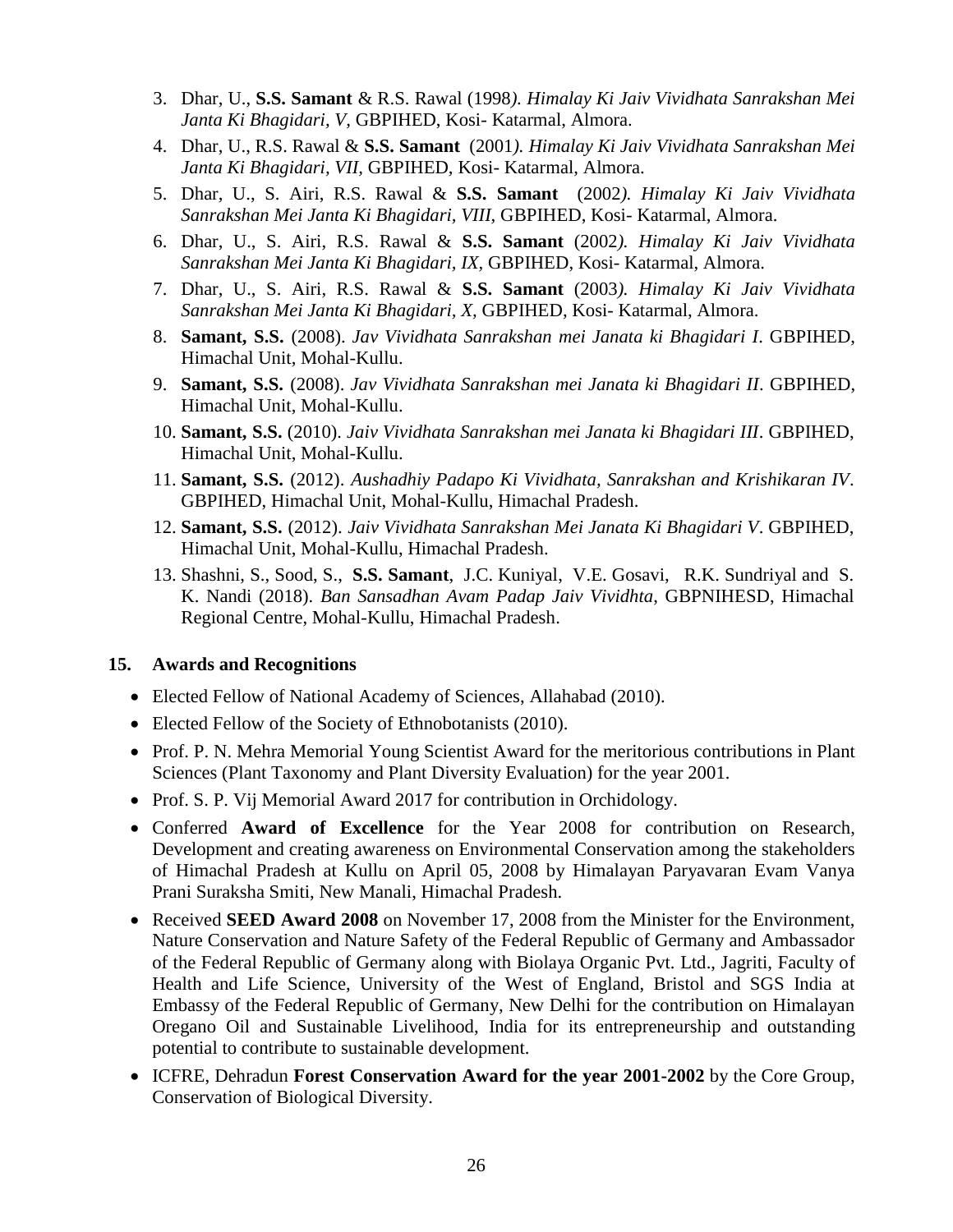- Rajbhasha Shield and Certificate for excellent performance in official Hindi language for the year 2017-2018 on 02 June, 2018 by Town Official Language Implementation Committee, Kullu - Manali, Himachal Pradesh.
- Received Green Mapple Foundation Award 2018 for Research Excellence on 24 June, 2018 by the Green Maple Foundation, Chandralok, Lucknow, Uttar Pradesh.
- Won 2nd prize for paper presentation entitled "*Diversity, distribution and indigenous uses of essential oil yielding medicinal plants of Indian Himalayan Region*" in the National Seminar on the Research and Development in Aromatic Plants: Current Trends in Biology, Uses, Production and Marketing of Essential Oils, CIMAP, Lucknow.
- Awarded first prize in **Photograph Competition: Life in Forests, in the "Theme- Forest Dwellers: Human and Wildlife"** organized by GBPIHED, Kosi-Katarmal, Almora, Uttarakhand on September 10, 2011 at Kosi-Katarmal, Almora, Uttarakhand (No. GBPI/Photo.Comp./2011/3631; dated- 20.10.2011).
- **Member, Research Policy Committee (RPC)** of the Indian Council of Forestry Research and Education (ICFRE), Dehradun **(No.: 72(XVII)/2016/ICFRE®/RP/923; dated – 13.12.2016).**
- **Member, Research Advisory Group** (RAG) of Himalayan Forest Research Institute, Panthaghati, Shimla by Director General, Indian Council of Forestry Research and Education (ICFRE), Dehradun **2009-2016 (No.: 3-1(30) Vol-VIII/2016/651; dated- 13.09.2016).**
- Ecological Expert Member of the Committee constituted by **Hon'ble National Green Tribunal (NGT) for the preparation of report on Shimla, Himachal Pradesh (No.GBPI/NGT/5337; dated – 4 th November 2015).**
- Ecological Expert Member of the Committee **constituted by Hon'ble National Green Tribunal (NGT) for the preparation of report on Kasauli Planning Area, Kasauli, Solan, Himachal Pradesh (No.PCB/CWP No. 506/2015-548-55; dated – 13.04.2017).**
- Member for the joint inspection of muck dumping sites of **Kireetpur – Ner Chowk Four Lane Project; Hon'ble NGT's order dated 21.09.2017 (No. PCB/Appl No. Madan Lal/17/13041-45**; dated- 26.09.2017).
- **Member** to carry out the inspection as per the direction of the **Hon'ble National Green Tribunal** vide order dated 07.12.2017, O.A. No. 635/2017\_titlted Ramesh Chand V/s State of Himachal Pradesh and ors. **(No. TCP-E (3)-48/2017; dated-24.07.2018).**
- Member, Research Board of Advisors, The American Biogeographical Institute, North Carolina, USA.
- Member, National Biodiversity Strategy and Action Plan, North Western Himalayan Ecoregion and Uttar Pradesh.
- Member of Panel of Experts of the Himachal Pradesh State Medicinal Plants Board, Shimla for monitoring the ongoing projects in the State sanctioned by the National Medicinal Plants Board.
- Member of the Committee for the research and management of protected areas in Himachal Pradesh.
- DBT nominee for IBSC Farmenta Biotech Ltd., Himachal Pradesh Facility, Nagwai, Mandi.
- Member of the Advisory Committee for Establishment of Temperate Arboretum and Botanical Garden (TABG) at Porter Hill, Shimla, Himachal Pradesh.
- Member of the Executive Council of TOSI (The Orchid Society of India), Chandigarh.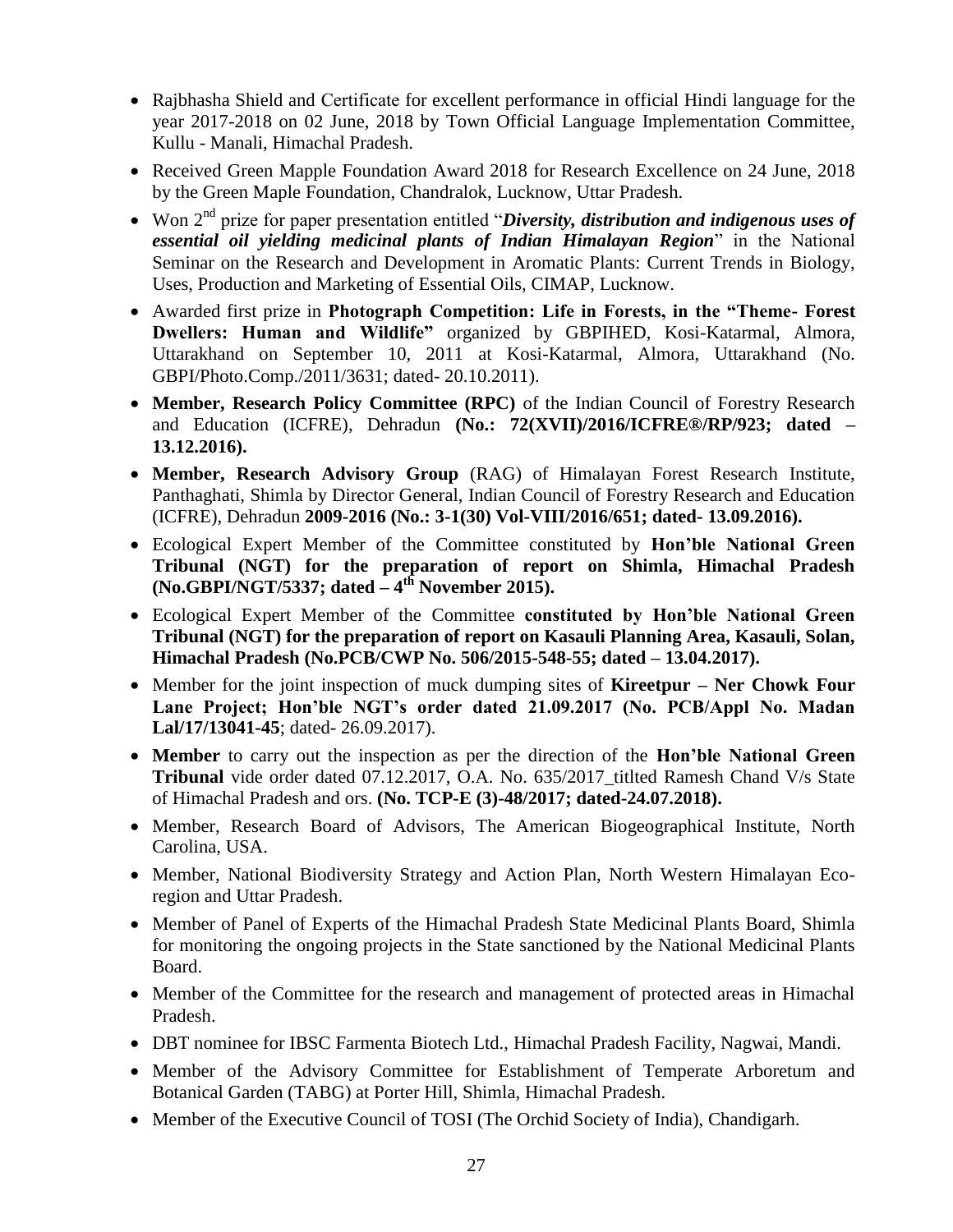- Member of the Research Advisory Committee (RAC) of the Central Himalayan Research Association (CHEA), Nainital, Uttarakhand for the Climate Change Leaders (CCL).
- Appointed as a Special Reviewer of Journal of Forestry Research during the years from 2009-2013.
- Included biography in the 2010 Edition of Marquis Who's Who in the World, USA.
- Appointed as the Member of the Panel of Experts by the State Medicinal Plants Board Himachal Pradesh, Shimla to monitor the ongoing projects on medicinal plants in the State Sanctioned by the National Medicinal Plants Board (No. Ay.H(A) (8)-8/81-SMPB-III-1753).
- Associate Editor of the International Journal of Biodiversity and Conservation.
- Appointed as Paper setter and evaluator for the M.Sc. Special Paper on Resource Botany and Ethnobotany by Kumaun University, Nainital; Course- Medicinal and Aromatic Plants by Dr. Yashwant Singh Parmar University of Horticulture and Forestry, Solan (Nauni), H.P.; M.Sc. Environmental Science, Kurukshetra University, Kurukshetra, Haryana; and M.Sc. Wildlife New Course, Biogeography, Ecology and Vegetation Science by Saurashtra University, Rajkot, Gujrat.
- **External Examiner** for the evaluation of M.Sc., M.Phil. and Ph. D. Theses and conduct Viva Voce examination by Dr. Yashwant Singh Parmar University of Horticulture and Forestry, Solan (Nauni); Himachal Pradesh University, Shimla; Kumaun University, Nainital; Central University, Garhwal, Srinagar; Forest Research Institute (Deemed) University, Dehradun; Jawaharlal Nehru University, Delhi and Panjab University, Chandigarh.
- **Member, Editorial Board** (2017-18) and **Advisory Board** of the Journal **"Medicinal Plants – International Journal of Phytomedicines and Related Industries"** published by National Medicinal Plants Board, New Delhi in collaboration with Society for Conservation and Resource Development of Medicinal Plants, New Delhi
- **Member, Advisory Board** of the journal **Technology Intervention for Mountain Ecosystem (TIME)** published by Himalayan Environment Studies and Conservation Organization (HESCO), Dehradun.
- **Member, District Level Expert Appraisal** Committee (**DEAC**) constituted in pursuance to Ministry of Environment, Forest and Climate Change, Govt. of India notifications dated 20.01.2016 and notified by worthy Deputy Commissioner Kullu for grant of Environmental Clearance having areas less than five hectare category B2 projects for mining of minor minerals in Kullu District, Himachal Pradesh **(No.: Bhu Kullu/Environmental Clearance/- DEIAA & DEAC/-3203; dated- 30.03.2017).**
- **Member, Governing Body** of the Parvati Valley Conservation Cell in Environment Management Plan of Parvati Hydro Electric Project Stage-II District Kullu, Himachal Pradesh **(No.: A-I-521/Vol.IV ET 10-40; dated- 03.04.2017 …..Continuing).**
- **Member, Governing Body** of Eco-tourism Society, Kullu (ETSK) constituted by Himachal Pradesh Forest Department, Himachal Pradesh **(No.A-1-521/Vol.IV ET/3473-92; Dated – 31.07.18).**
- **Member** of the Governing body of Nature Conservation Society (NaCoSoc), Kullu, Himachal Pradesh. **(No.'D.IV.286/4693-4715; Dated 12.09.2018**).
- **Member, Technical Advisory Expert Group** of the Science for Equity, Empowerment & Development (SEED) Division of Department of Science and Technology for the initiative to plan and implement a programme **"Technological Interventions for Mountain Ecosystems:**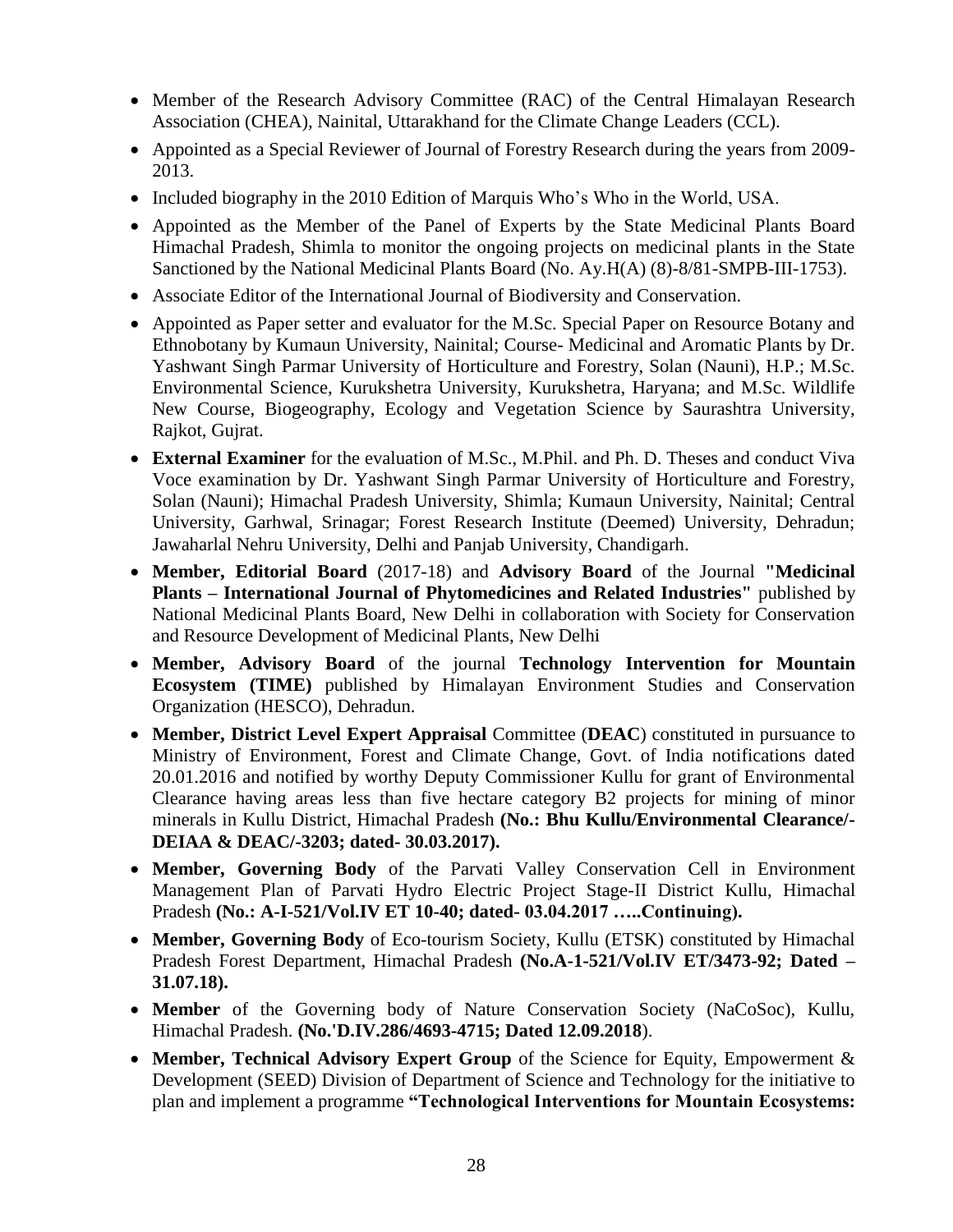**Livelihood Enhancement and Action Research through Networking (TIME – LEARN) for North Western Himalaya". (SEED/TIASN-2/004/2010; dated- 02.06.2015).** 

- **Member** of Expert Group for the on spot evaluation of DST Core Activities implemented by the Himalayan Research Group (HRG) Shimla and Science Technology Development, Mandi on 01-02 July, 2015 (E-mail: 19 June 2015).
- **Member** of the Expert Team of DST for the field monitoring and review of the projects of SRDA and JAGRITI during 7-9 September, 2015 under the second phase of People and Protected Area Programme coordinated by WWF, India, Delhi. (E-mail: 3<sup>rd</sup> September 2015).
- **Member, Expert Committee** of the Science for Equity, Empowerment & Development (SEED) Division of Department of Science and Technology for the evaluation/review of DST Core Funded Projects under Technological Advancement for Rural Areas (TARA) Scheme. **(No.: SEED/TIASN-2/003/2016; dated- 5 th April, 2016).**
- **Member, State Level Technical Committee (SLTC) of** SECURE Himalaya project of Himachal Pradesh Forest Department **(No WLA/UNDP-GEF\_SECURE Himalayas Project/3758-83; dated-20.09.2018).**
- **Member,** Task Force in Department of Environment, Science, and Technology, Himachal Pradesh, Govt. of Himachal Pradesh for preparing an action plan for the promotion of biotechnology in the state **(No. STE-A (1)-2/2018; dated-01.08.2018).**
- **Expert Member,** DST for review of progress of the project entitled **"Fortification of mountain crops"** and discussion on possible S&T Intervention in Chamba, Aspirational district under TIME LEARN Programme of SEED Division, DST, New Delhi on 29-30 May, 2018. **(E-mail: June 07, 2018).**
- **Member, Project Approval and Evaluation Committee (PAEC)** for HP Specific Research & Development Projects of HIMCOSTE-Shimla **(No. SCSTE/F(8)-2016-17-Vol.-III-6705; Dated-30.01.2019).**
- **Member, Expert Committee on Normally Traded Commodities** reconstituted by the National Biodiversity Authority (NBA), Chennai **(No. F.NBA/2/9/2002-Admin/12/16- 17/2085; dated 9th September 2016).**
- **Member**, Advisory Board of Central Himalayan Institute for Nature and Applied Research (CHINAR) **(E-mail: 11.12.2016).**
- **Member, Technical Advisory Expert Group** of the Science for Equity, Empowerment & Development (SEED) Division of Department of Science and Technology for the initiative to plan and implement a programme **"Technological Interventions for Mountain Ecosystems: Livelihood Enhancement and Action Research through Networking (TIME – LEARN) for North Western Himalaya". (E-mail of Dr. Sunil K. Agarwal, SEED Division, DST; dated- 02.10.2014).**
- Member of the Advisory Committee of 1<sup>st</sup> Himachal Pradesh Science Congress on "Role of **Science and Technology in Sustainable Development",** 15 – 16 October, 2014) organized by Himachal Pradesh State Council for Science, Technology and Environment, Shimla at Hotel Peterhoff, Shimla, Himachal Pradesh.
- **Member of the Selection Committee** for the selection of suitable candidate for the post of Scientist/Sr. Scientist in the area of Ecology (01 – Post reserved for ST), Post Code-1607 at CSIR-IHBT, Palampur, H.P. (for High Altitude Centre at Ribbling, Keylong in Lahaul Spiti) held on June 22, 2014 at CSIR Vigyan Kendra, Lodhi Road, New Delhi **(No. IHBT-2- 7/379/2013-Rectt.; dated: 05.06.2014)**.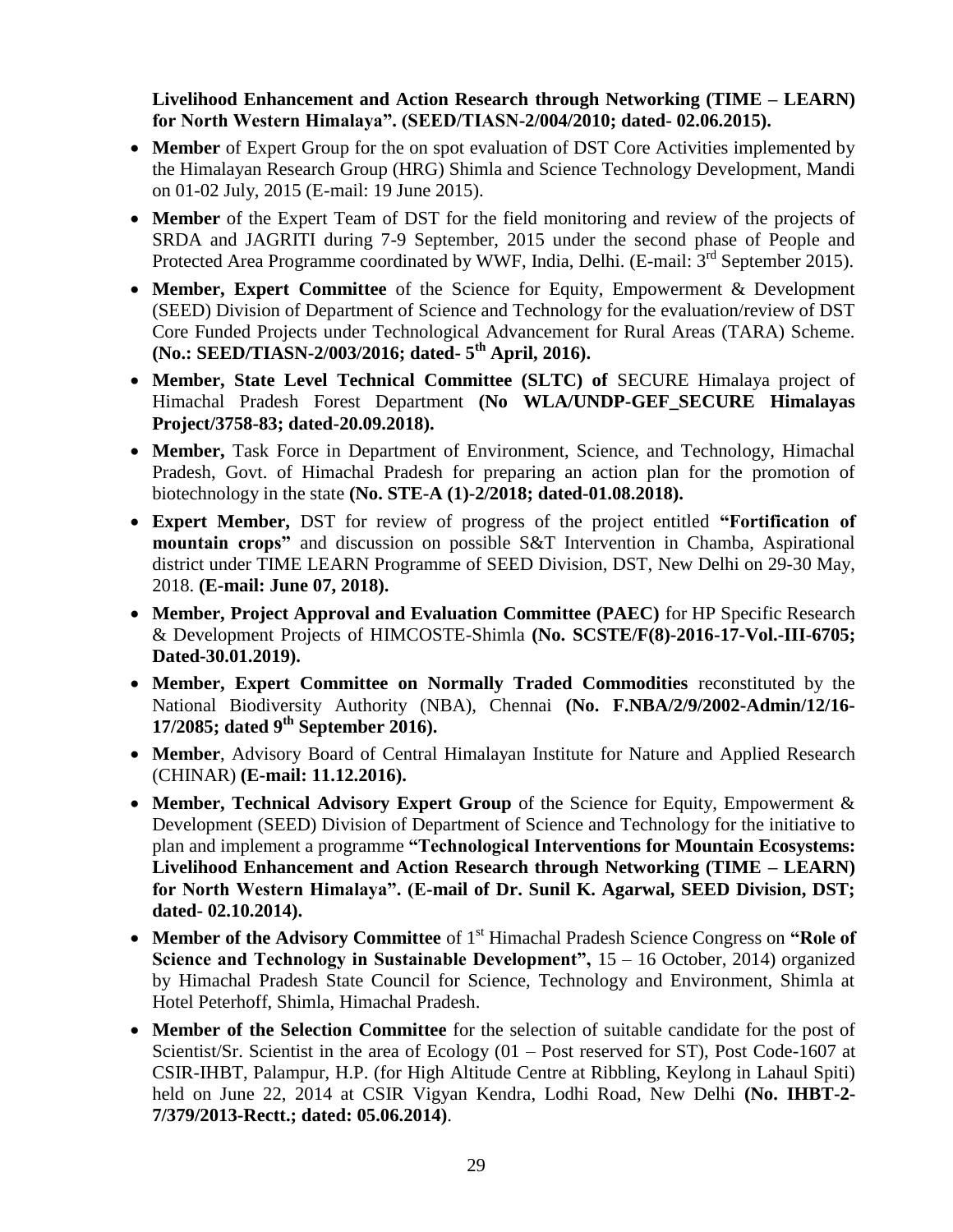- Member of Expert Committee constituted by the Governor of Himachal Pradesh for the visit of Rohtang valley and submission of report **(No.FFE-B-E(3)5/2010-L-V-I; dated: 14.10.2013).**
- **Member of Selection Committee** by Head, Indian Agricultural Research Institute Regional Station, Katrain (Kullu Valley) for the Walk-in-Interview of Junior Research Fellow at IARI, Katrain on 10.05.2013 (No.F.1-1/2013-H/17; dated- 09.05.2013).
- **Member of Selection Committee** for the selection of SRF in Indian Agricultural Research Institute, Regional Station, Katrain, Kullu, Himachal Pradesh on 10<sup>th</sup> July, 2018. **(No.F. 1-1/2018-H/140; dated-03.07.2018).**
- **Member, Selection Committee** of ICAR- Indian Agriculture Research Institute Regional Station, Katrain (Kullu Valley), Himachal Pradesh for the selection of JRF and two Skilled helpers under IARI Katrain held on 05.05.2017 **(Ref. No.: F.1-10/2017/1-1/114; dated- May 02, 2017).**
- **Member of Selection Committee Meeting** for the selection of SRF/RA under NMHS Project and review the progress report of RAs and JRFs working in NMHS Project in Department of Biotechnology, Himachal Pradesh University, Shimla held on 03-04 August, 2018.
- **Member of Selection Committee** for the selection of SRF, JRF, PA and FA in the office of Director-cum Conservator of Forests GHNP Shamshi on 24-26 September, 2018 participated. **(No.110/2018-19; dated 22.09.2018).**
- **Counselor** for the **Appreciation Programme on Sustainable Management of Biodiversity** for delivering online lecture on **"Threats to Biodiversity"** to the students of Indira Gandhi National Open University on 20.02.2013 by the Chair for Sustainable Development, Indira Gandhi National Open University, New Delhi **(Counseling Schedule of Block No. 03: Threats to Biodiversity; E-mail- 19.02.2013).**
- **Counselor** for the **Appreciation Programme on Sustainable Management of Biodiversity** for delivering online lecture on **"Threats to Biodiversity"** to the students of Indira Gandhi National Open University on 20.06.2013 by the Chair for Sustainable Development, Indira Gandhi National Open University, New Delhi **(Counseling Schedule of Block No. 03: Threats to Biodiversity; E-mail- 19.06.2013).**
- **Counsellor** for the **Appreciation Programme on Sustainable Management of Biodiversity** for delivering online lecture on **"Threats to Biodiversity"** to the students of Indira Gandhi National Open University on 01.10.2012 by the Chair for Sustainable Development, Indira Gandhi National Open University, New Delhi.
- **Counsellor** for the **Appreciation Programme on Sustainable Management of Biodiversity**  for delivering online lecture on **"Threats to Biodiversity"** to the students of Indira Gandhi National Open University on 20.11.2012 by the Chair for Sustainable Development, Indira Gandhi National Open University, New Delhi**.**
- **Member of the State Biodiversity Board,** Government of Himachal Pradesh (No. STE-A(3)-1/2004; Dated- 31.05.2011).
- **Member** of **Steering Committee of the State Centre for Climate Change (CCC)** in Himachal Pradesh (No.STE-B (15)-1/2010; dated- 09.09.2011).
- **Member** of **Working Group on National Mission on Himalayan Ecosystem** under the State Centre for Climate Change (CCC) in Himachal Pradesh (ENV&ST(F)-2359).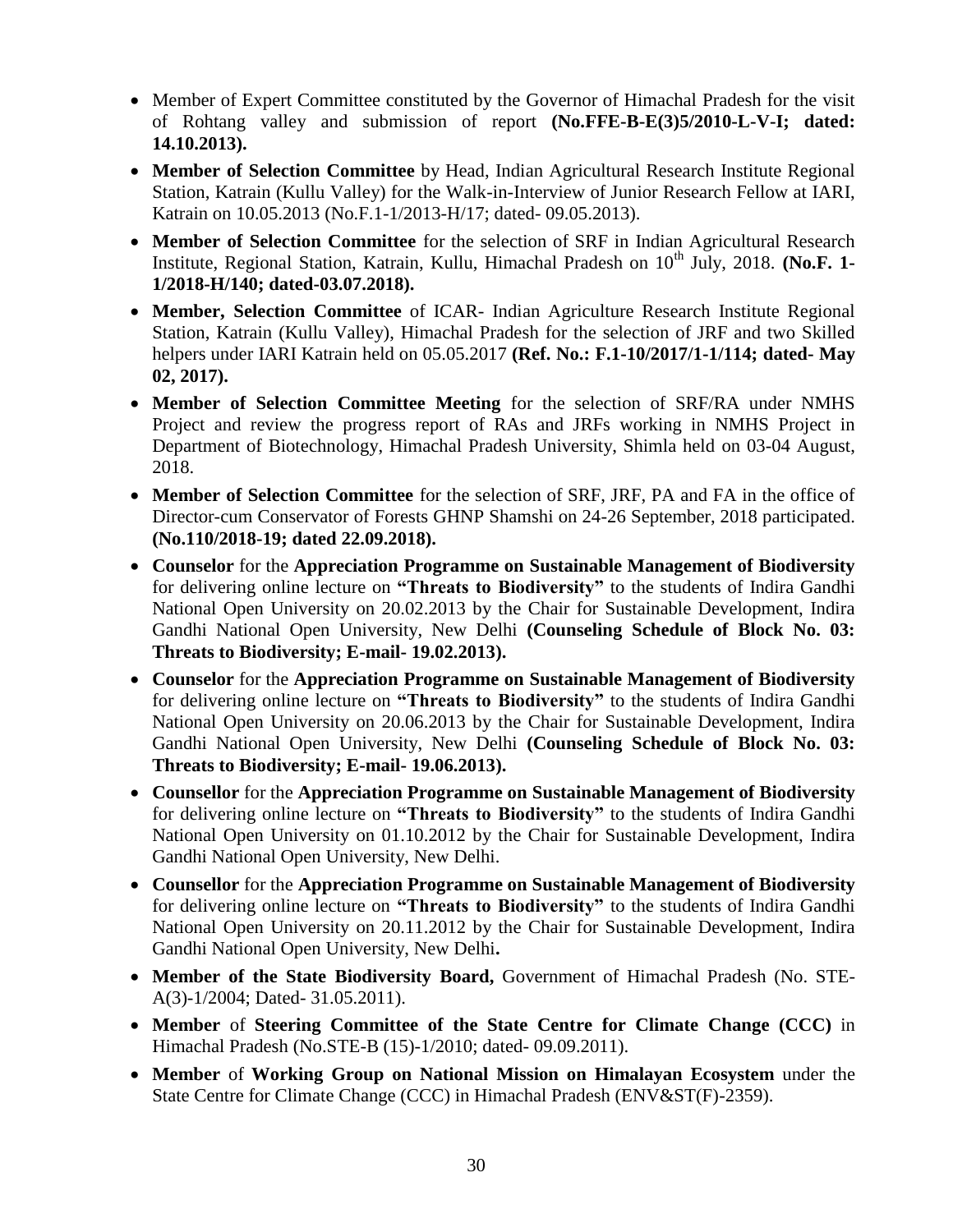- **Member** of **State Level Steering Committee** for the Protection, Development and Maintenance of Cold Desert Biosphere Reserve (No. FFE-B-E(13)-4/2007-L).
- **Expert of the Selection Committee** for interviewing the candidates for appointment to the post of **Assistant Professor in Forestry** on August 08, 2011 by the Uttarakhand Open University, Haldwani, Nainital, Uttarakhand (Ref. No. UOU/OSD/Conf/67; Dated-06.07.2011).
- **Member** of **Indian National Steering Committee (NSC)** of the Global Pollination Project **"Conservation and Management of Pollinators for Sustainable Agriculture through an Ecosystem Approach"**.
- **Member of Expert Team of the Department of Science and Technology** for the Field Monitoring of Core Support for Himalayan Research Group, Shimla and Science Technology Development, Mandi from 23-25 November, 2011 (D.O. No. SP/RD/052/2003; Dated-October 28, 2011).
- **Member of the delegation of Ministry of Environment and Forests, Govt. of India,**  participated in the **China-India Joint Workshop on Mountain Ecosystem and Climate Change held at Beijing, China** on September 29, 2010.
- **Member** of Panel of Experts by the State Medicinal Plants Board Himachal Pradesh, Shimla to monitor the ongoing projects on medicinal plants in the State Sanctioned by the National Medicinal Plants Board (No. Ay.H(A) (8)-8/81-SMPB-III-1753).
- **Member** of the State Level Steering Committee for the Protection, Development and Maintenance of Cold Desert Biosphere Reserve (No. FFE-B-E(13)-4/2007-L).
- **Member** of the District Steering Committee to the Community Led Assessment, Awareness, Advocacy & Action Programme for Environment Protection & Carbon Neutrality in H.P. (CLAP) constituted by the Additional Secretary (Env., S&T) to the Govt. of Himachal Pradesh, Shimla, Himachal Pradesh (No. DRDA/CLAP/Meeting/2010-11/6088-94).

## **16. Professional Memberships: 16**

- Member, National Academy of Sciences, Allahabad
- Member, Prof. P.N. Mehra Memorial Trust
- Life Member, Indian Fern Society
- Life Member, Indian Science Congress Association
- Founder Member, Association for Plant Taxonomists
- Life Member, Society of Ethnobotanists
- Life Member, The U.P. Association for the Science and Technology Advancement
- Life Member, Central Himalayan Environment Association
- Life Member, Orchid Society of India
- Life Member, PAHAR, Nainital
- Life Member, Association of Administrative Staff College of India, Hyderabad
- Life Member, Indian Society of Life Sciences
- Life Member, Himalayan Medicinal Plants Grower's Association, Mandi, Himachal Pradesh
- Life Member, Society for Plant Research, India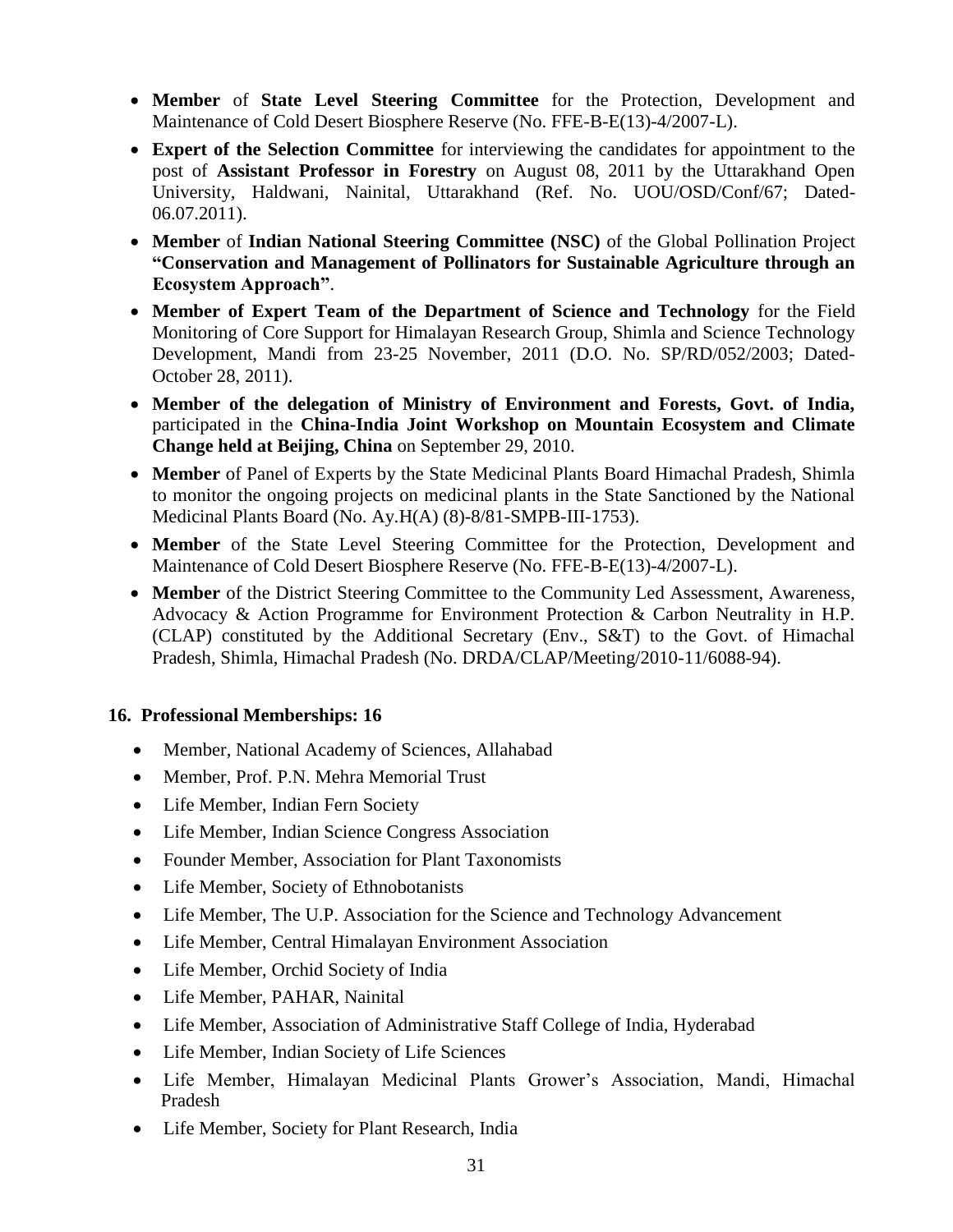- Life Member, Indian Society of Seed Research
- Life Member of the Seabuckthorn Society of India
- **17. Projects Completed (As Principal Investigator & Co – Investigator): 36**
	- Conservation of Biological Diversity of Ecologically and Economically important plants of Kumaun Himalaya. **In House Project** (**Principal Investigator**)
	- Bioresource Inventory of the Himalaya. **In House funded** (**Co** -**Principal Investigator**)
	- Studies of Biodiversity: Fragmentation and conservation of ecologically sensitive habitats of the Himalaya. **In House Project** (**Co- Investigator**)
	- Establishment and maintenance of a functional Arboretum at Kosi-Katarmal, Almora. **In House Project** (**Principal Investigator**)
	- Initiating people's participation in the conservation of Himalayan Biodiversity. **In House Project (Co - Principal Investigator)**
	- Assessment of biodiversity of subtropical and temperate forests of Kumaun Himalaya. **In House Project (Principal Investigator)**
	- Studies on the structure, composition and changes of the vegetation in Nanda Devi Biosphere Reserve of West Himalaya. **Funded by MOE&F (Principal Investigator**)
	- Lead/Coordinating Institution for Nanda Devi, Manas, Dibru- Saikhowa and Dehang Debang Biosphere Reserves. **Funded by MOE&F** (**Principal Coordinator**)
	- Centrally Sponsored Scheme- Macro Management of Agriculture-Supplementation/Complementation of State's efforts through Work Plans- Development of Medicinal and Aromatic Plants. **Funded by Directorate of Arecanut and Spices, Ministry of Agriculture, Department of Agriculture and Cooperation, Calicat** (**Principal Investigator)**
	- Documentation of agrotechniques and post harvest processing of medicinal plants of the Indian Himalayan Region. **Funded by IUCN Himal, IUCN Secretariat, WII, Dehradun (Principal Investigator)**
	- Development of infrastructural facilities in the botanical garden of G.B. Pant Institute of Himalayan Environment and Development, Kosi- Katarmal, Almora. **Funded by MOE&F, New Delhi (Principal Investigator)**
	- Population assessment and maintenance of germplasm of selected multipurpose trees and rare, endangered medicinal plants in the Arboretum, Kosi- Katarmal, Almora, Uttaranchal. **Funded by Investing in Nature- India (IIN- India), NBRI, Lucknow (Principal Investigator)**
	- Studies on the Floristic Diversity of the Hamta-Jagatsukh Catchments in Himachal Pradesh. **Funded by WPA, New Delhi (Principal Investigator)**
	- Preparation of Management Plan for Medicinal Plants in the Catchment Area of Parbati Hydro Electric Project Stage – III (520 MW) in District Kullu, Himachal Pradesh. **Funded by NHPC, Kullu, Himachal Pradesh (Principal Investigator)**
	- Inventory of plant diversity of the Trans, North West and West Himalaya. In House Project **(Principal Investigator)**
	- Studies on diversity and conservation status of forest vegetation in a Cold Desert Biosphere Reserve of North West Himalaya. **Funded by MOE&F, New Delhi (Principal Investigator)**
	- Inventory and monitoring of natural resources for the socio-economic development of local communities in Mohal Khad Watershed of the Himachal Himalaya. **In House Project (Principal Investigator)**
	- Establishment and maintenance of arboretum, herbal garden and nursery in Himachal Pradesh. **In House Project (Principal Investigator)**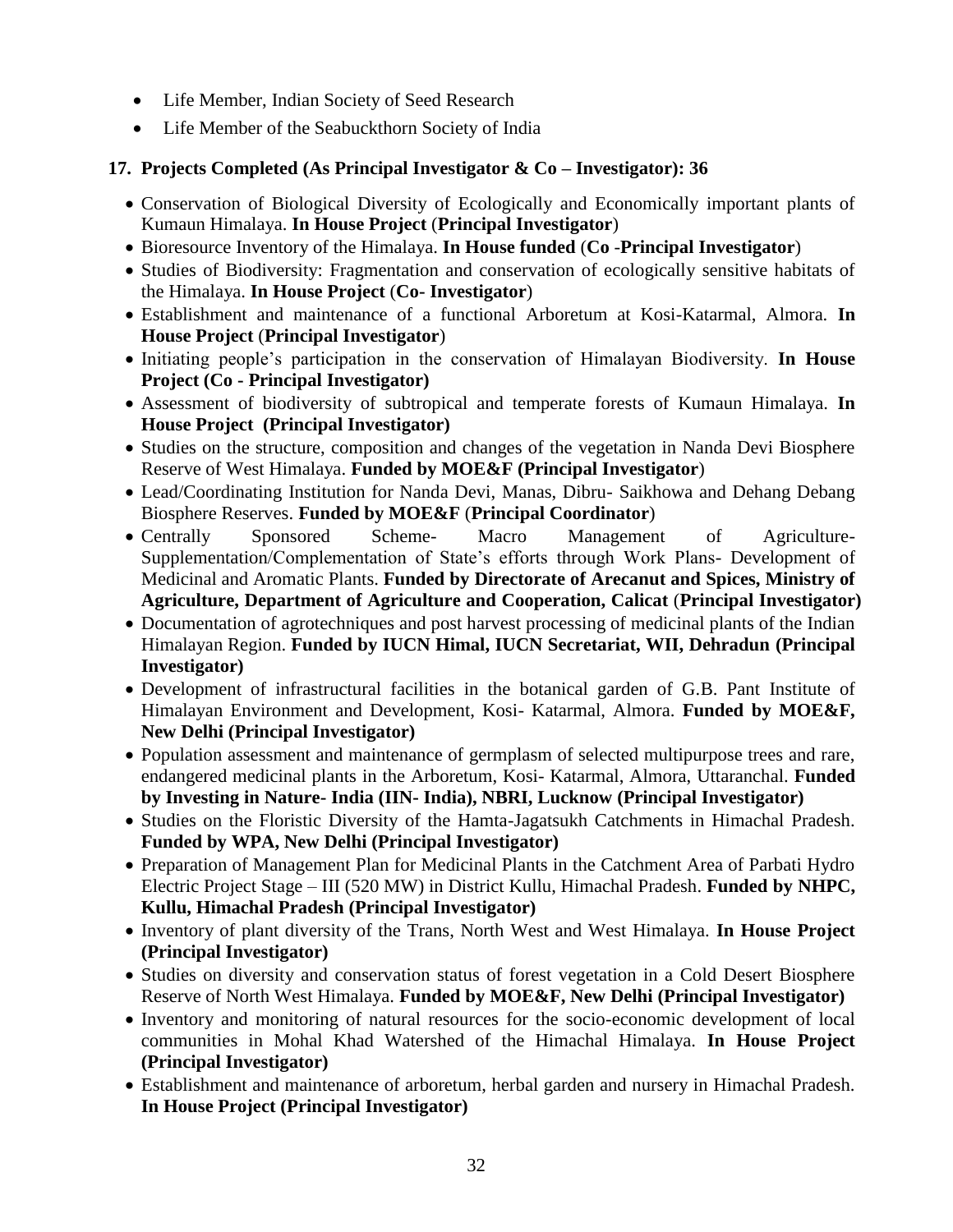- Studies on Diversity and Conservation Status of Plants in a Proposed Cold Desert Biosphere Reserve of Trans and North West Himalaya. **Funded by MOE&F, New Delhi (Principal Investigator)**
- Study on the assessment and conservation prioritization of plant diversity along an altitudinal gradient in Himachal Pradesh, North Western Himalaya. **Funded by DST, New Delhi (Principal Investigator)**
- Response assessment and processing of knowledge base to serve long term management and use of biodiversity in the area- Biodiversity evaluation and conservation in Nargu Wildlife Sanctuary of the Himachal Pradesh, North Western Himalaya. **In House Project (Principal Investigator)**
- Conservation and sustainable utilization of medicinal plants in the Himachal Pradesh, north western Himalaya. **In House Project (Principal Investigator)**
- Up-scaling applicability of *ex situ* mechanisms for conservation and utilization of high value plant species – focusing on promotion of conservation education and capacity building. **In House Project (Principal Investigator)**
- Expanding outreach through Participation of Youth in Real time/ field Observations to Benefit Education (PROBE) in the Himalayan Region and establishment of Technical Resource Centre (TRC) at Mohal-Kullu, Himachal Pradesh. **Funded by DST (Co-Principal Investigator)**
- Project Proposal for Financial Assistance for Improvement of Infrastructural Facilities and Establishment and Maintenance of Rare, Endangered, Threatened and Endemic Plants in the Arboretum at Mohal and Herbal Garden at Doharanala, Himachal Pradesh under Botanical Garden Scheme. **Funded by MOE&F, New Delhi (Principal Investigator)**.
- Assessment and quantification of forest ecosystem services with special emphasis on pollination in the Indian Himalayan agro-ecosystems. **Funded by Earthwatch Institute, India (Co-Principal Investigator)**
- Ecological evaluation, mapping and conservation prioritization of floristic diversity of the Spiti Valley in a Proposed Cold Desert Biosphere Reserve in Trans Himalaya. **Funded by MOE&F, New Delhi (Principal Investigator)**
- Understanding biodiversity patterns and processes under changing resource use and climate scenario in Indian Himalaya – ecological and social implications. **In House Project (Principal Investigator)**
- Promoting conservation and sustainable utilization of Himalayan biodiversity elements using biotechnological and physiological approaches. **In House Project (Co-Principal Investigator)**
- Mapping community perceptions and vulnerability assessment of Biodiversity in the selected sites of Kullu district, Himachal Pradesh. **Funded by Swiss development Cooperation (Principal Investigator)**
- Promoting Pollinators using Community based Conservation Approach at Kullu, Himachal Pradesh. Funded by **Earthwatch Institute, India (Principal Investigator)**
- All India Coordinated Research Project on Sacred Grove Ecosystem Service Assessment of Ecosystem Services in Sacred Groves of Himachal Pradesh, North Western Himalaya. **Funded by Ministry of Environment & Forest, New Delhi (Principal Investigator)**
- All India Coordinated Project of DBT on "Preventing Extinction and Improving Conservation Status of Threatened Plants through Application of Biotechnological Tools". **Funded by Department of Biotechnology, New Delhi (Principal Investigator)**
- Study on the impact of Sainj Hydro-Electric Project on the Great Himalayan National Park (GHNP) in general and flora and fauna of the local area in particular. **Funded by Sainj**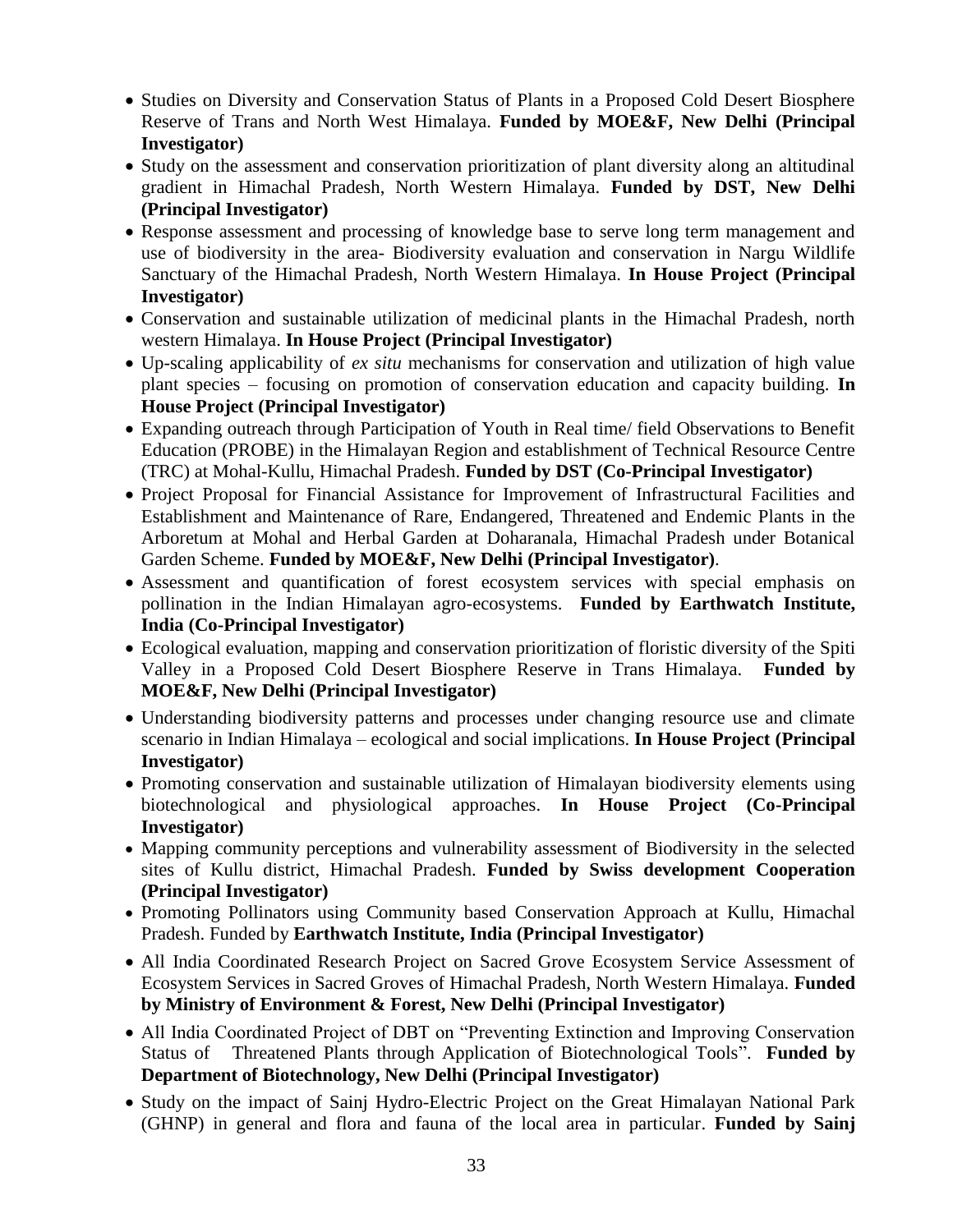## **Hydro-Electric Project, Himachal Pradesh Power Corporation Ltd., Sarabhai, H.P. (Principal Investigator)**

- Scientific Research on Changing Climate and its impact on Floral Diversity and Ecosystem Services (Pollination) at Kullu region of IHR – a Citizen Science initiative. Funded by **EWI, India (Principal Investigator)**
- Himachal Pradesh Forests for Prosperity Project: Environmental Assessment and Management Framework for the Satluj Catchment Area. Funded by World Bank under Himachal Pradesh Forests for Prosperity project **(Principal Investigator)**

## **18. Projects Ongoing (As Principal Investigator & Co – Investigator): 10**

- Population Assessment, Standardization of Propagation Protocols and Establishment (*ex situ* & *in situ*) of Selected Species as a Part of Biodiversity Conservation Plan under Sainj Hydro-Electric Project in Himachal Pradesh. **Funded by HPPCL, Sarabhai (Principal Investigator)**
- National Mission for Sustaining the Himalayan Ecosystem (NMSHE): Task Force-3, Forest and Plant Resources. **(DST funded; Co-Principal Investigator)**
- Vulnerability assessment of mountain ecosystems due to climate change: Ecosystem structure and function. **(IIRS funded: Principal Investigator**)
- Standardization of post harvest technology for Wild Rose Hips and promotion as sustainable livelihood option among poor self help women groups in Kullu Valley, Himachal Pradesh.**(DST funded; Co - Principal Investigator)**
- Preparation of Peoples' Biodiversity Register (PBR) for Kullu district in Himachal Pradesh **(HimCOSTE - SBB Funded; Principal Investigator)**
- Community based conservation project and long term monitoring of Pollination projects in Kullu, Himachal Pradesh **(EWI, India funded; Principal Investigator)**
- Assessment of floristic diversity and microbial association of the Birch Rhododendron forest in Himachal Pradesh, North Western Himalaya, India **(Mountain Division funded; Principal Investigator).**
- Community driven solid waste management in Himachal Pradesh: A step towards Swachh Bharat Mission **(In House funded; Principal Investigator)**
- Microbial Endophytes and Soil Enzymes as Indicators of Climate Resilience with Respect to Himalayan Birch: A Critically Endangered Timber Line Species **(NMHS funded; Principal Investigator).**
- Identification of Elite Planting Material of Selected Temperate Medicinal Herbs, Mass Multiplication, Field Demonstration and Post-Harvest Processing **(DBT funded; Principal Investigator).**

## **19. Ph. D. Guided (As Guide and Co – Guide): 25**

- Assessment of habitat diversity, forest vegetation and human dependence in the buffer zone of Nanda Devi Biosphere Reserve of west Himalaya **(Dr. H.C. Joshi- Awarded, 2002)**
- Assessment of habitat diversity, distribution of vegetation and human dependence in alpine meadows of Nanda Devi Biosphere Reserve, west Himalaya **(Dr. S.C. Arya-Awarded, 2002)**
- Assessment of plant diversity and ethnobotany of Mornaula Reserve Forest in Kumaun, west Himalaya **(Dr. Shreekar Pant- Awarded, 2005)**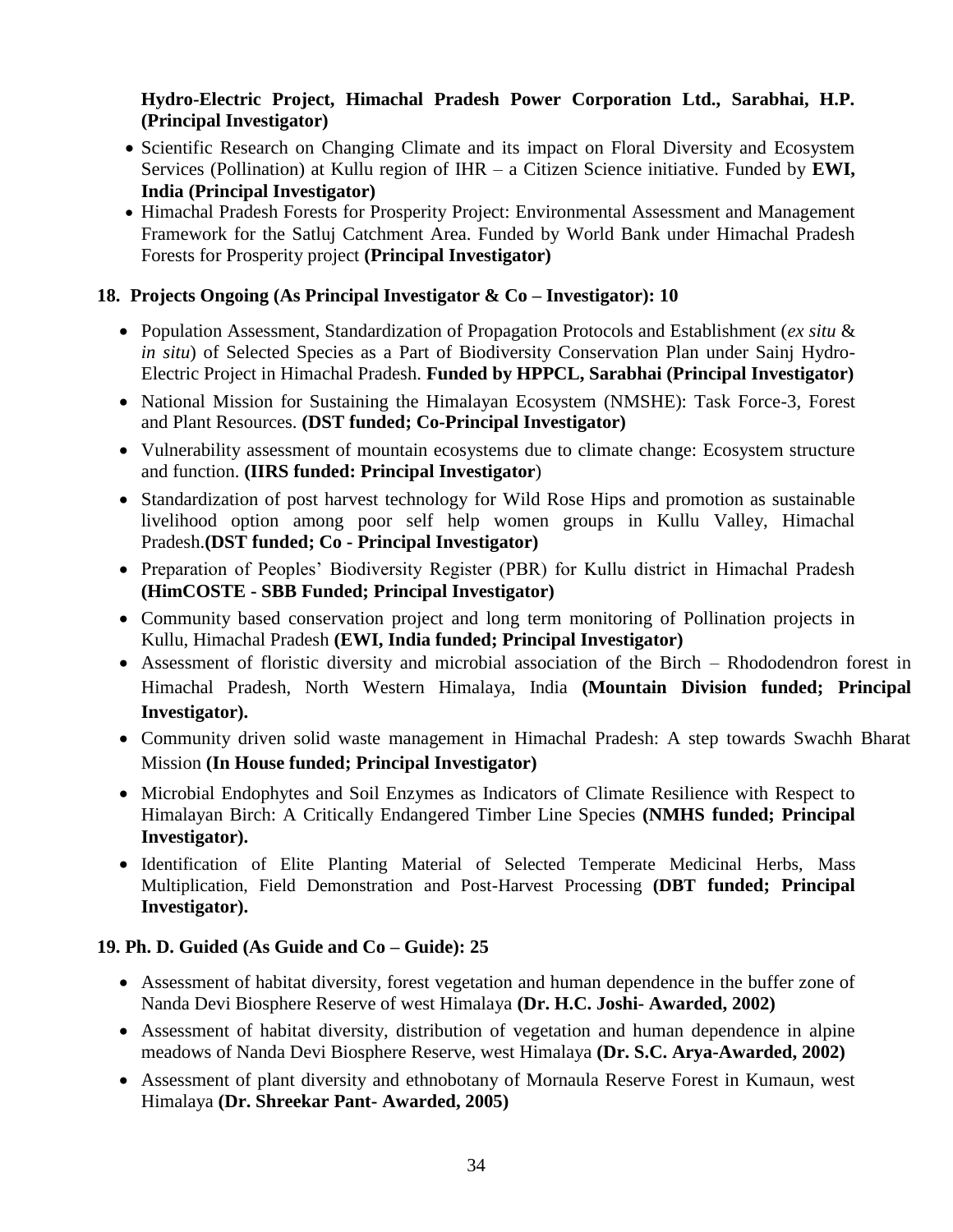- Assessment of diversity of economically important plant resources in the Gola Catchment of Kumaun region, west Himalaya **(Dr. Surbhi Pandey-Awarded, 2006)**
- Assessment of diversity and conservation status of plants in Kais Wildlife Sanctuary of Himachal Pradesh in North West Himalaya **(Dr. Manohar Lal- Awarded, 2007)**
- Assessment of floristic diversity and prioritization of communities for conservation in Manali Wildlife Sanctuary of Himachal Pradesh in North Western Himalaya **(Dr. Man Singh-Awarded, 2007)**
- Assessment of plant diversity and conservation status of forest vegetation in a proposed Cold Desert Biosphere Reserve of Himachal Pradesh in North Western Himalaya **(Dr. Ashok Singh- Awarded, 2007)**
- Assessment of floristic diversity and prioritization of communities for conservation in Hirb  $\&$ Shoja Catchments, Siraj Forest Division of Himachal Pradesh in North Western Himalaya **(Dr. Aman Sharma- Awarded, 2008)**
- Assessment, valuation and prioritization of floristic diversity along an altitudinal gradient in Mandi District of Himachal Pradesh, North Western Himalaya **(Ms. Sakshi Bhandari-Awarded, 2009)**
- Assessment of plant diversity of Sandeo area of Pithoragarh district, Kumaun Himalaya **(Dr. S.C. Garkoti- Awarded, 2009)**
- Ecological Assessment and Conservation Prioritization of Floristic Diversity of the Tirthan Wildlife Sanctuary in Himachal Pradesh, North Western Himalaya **(Ms Shalu Thakur: Awarded, 2012)**
- Ecological Assessment of Floristic Diversity and Possible Impacts of Hydropower Projects in Kullu District of Himachal Pradesh, North-Western Himalaya **(Mr. Pankaj Sharma-Awarded, 2013)**
- Ecological Assessment of Floristic Diversity of the Sacred Shrines in Central Part of Himachal Pradesh, North-Western Himalaya **(Mr. Sunil Marpa- Awarded, 2013)**
- Evaluation and Conservation Prioritization of Medicinal Plants Diversity of Kullu District in Himachal Pradesh, North-Western Himalaya **(Ms. Shalini Vidyarthi- Awarded, 2013)**
- Assessment and Conservation Prioritization of Floristic Diversity of Watershed Rissa Khad (**Ms. Tara Devi- Awarded, 2013)**
- Study on Assessment and Prioritization of Floristic Diversity for Conservation Management in Nargu Wildlife Sanctuary, North Western Himalaya **(Mr. Pankaj Sharma- Awarded, 2015)**
- Assessment of forest carbon stock in the sub-tropical and temperate forests of North Western Himalaya, India **(Mr. Shankroop Ghosal- Awarded, 2016)**
- Studies on Medicinal Plants of Anni Khad Watershed, Kullu in Himachal Pradesh: Diversity, Indigenous Uses and Seed Ecophysiological Aspects **(Anita Kumari - Submitted, 2017)**
- Assessment, Characterization and Conservation Prioritization of Floristic Diversity of the Cold Desert Biosphere Reserve in Trans Himalaya **(Ms. Lipika Sharma- Awarded, 2017)**
- Study on Floristic Diversity Assessment, Monitoring and Prioritization in Great Himalayan National Park, North Western Himalaya For Management Implications **(Ms. Monika Bodh-Awarded, 2017)**
- Study on Assessment, Ecological Niche Modeling and Investigation of Antioxidant Potential of Medicinal Plants in Cold Desert Biosphere Reserve, Trans Himalaya **(Ms. Deepti Negi-Awarded, 2017)**